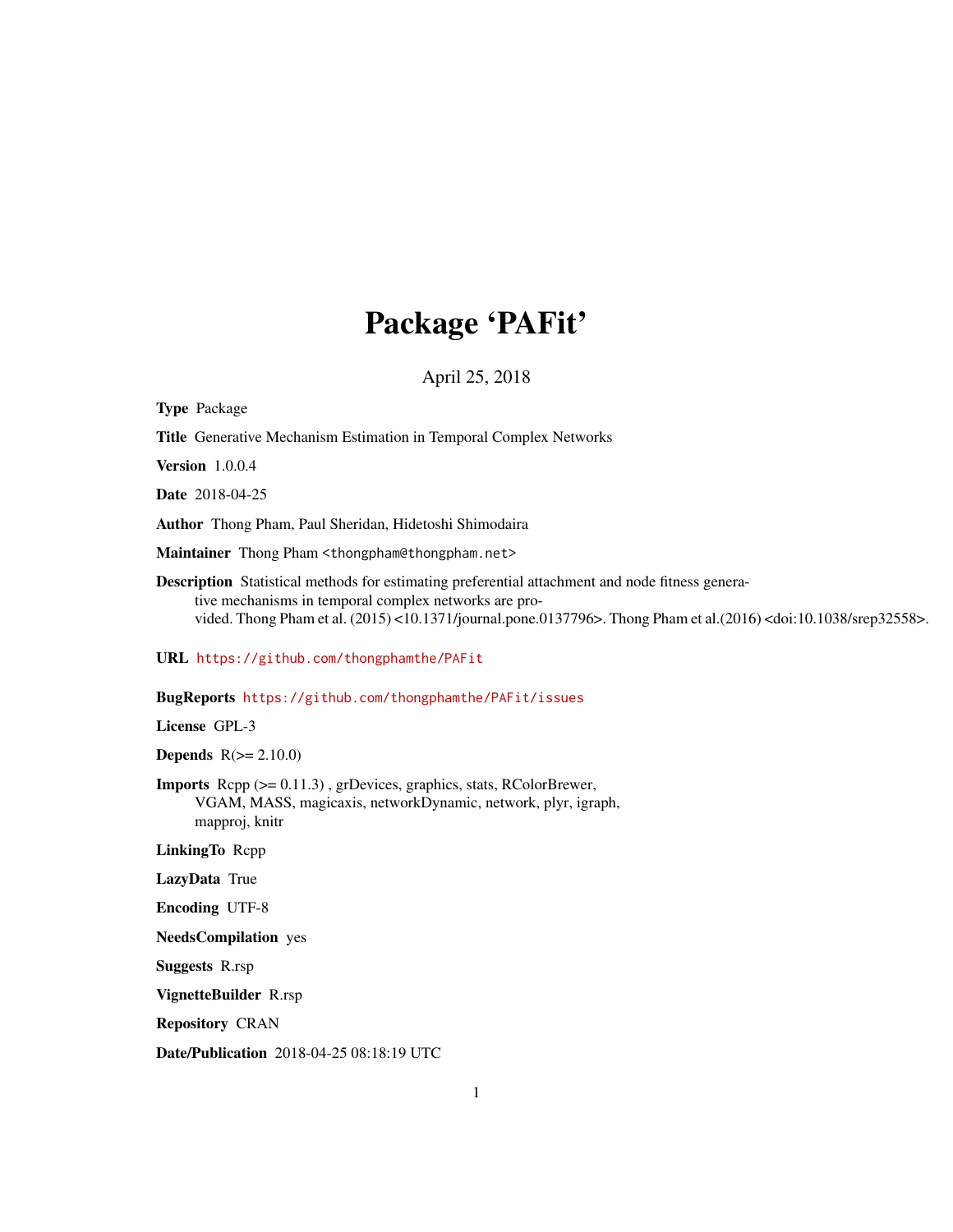# R topics documented:

|                                                                     |  |  |  |  | 3   |
|---------------------------------------------------------------------|--|--|--|--|-----|
|                                                                     |  |  |  |  | 5   |
| Coauthorship network of scientists in the field of complex networks |  |  |  |  | 6   |
|                                                                     |  |  |  |  | 7   |
|                                                                     |  |  |  |  | 8   |
|                                                                     |  |  |  |  | 8   |
|                                                                     |  |  |  |  | 10  |
|                                                                     |  |  |  |  | 11  |
|                                                                     |  |  |  |  | 13  |
|                                                                     |  |  |  |  | 14  |
|                                                                     |  |  |  |  | 17  |
|                                                                     |  |  |  |  | 20  |
|                                                                     |  |  |  |  | 21  |
|                                                                     |  |  |  |  | 22  |
|                                                                     |  |  |  |  | 24  |
|                                                                     |  |  |  |  | 27  |
|                                                                     |  |  |  |  | 28  |
|                                                                     |  |  |  |  | 31  |
|                                                                     |  |  |  |  | 33  |
|                                                                     |  |  |  |  | 35  |
|                                                                     |  |  |  |  | 36  |
|                                                                     |  |  |  |  | 38  |
|                                                                     |  |  |  |  | 40  |
|                                                                     |  |  |  |  | 41  |
|                                                                     |  |  |  |  | 42. |
|                                                                     |  |  |  |  | 43  |
|                                                                     |  |  |  |  | 44  |
|                                                                     |  |  |  |  | 44  |
|                                                                     |  |  |  |  | 45  |
|                                                                     |  |  |  |  | 46  |
|                                                                     |  |  |  |  | 47  |
|                                                                     |  |  |  |  | 48  |
|                                                                     |  |  |  |  | 49  |
|                                                                     |  |  |  |  | 50  |
|                                                                     |  |  |  |  | 51  |
|                                                                     |  |  |  |  | 52  |
|                                                                     |  |  |  |  |     |
|                                                                     |  |  |  |  | 54  |
|                                                                     |  |  |  |  | 54  |
|                                                                     |  |  |  |  |     |

**Index** [56](#page-55-0)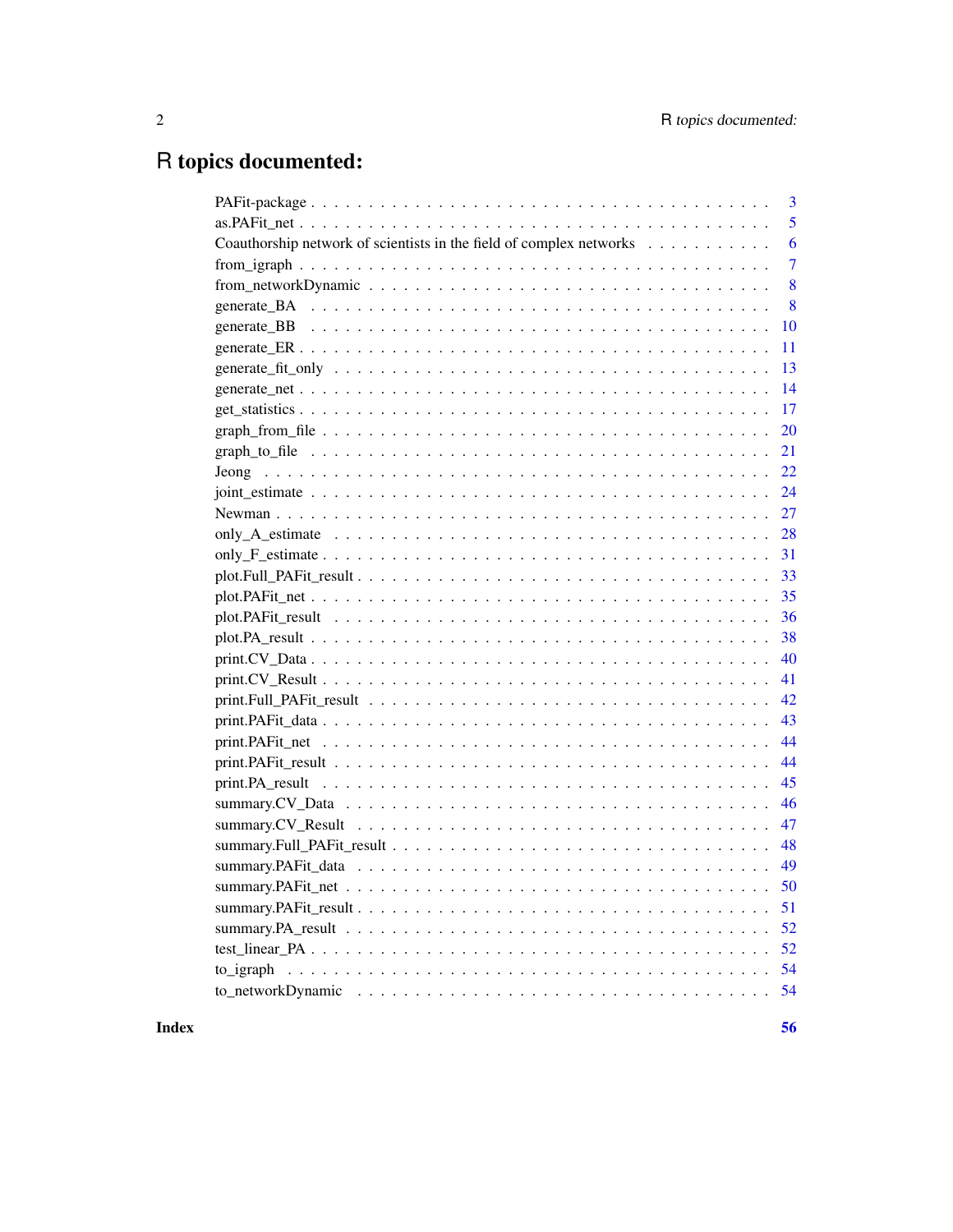### <span id="page-2-0"></span>Description

A package for estimating preferential attachment and node fitness generative mechanisms in temporal complex networks. References: Thong Pham et al. (2015) <10.1371/journal.pone.0137796>, Thong Pham et al.(2016) <doi:10.1038/srep32558>

### Details

| Package:    | <b>PAFit</b>                                                   |
|-------------|----------------------------------------------------------------|
| Type:       | Package                                                        |
| Version:    | 1.0.0.4                                                        |
| Authors:    | Thong Pham, Paul Sheridan, Hidetoshi Shimodaira                |
| Maintainer: | Thong Pham <thongpham@thongpham.net></thongpham@thongpham.net> |
| Date:       | 2018-04-25                                                     |
| License:    | $GPI - 3$                                                      |

The PAFit package provides a comprehensive framework to deal with growth mechanisms of temporal complex networks. In particular, it implements functions to simulate various temporal network models, gather essential network statistics from raw input data, and use these summarized statistics in the estimation of the attachment function  $A_k$  and node fitnesses  $\eta_i$ . The heavy computational parts of the package are implemented in C++ through the use of the Rcpp package. Furthermore, users with a multi-core machine can enjoy a hassle-free speed up through OpenMP parallelization mechanisms implemented in the code. Apart from the main functions, the package also includes a real-world collaboration network dataset between scientists in the field of complex networks ([coauthor.net](#page-5-1)). The main package functionalities are as follows.

Firstly, most well-known temporal network models based on the preferential attachment (PA) and node fitness mechanisms can be easily simulated using the package. PAFit implements [generate\\_BA](#page-7-1) for the Barabási-Albert (BA) model, [generate\\_ER](#page-10-1) for the growing Erdős–Rényi (ER) model, [generate\\_BB](#page-9-1) for the Bianconi-Barabási (BB) model and [generate\\_fit\\_only](#page-12-1) for the Caldarelli model. These functions have many customizable options, for example the number of new edges at each time-step are tunable stochastic variables. They are actually wrappers of the more powerful [generate\\_net](#page-13-1) function, which simulates networks with more flexible attachment function and node fitness settings.

Secondly, the function [get\\_statistics](#page-16-1) efficiently collects all temporal network summary statistics. We note that [get\\_statistics](#page-16-1) automatically handles both directed and undirected networks. It returns a list containing many statistics that can be used to characterize the network growth process. Notable fields are  $m$ \_tk containing the number of new edges that connect to a degree-k node at time-step  $t$ , and node\_degree containing the degree sequence, i.e., the degree of each node at each time-step.

The most important functionality of the package is estimating the attachment function and node fitnesses of a temporal network. This is implemented through various methods. There are three us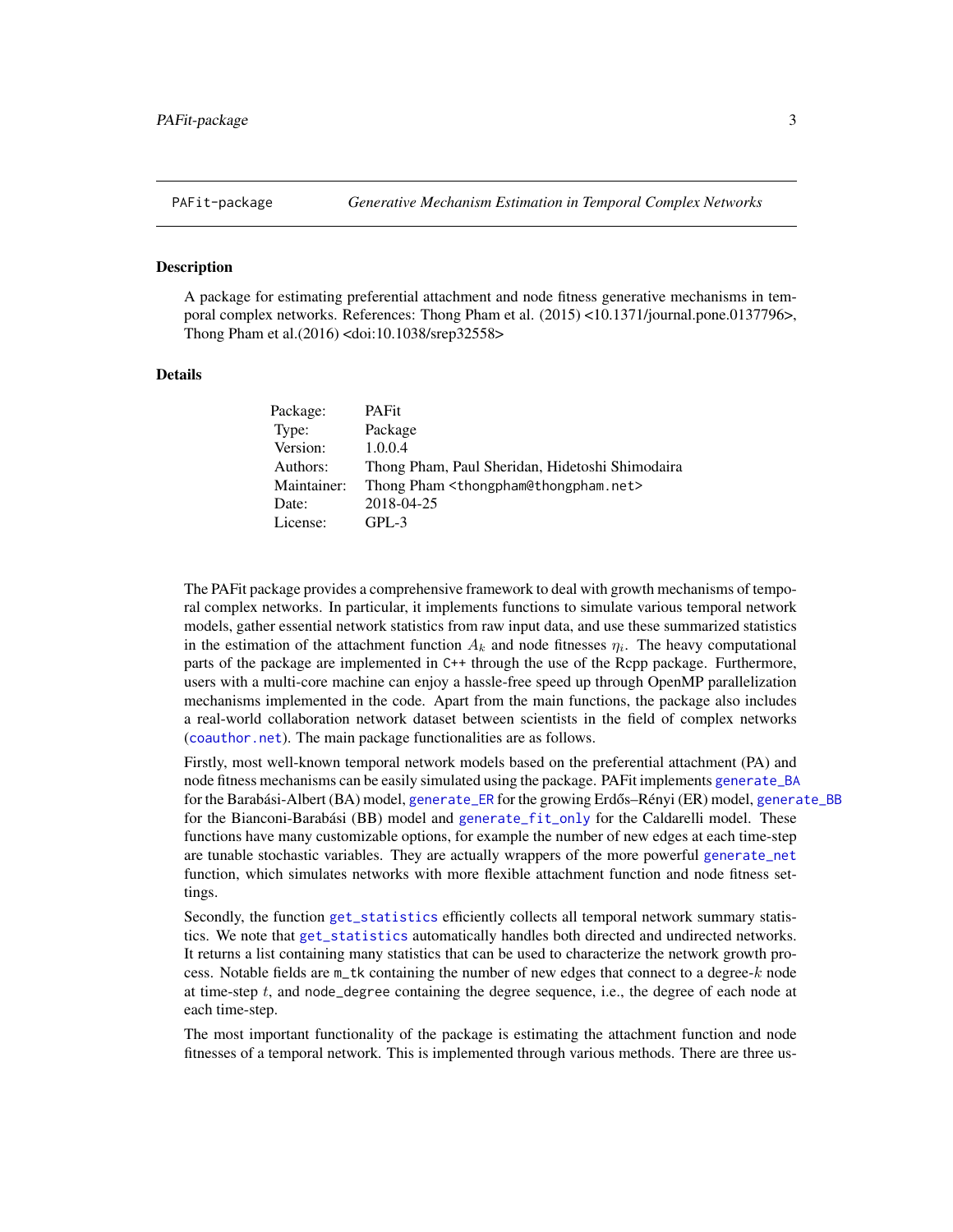<span id="page-3-0"></span>ages: estimation of the attachment function in isolation, estimation of the node fitnesses in isolation, and the joint estimation of the attachment function and node fitnesses.

- The functions for estimating the attachment function in isolation are: [Jeong](#page-21-1) for Jeong's method (Ref. 1), [Newman](#page-26-1) for Newman's method (Ref. 2), and [only\\_A\\_estimate](#page-27-1) for the PAFit method (Ref. 3).
- For estimation of node fitnesses in isolation, [only\\_F\\_estimate](#page-30-1) implements a variant of the PAFit method (Ref. 4).
- For the joint estimation of the attachment function and node fitnesses, we implement the full version of the PAFit method in [joint\\_estimate](#page-23-1) (Ref. 4).

In all cases, the input of these functions is the output object of the function [get\\_statistics](#page-16-1). The output object of these functions contains the estimation results as well as some additional information pertaining to the estimation process. The estimated attachment function and/or node fitnesses can be plotted by using the plot command directly on this output object. This will visualize not only the estimated results but also the remaining uncertainties when possible.

#### Author(s)

Thong Pham <thongpham@thongpham.net>, Paul Sheridan, and Hidetoshi Shimodaira.

#### References

1. Jeong, H., Néda, Z. & Barabási, A. (2003). Measuring Preferential Attachment in Evolving Networks. Europhysics Letters 61(61):567-572. doi:10.1209/epl/i2003-00166-9 ([http://](http://iopscience.iop.org/article/10.1209/epl/i2003-00166-9/fulltext/) [iopscience.iop.org/article/10.1209/epl/i2003-00166-9/fulltext/](http://iopscience.iop.org/article/10.1209/epl/i2003-00166-9/fulltext/)).

2. Newman, M. (2001). Clustering and Preferential Attachment in Growing Networks. Physical Review E 64(2):025102. doi:10.1103/PhysRevE.64.025102 ([https://journals.aps.org/pre/](https://journals.aps.org/pre/abstract/10.1103/PhysRevE.64.025102) [abstract/10.1103/PhysRevE.64.025102](https://journals.aps.org/pre/abstract/10.1103/PhysRevE.64.025102)).

3. Pham, T., Sheridan, P. & Shimodaira, H. (2015). PAFit: A Statistical Method for Measuring Preferential Attachment in Temporal Complex Networks. PLoS ONE 10(9):e0137796. doi:10.1371/journal.pone.0137796 (<http://dx.doi.org/10.1371/journal.pone.0137796>).

4. Pham, T., Sheridan, P. & Shimodaira, H. (2016). Joint Estimation of Preferential Attachment and Node Fitness in Growing Complex Networks. Scientific Reports 6, Article number: 32558. doi:10.1038/srep32558 (<www.nature.com/articles/srep32558>).

### See Also

See the acompanying vignette for a tutorial.

See also the [GitHub page.](https://github.com/thongphamthe/PAFit)

#### Examples

```
## Not run:
 ### Jointly estimate the attachment function and node fitnesses
  library("PAFit")
  set.seed(1)
 # a Bianconi-Barabasi network
 # size of initial network = 100
```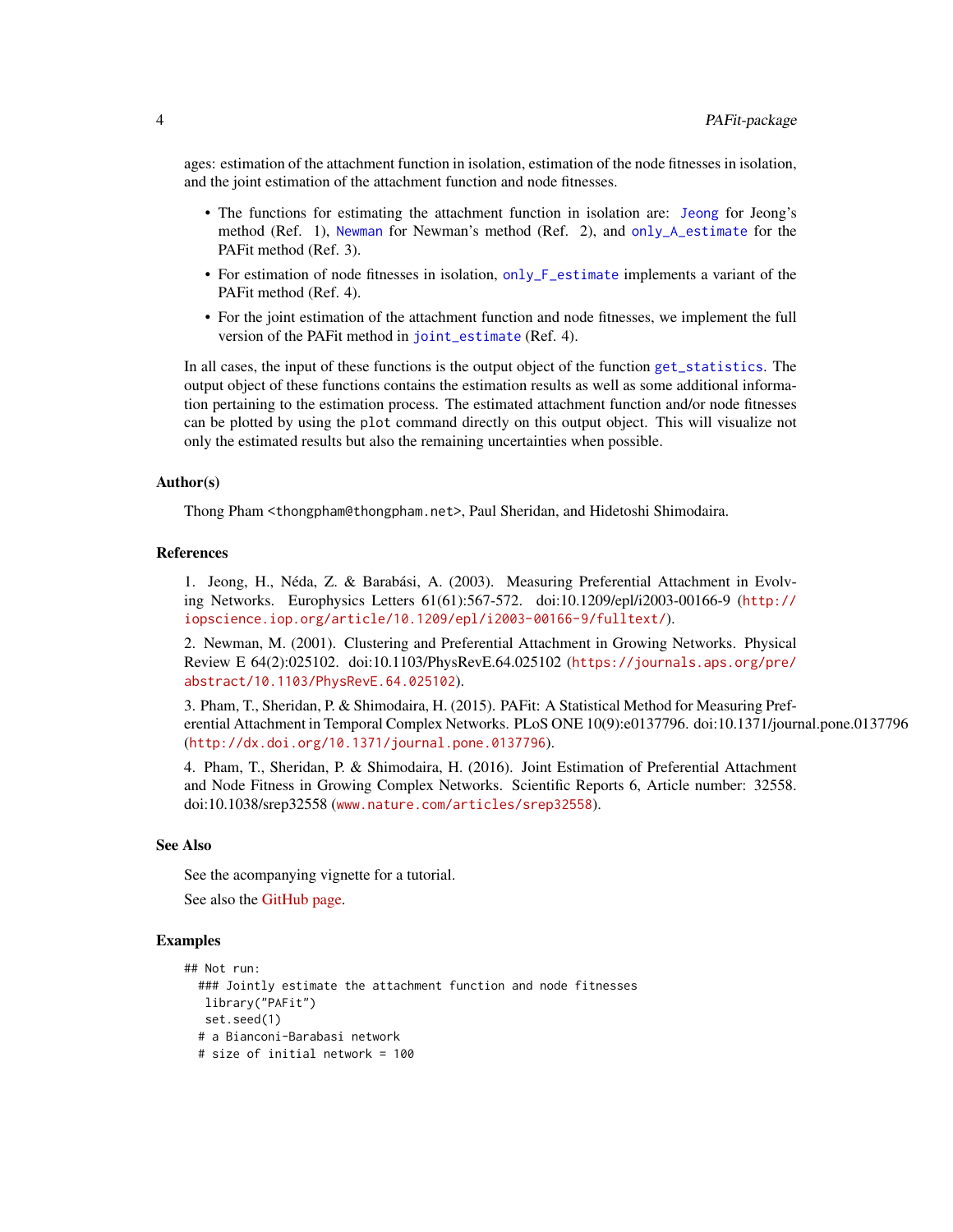```
# number of new nodes at each time-step = 100
 # Ak = k; inverse variance of distribution of fitness: s = 10
 net <- generate_BB(N = 1000, m = 10,
                          num_seed = 100 , multiple_node = 100,
                          s = 10net_stats <- get_statistics(net)
 #Joint estimation of attachment function Ak and node fitness
 result <- joint_estimate(net, net_stats)
 summary(result)
 # plot the estimated attachment function
 plot(result, net_stats)
 # true function
 true_A <- pmax(result$estimate_result$center_k,1)
 lines(result$estimate_result$center_k, true_A, col = "red") # true line
 legend("topleft" , legend = "True function" , col = "red" , lty = 1 , bty = "n")
 #plot distribution of estimated node fitnesses
 plot(result, net_stats, plot = "f")
 #plot the estimated node fitnesses and true node fitnesses
 plot(result, net_stats, true = net$fitness, plot = "true_f")
## End(Not run)
```
<span id="page-4-1"></span>as.PAFit\_net *Converting an edgelist matrix to a PAFit\_net object*

# Description

This function converts a graph stored in an edgelist matrix format to a PAFit\_net object.

#### Usage

```
as.PAFit_net(graph, type = "directed", PA = NULL, fitness = NULL)
```
#### Arguments

graph An edgelist matrix. Each row is assumed to be of the form (from\_node\_id to\_node\_id time\_stamp). from\_node\_id is the id of the source node. to\_node\_id is the id of the destination node. time\_stamp is the arrival time of the edge. from\_node\_id and to\_node\_id are assumed to be integers that are at least 0. They need not to be contiguous. To register a new node  $i$  at time  $t$  without any edge, add a row with format  $(i -1)$ . This works for both undirected and directed networks. time\_stamp can be either numeric or string. The value of a time-stamp can be arbitrary, but we assume that a smaller time\_stamp (regarded so by the sort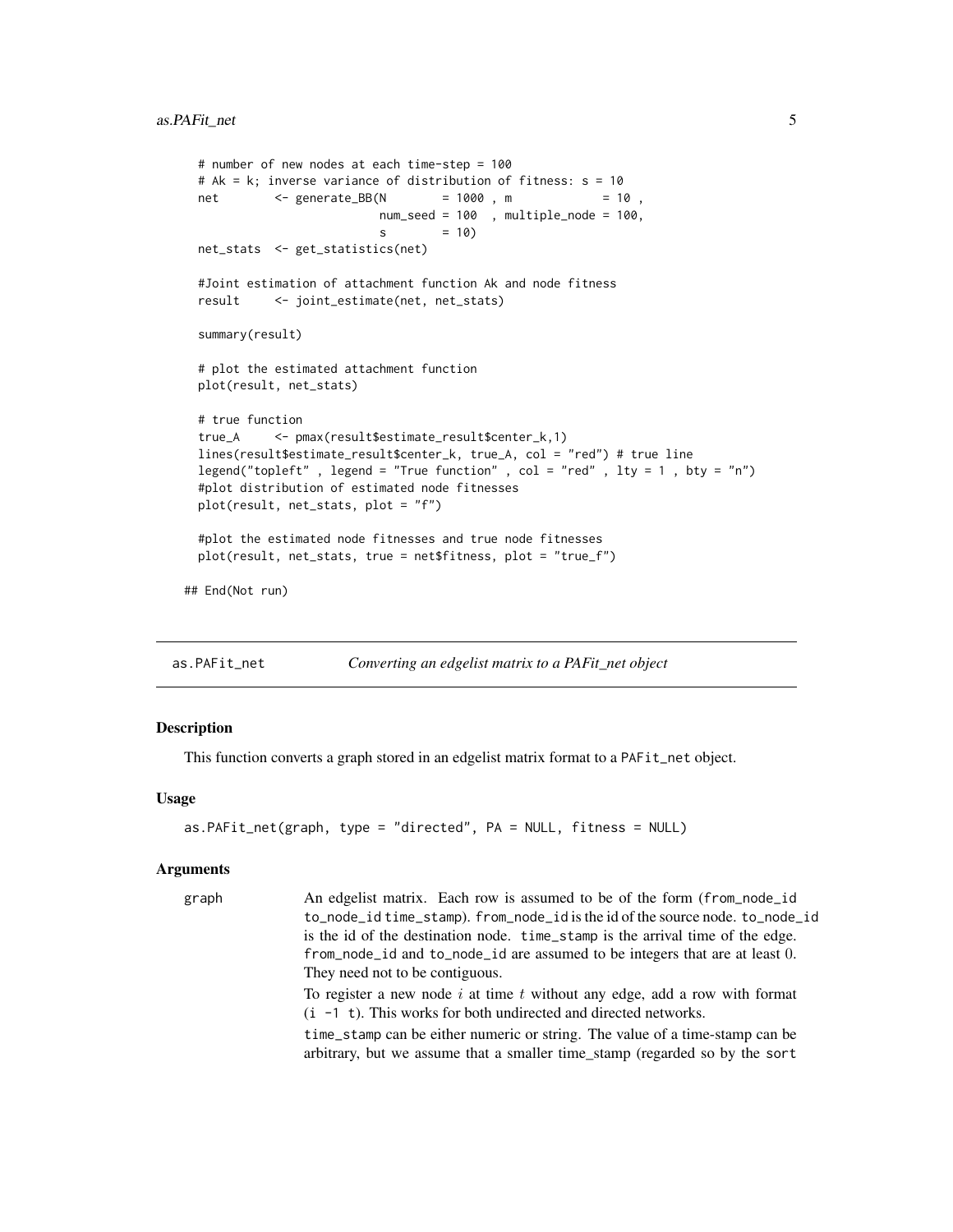<span id="page-5-0"></span>

|           | function in R) represents an earlier arrival time. Examples of time-stamps that<br>satisfy this assumption are the integer $\theta$ : T, the string format 'yyyy-mm-dd', and<br>the POSIX time. |
|-----------|-------------------------------------------------------------------------------------------------------------------------------------------------------------------------------------------------|
| type      | String. Indicates whether the network is "directed" or "undirected".                                                                                                                            |
| <b>PA</b> | Numeric vector. Contains the PA function. Default value is NULL.                                                                                                                                |
| fitness   | Numeric vector. Contains node fitnesses. Default value is NULL.                                                                                                                                 |

#### Value

An object of class PAFit\_net

#### Author(s)

Thong Pham <thongpham@thongpham.net>

# Examples

```
library("PAFit")
# a network from Bianconi-Barabasi model
net <- generate_BB(N = 50 , m = 10 , s = 10)
as.PAFit_net(net$graph)
```
Coauthorship network of scientists in the field of complex networks *A collaboration network between authors of papers in the field of complex networks with article time-stamps*

### <span id="page-5-1"></span>Description

The dataset is collaboration network of authors of network science articles with article time-stamps. An edge between two authors represents an article in common. Time stamps denote article publication dates. The network without time-stamps was compiled by Mark Newman in May 2006 from the bibliographies of two review articles on networks, M. E. J. Newman, SIAM Review 45, 167-256 (2003) and S. Boccaletti et al., Physics Reports 424, 175-308 (2006), with a few additional references added by hand. Paul Sheridan independently supplemented the network with time-stamps and some basic metadata in June 2015. The network is undirected with monthly resolution, and contains no duplicated edges. coauthor.net contains the network. coauthor.truetime contains the real times of processed time-stamps. Finally coauthor.author\_id contains author names.

Reference: M. E. J. Newman, Finding community structure in networks using the eigenvectors of matrices, Preprint physics/0605087 (2006).

The original network data that Mark Newman compiled is available for download at [http://](http://www-personal.umich.edu/~mejn/netdata/netscience.zip) [www-personal.umich.edu/~mejn/netdata/netscience.zip](http://www-personal.umich.edu/~mejn/netdata/netscience.zip)

The dataset with article time-stamps is available for download at [http://www.paulsheridan.net/](http://www.paulsheridan.net/files/collabnet.zip) [files/collabnet.zip](http://www.paulsheridan.net/files/collabnet.zip)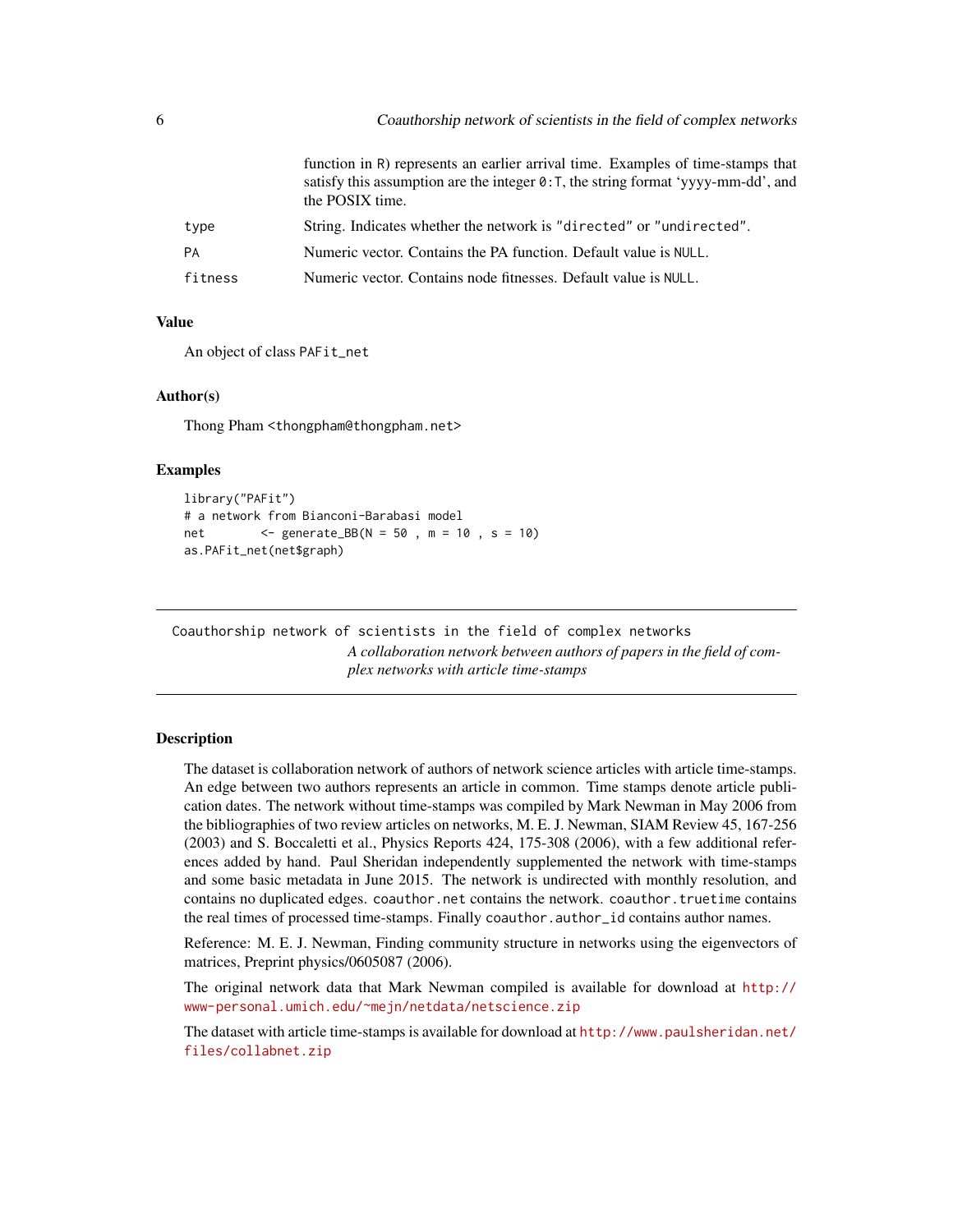# <span id="page-6-0"></span>from\_igraph 7

### Usage

data(ComplexNetCoauthor)

### Format

coauthor.net is a matrix with 2849 rows and 3 columns. Each row is an edge with the format (author id 1, author id 2, time\_stamp). coauthor.truetime is a two-column matrix whose each row is (time\_stamp, real time). coauthor.author\_id is a two-column matrix whose each row is (author id, author name).

### Source

http://www.paulsheridan.net/files/collabnet.zip

<span id="page-6-1"></span>from\_igraph *Convert an igraph object to a PAFit\_net object*

# Description

This function converts an igraph object (of package igraph) to a PAFit\_net object.

### Usage

from\_igraph(net)

# Arguments

net An object of class igraph.

#### Value

The function returns a PAFit\_net object.

### Author(s)

Thong Pham <thongpham@thongpham.net>

# Examples

```
library("PAFit")
# a network from Bianconi-Barabasi model
net <- generate_BB(N = 50 , m = 10 , s = 10)
igraph_graph <- to_igraph(net)
back <- from_igraph(igraph_graph)
```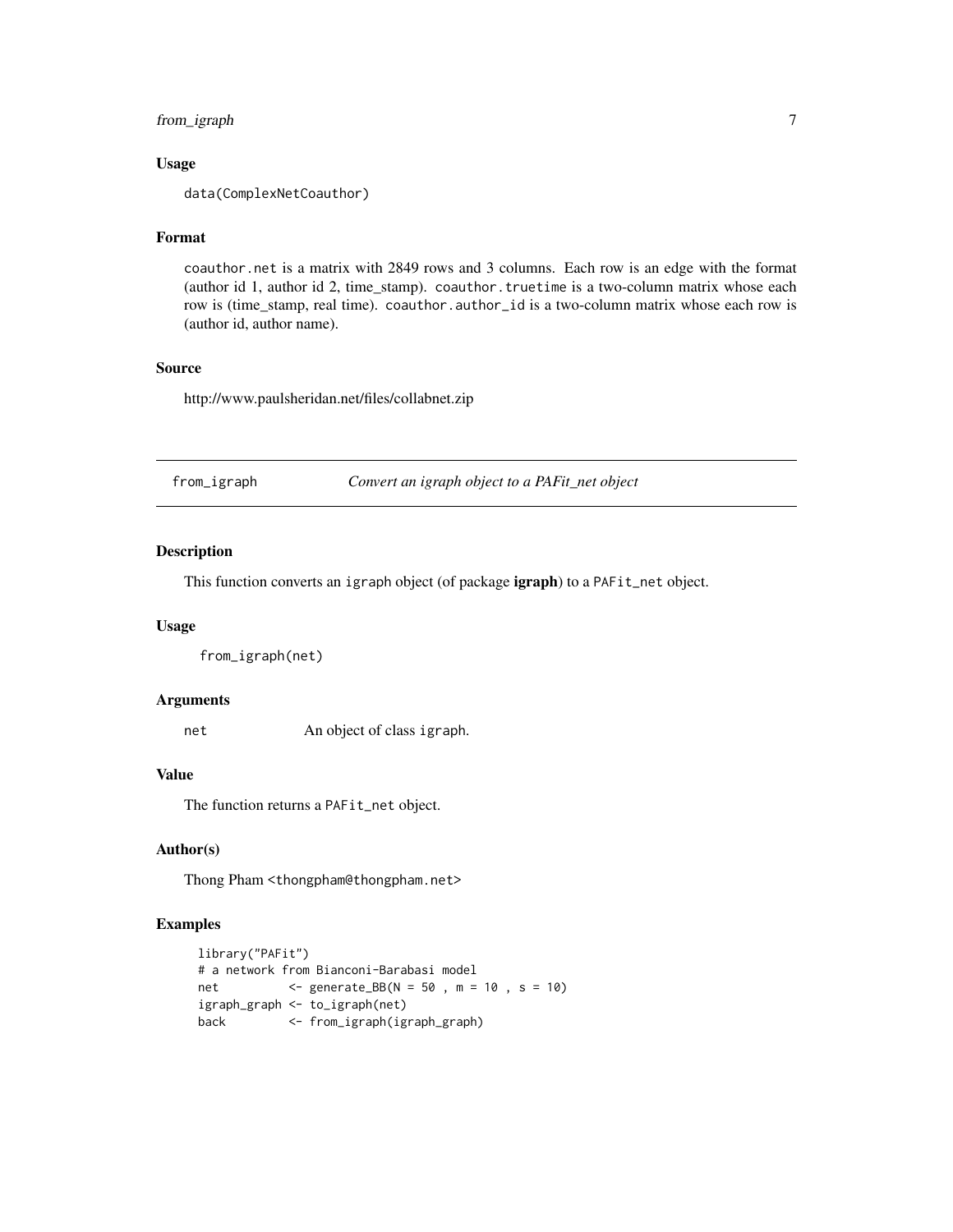<span id="page-7-2"></span><span id="page-7-0"></span>from\_networkDynamic *Convert a networkDynamic object to a PAFit\_net object*

### Description

This function converts a networkDynamic object (of package networkDynamic) to a PAFit\_net object.

### Usage

```
from_networkDynamic(net)
```
### Arguments

net An object of class networkDynamic.

### Value

The function returns a PAFit\_net object.

# Author(s)

Thong Pham <thongpham@thongpham.net>

# Examples

```
library("PAFit")
# a network from Bianconi-Barabasi model
net <- generate_BB(N = 50 , m = 10 , s = 10)
nD_graph <- to_networkDynamic(net)
back <- from_networkDynamic(nD_graph)
```
<span id="page-7-1"></span>

generate\_BA *Simulating networks from the generalized Barabasi-Albert model*

#### Description

This function generates networks from the generalized Barabási-Albert model. In this model, the preferential attachment function is power-law, i.e.  $A_k = k^{\alpha}$ , and node fitnesses are all equal to 1. It is a wrapper of the more powerful function [generate\\_net](#page-13-1).

### Usage

```
generate_BA(N = 1000,num\_seed = 2
       multiple\_node = 1m = 1alpha = 1)
```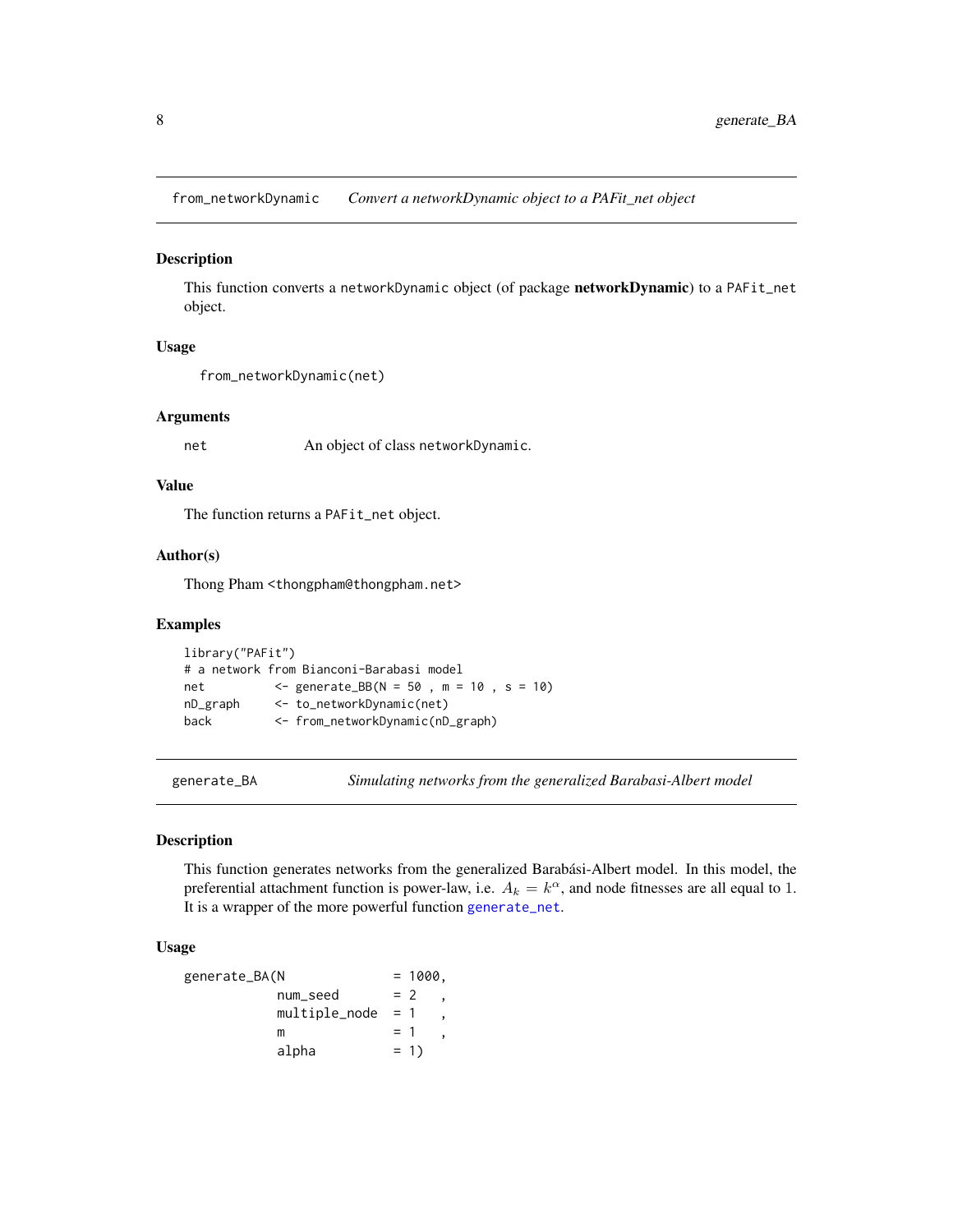# <span id="page-8-0"></span>generate\_BA 9

# Arguments

| N             | Integer. Total number of nodes in the network (including the nodes in the seed<br>graph). Default value is 1000.                     |
|---------------|--------------------------------------------------------------------------------------------------------------------------------------|
| num_seed      | Integer. The number of nodes of the seed graph (the initial state of the network).<br>The seed graph is a cycle. Default value is 2. |
| multiple_node | Positive integer. The number of new nodes at each time-step. Default value is 1.                                                     |
| m             | Positive integer. The number of edges of each new node. Default value is 1.                                                          |
| alpha         | Numeric. This is the attachment exponent in the attachment function $A_k = k^{\alpha}$ .                                             |

# Value

The output is a PAFit\_net object, which is a List contains the following four fields:

| graph   | a three-column matrix, where each row contains information of one edge, in the<br>form of (from_id, to_id, time_stamp). from_id is the id of the source,<br>$to$ id is the id of the destination. |
|---------|---------------------------------------------------------------------------------------------------------------------------------------------------------------------------------------------------|
| type    | a string indicates whether the network is "directed" or "undirected".                                                                                                                             |
| PA      | a numeric vector contains the true PA function.                                                                                                                                                   |
| fitness | fitness values of nodes in the network. The fitnesses are all equal to 1.                                                                                                                         |

# Author(s)

Thong Pham <thongpham@thongpham.net>

# References

1. Albert, R. & Barabási, A. (1999). Emergence of scaling in random networks. Science, 286,509–512 (<http://science.sciencemag.org/content/286/5439/509>).

### See Also

For subsequent estimation procedures, see [get\\_statistics](#page-16-1).

For other functions to generate networks, see [generate\\_net](#page-13-1), [generate\\_ER](#page-10-1), [generate\\_BB](#page-9-1) and [generate\\_fit\\_only](#page-12-1).

# Examples

```
library("PAFit")
# generate a network from the BA model with alpha = 1, N = 100, m = 1
net <- generate_BA(N = 100)
str(net)
plot(net)
```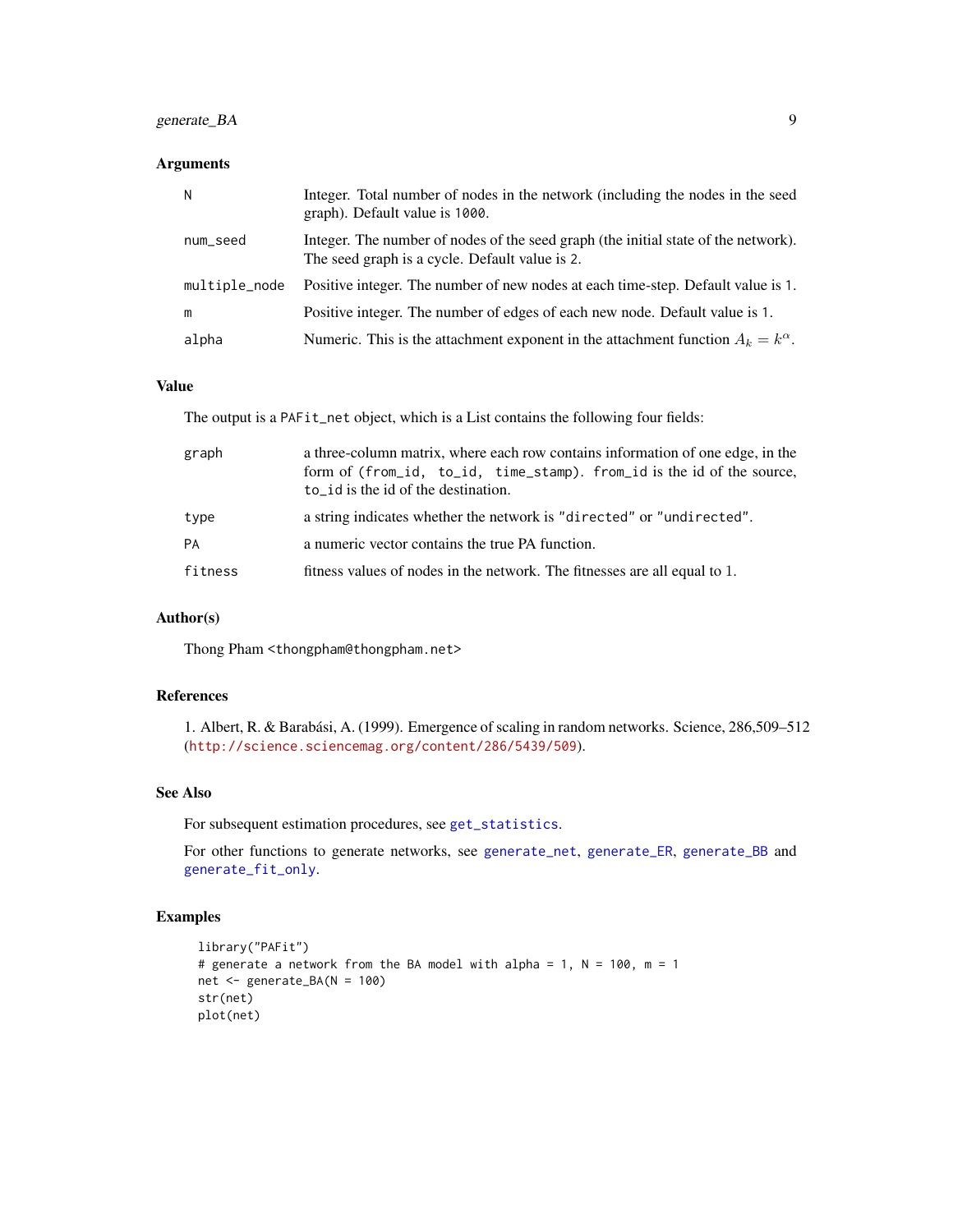<span id="page-9-1"></span><span id="page-9-0"></span>

### **Description**

This function generates networks from the Bianconi-Barabási model. It is a 'preferential attachment with fitness' model. In this model, the preferential attachment function is linear, i.e.  $A_k = k$ , and node fitnesses are sampled from some probability distribution.

#### Usage

| generate_BB(N |               |       | $= 1000$     |  |
|---------------|---------------|-------|--------------|--|
|               | num_seed      | $= 2$ |              |  |
|               | multiple_node | $= 1$ |              |  |
|               | m             | $=$ 1 |              |  |
|               | $mode_f$      |       | $=$ "gamma", |  |
|               |               |       | $= 10$       |  |

#### Arguments

The parameters can be divided into two groups. The first group specifies basic properties of the network: Integer. Total number of nodes in the network (including the nodes in the seed graph). Default value is 1000. Num\_seed Integer. The number of nodes of the seed graph (the initial state of the network). The seed graph is a cycle. Default value is 2. multiple\_node Positive integer. The number of new nodes at each time-step. Default value is 1. m Positive integer. The number of edges of each new node. Default value is 1. The final group of parameters specifies the distribution from which node fitnesses are generated: mode\_f String. Possible values:"gamma", "log\_normal" or "power\_law". This parameter indicates the true distribution for node fitness. "gamma" = gamma distribution, "log\_normal" = log-normal distribution. "power\_law" = power-law (pareto) distribution. Default value is "gamma". s Non-negative numeric. The inverse variance parameter. The mean of the distribution is kept at 1 and the variance is  $1/s$ . This is achieved by setting shape and rate parameters of the Gamma distribution to s; setting mean and standard deviation in log-scale of the log-normal distribution to  $-1/2 * log(1/s + 1)$  and  $(log(1/s + 1))$ <sup>0</sup>.5; and setting shape and scale parameters of the pareto distribution to  $(s + 1)^{0.5} + 1$  and  $(s + 1)^{0.5}/((s + 1)^{0.5} + 1)$ . If s is 0, all node fitnesses  $\eta$  are fixed at 1 (i.e. Barabasi-Albert model)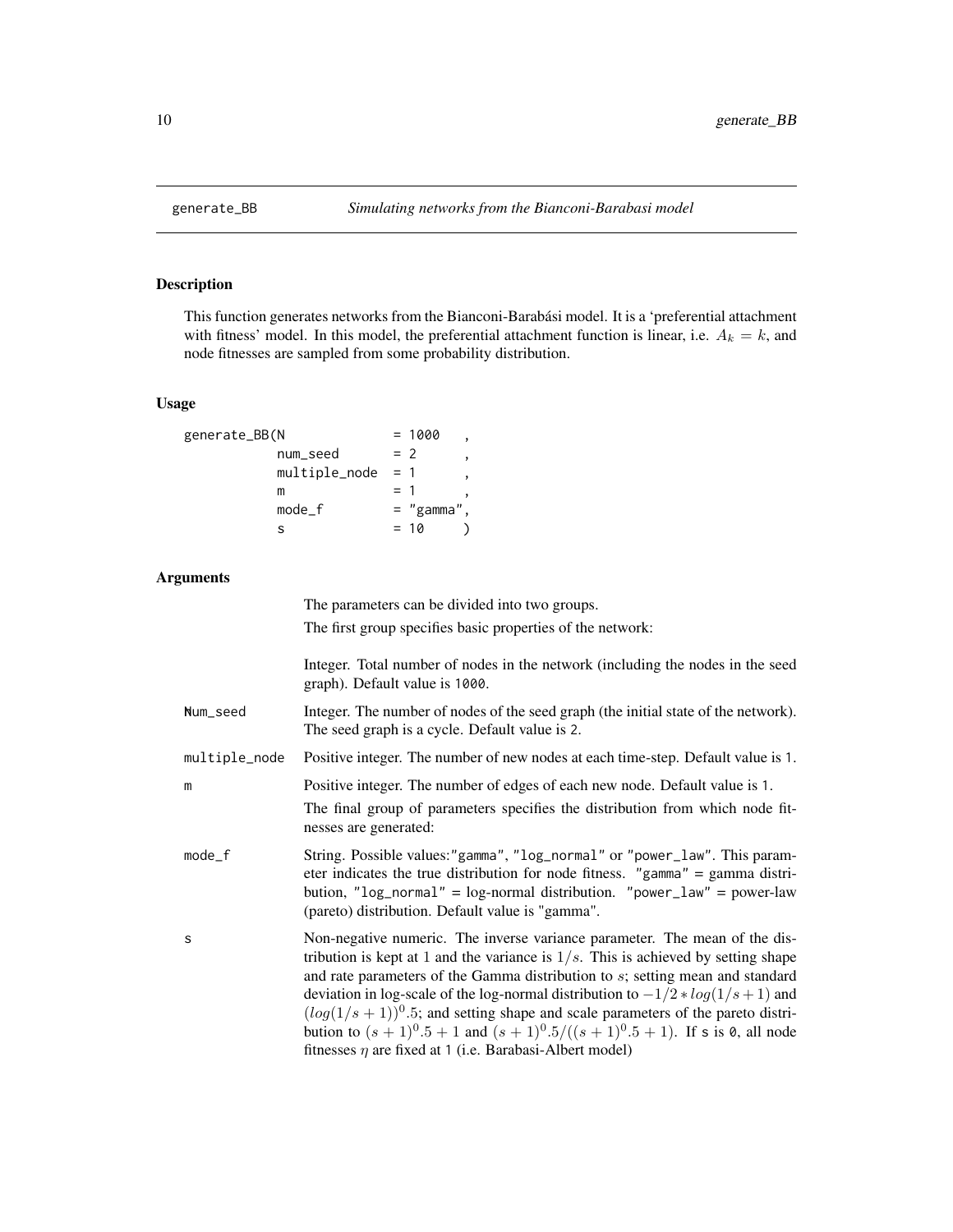# <span id="page-10-0"></span>generate\_ER 11

# Value

The output is a PAFit\_net object, which is a List contains the following four fields:

| graph   | a three-column matrix, where each row contains information of one edge, in the<br>form of (from_id, to_id, time_stamp). from_id is the id of the source,<br>to id is the id of the destination. |
|---------|-------------------------------------------------------------------------------------------------------------------------------------------------------------------------------------------------|
| type    | a string indicates whether the network is "directed" or "undirected".                                                                                                                           |
| PA      | a numeric vector contains the true PA function.                                                                                                                                                 |
| fitness | fitness values of nodes in the network. The name of each value is the ID of the<br>node.                                                                                                        |

# Author(s)

Thong Pham <thongpham@thongpham.net>

# References

1. Bianconni, G. & Barabási, A. (2001). Competition and multiscaling in evolving networks. Europhys. Lett., 54, 436 ([http://iopscience.iop.org/article/10.1209/epl/i2001-00260-6/](http://iopscience.iop.org/article/10.1209/epl/i2001-00260-6/meta) [meta](http://iopscience.iop.org/article/10.1209/epl/i2001-00260-6/meta)).

# See Also

For subsequent estimation procedures, see [get\\_statistics](#page-16-1).

For other functions to generate networks, see [generate\\_net](#page-13-1), [generate\\_BA](#page-7-1), [generate\\_ER](#page-10-1) and [generate\\_fit\\_only](#page-12-1).

### Examples

```
library("PAFit")
# generate a network from the BB model with alpha = 1, N = 100, m = 1
# The inverse variance of the Gamma distribution of node fitnesses is s = 10
net <- generate_BB(N = 100, m = 1, mode = 1, s = 10)
str(net)
plot(net)
```
<span id="page-10-1"></span>generate\_ER *Simulating networks from the Erdos-Renyi model*

### Description

This function generates networks from the Erdős–Rényi model. In this model, the preferential attachment function is a constant function, i.e.  $A_k = 1$ , and node fitnesses are all equal to 1. It is a wrapper of the more powerful function [generate\\_net](#page-13-1).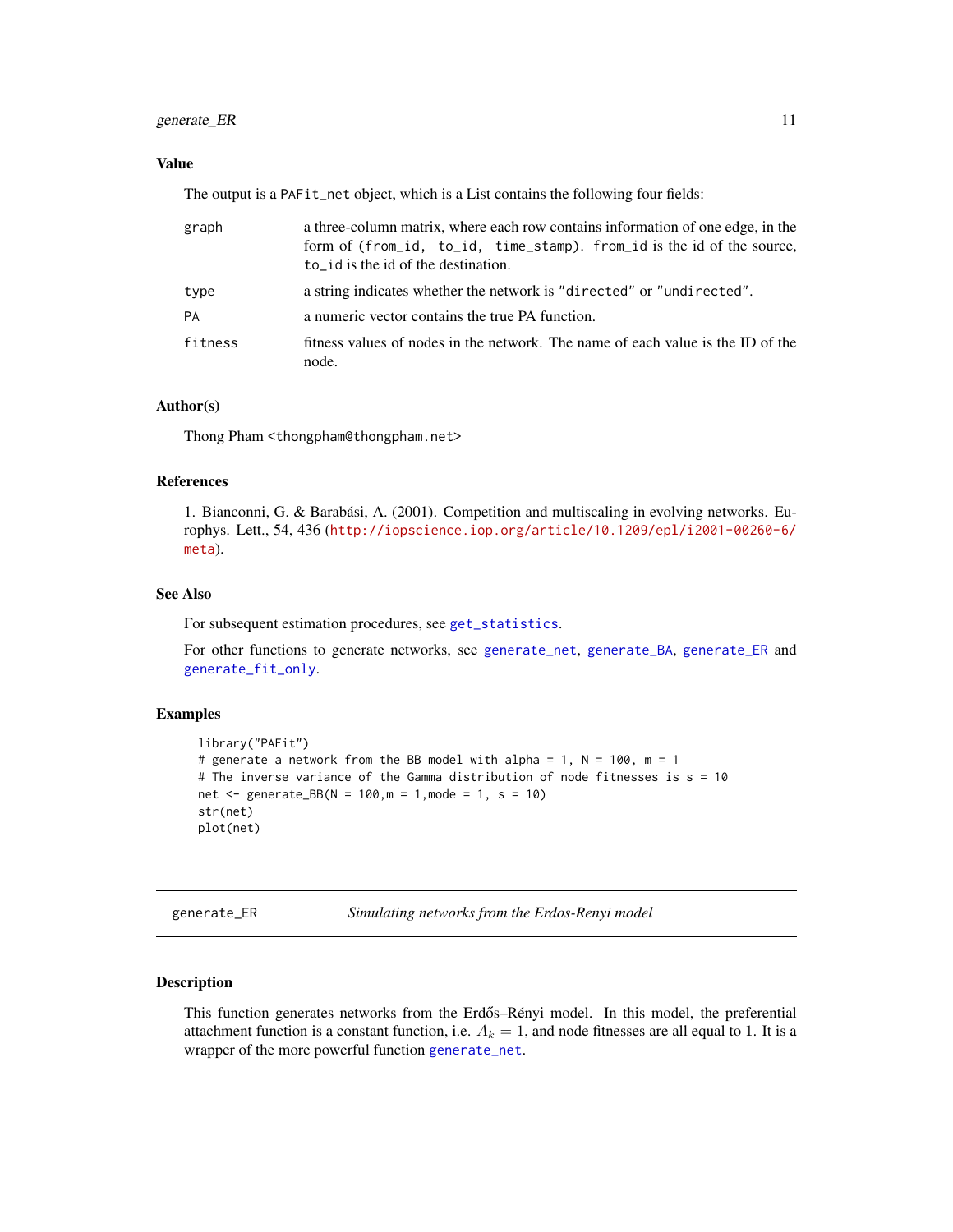# <span id="page-11-0"></span>Usage

| generate_ER(N |                     | $= 1000.$ |
|---------------|---------------------|-----------|
|               | num_seed            | $= 2$     |
|               | $multiple-node = 1$ |           |
|               | m                   | $= 1$     |

# Arguments

| N             | Integer. Total number of nodes in the network (including the nodes in the seed<br>graph). Default value is 1000.                     |
|---------------|--------------------------------------------------------------------------------------------------------------------------------------|
| num_seed      | Integer. The number of nodes of the seed graph (the initial state of the network).<br>The seed graph is a cycle. Default value is 2. |
| multiple_node | Positive integer. The number of new nodes at each time-step. Default value is 1.                                                     |
| m             | Positive integer. The number of edges of each new node. Default value is 1.                                                          |

# Value

The output is a PAFit\_net object, which is a List contains the following four fields:

| graph   | a three-column matrix, where each row contains information of one edge, in the |  |  |  |  |  |
|---------|--------------------------------------------------------------------------------|--|--|--|--|--|
|         | form of (from_id, to_id, time_stamp). from_id is the id of the source,         |  |  |  |  |  |
|         | $to$ id is the id of the destination.                                          |  |  |  |  |  |
| type    | a string indicates whether the network is "directed" or "undirected".          |  |  |  |  |  |
| PA      | a numeric vector contains the true PA function.                                |  |  |  |  |  |
| fitness | fitness values of nodes in the network. The fitnesses are all equal to 1.      |  |  |  |  |  |

# Author(s)

Thong Pham <thongpham@thongpham.net>

# References

1. Erdös P. & Rényi A.. On random graphs. Publicationes Mathematicae Debrecen. 1959;6:290–297 (<http://snap.stanford.edu/class/cs224w-readings/erdos59random.pdf>).

# See Also

For subsequent estimation procedures, see [get\\_statistics](#page-16-1).

For other functions to generate networks, see [generate\\_net](#page-13-1), [generate\\_BA](#page-7-1), [generate\\_BB](#page-9-1) and [generate\\_fit\\_only](#page-12-1).

# Examples

```
library("PAFit")
# generate a network from the ER model with N = 1000 nodes
net <- generate_ER(N = 1000)
str(net)
plot(net)
```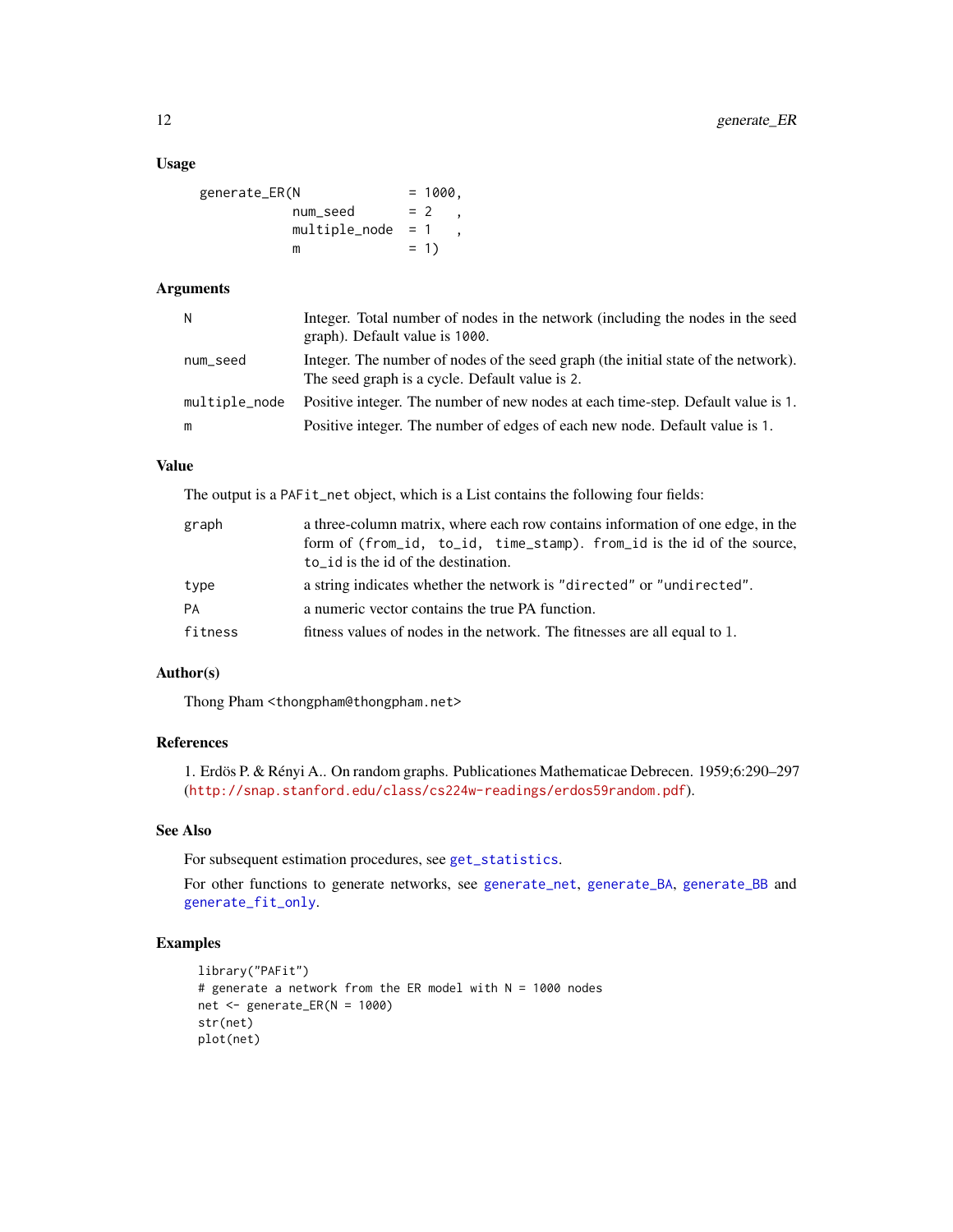<span id="page-12-1"></span><span id="page-12-0"></span>generate\_fit\_only *Simulating networks from the Caldarelli model*

### **Description**

This function generates networks from the Caldarelli model. In this model, the preferential attachment function is constant, i.e.  $A_k = 1$ , and node fitnesses are sampled from some probability distribution.

### Usage

| generate_fit_only(N |               |       | $= 1000$     |  |
|---------------------|---------------|-------|--------------|--|
|                     | num_seed      |       | $= 2$        |  |
|                     | multiple_node | $= 1$ |              |  |
|                     | m             | $=$ 1 |              |  |
|                     | $mode_f$      |       | $=$ "gamma", |  |
|                     |               |       | $= 10$       |  |

#### Arguments

The parameters can be divided into two groups. The first group specifies basic properties of the network:

Integer. Total number of nodes in the network (including the nodes in the seed graph). Default value is 1000.

- Num\_seed Integer. The number of nodes of the seed graph (the initial state of the network). The seed graph is a cycle. Default value is 2.
- multiple\_node Positive integer. The number of new nodes at each time-step. Default value is 1.

m Positive integer. The number of edges of each new node. Default value is 1.

The final group of parameters specifies the distribution from which node fitnesses are generated:

- mode\_f String. Possible values:"gamma", "log\_normal" or "power\_law". This parameter indicates the true distribution for node fitness. "gamma" = gamma distribution, "log\_normal" = log-normal distribution. "power\_law" = power-law (pareto) distribution. Default value is "gamma".
- s Non-negative numeric. The inverse variance parameter. The mean of the distribution is kept at 1 and the variance is  $1/s$ . This is achieved by setting shape and rate parameters of the Gamma distribution to s; setting mean and standard deviation in log-scale of the log-normal distribution to  $-1/2 * log(1/s + 1)$  and  $(log(1/s + 1))$ <sup>0</sup>.5; and setting shape and scale parameters of the pareto distribution to  $(s + 1)^{0.5} + 1$  and  $(s + 1)^{0.5}/((s + 1)^{0.5} + 1)$ . If s is 0, all node fitnesses  $\eta$  are fixed at 1 (i.e. Barabasi-Albert model)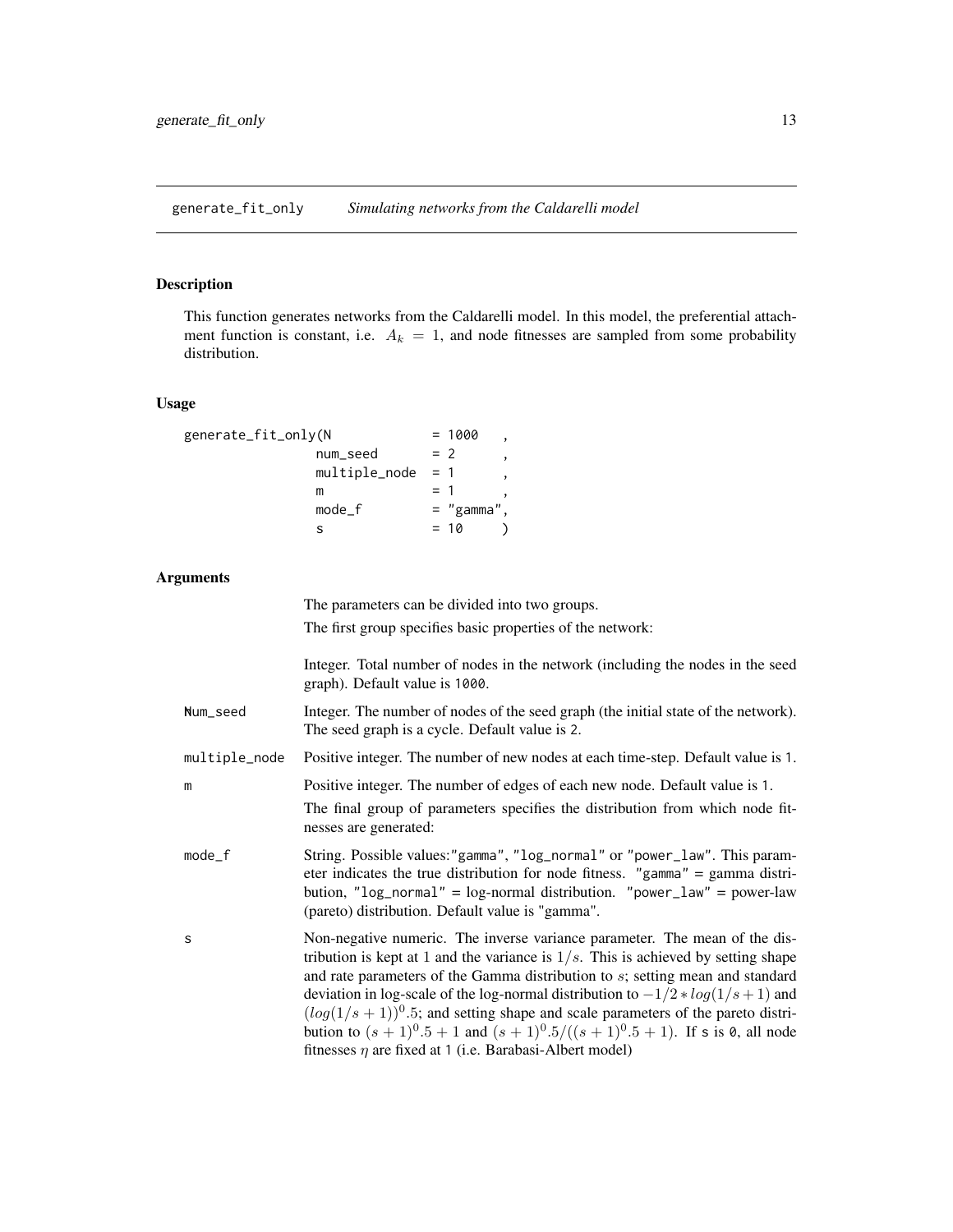# <span id="page-13-0"></span>Value

The output is a PAFit\_net object, which is a List contains the following four fields:

| graph   | a three-column matrix, where each row contains information of one edge, in the<br>form of (from_id, to_id, time_stamp). from_id is the id of the source,<br>$to$ id is the id of the destination. |  |
|---------|---------------------------------------------------------------------------------------------------------------------------------------------------------------------------------------------------|--|
| type    | a string indicates whether the network is "directed" or "undirected".                                                                                                                             |  |
| PA      | a numeric vector contains the true PA function.                                                                                                                                                   |  |
| fitness | fitness values of nodes in the network. The name of each value is the ID of the<br>node.                                                                                                          |  |

# Author(s)

Thong Pham <thongpham@thongpham.net>

#### References

1. Caldarelli, G., Capocci, A. , De Los Rios, P. & Muñoz, M.A. (2002). Scale-Free Networks from Varying Vertex Intrinsic Fitness. Phys. Rev. Lett., 89, 258702 ([http://link.aps.org/doi/10.](http://link.aps.org/doi/10.1103/PhysRevLett.89.258702) [1103/PhysRevLett.89.258702](http://link.aps.org/doi/10.1103/PhysRevLett.89.258702)).

### See Also

For subsequent estimation procedures, see [get\\_statistics](#page-16-1).

For other functions to generate networks, see [generate\\_net](#page-13-1), [generate\\_BA](#page-7-1), [generate\\_ER](#page-10-1) and [generate\\_BB](#page-9-1).

### Examples

```
library("PAFit")
# generate a network from the Caldarelli model with alpha = 1, N = 100, m = 1
# the inverse variance of distribution of node fitnesses is s = 10net \le generate_fit_only(N = 100,m = 1, mode = 1, s = 10)
str(net)
plot(net)
```
<span id="page-13-1"></span>

| generate_net | Simulating networks from preferential attachment and fitness mecha- |
|--------------|---------------------------------------------------------------------|
|              | nisms                                                               |

# Description

This function generates networks from the General Temporal model, a generative temporal network model that includes many well-known models such as the Erdős–Rényi model, the Barabási-Albert model or the Bianconi-Barabási model as special cases. This function also includes some flexible mechanisms to vary the number of new nodes and new edges at each time-step in order to generate realistic networks.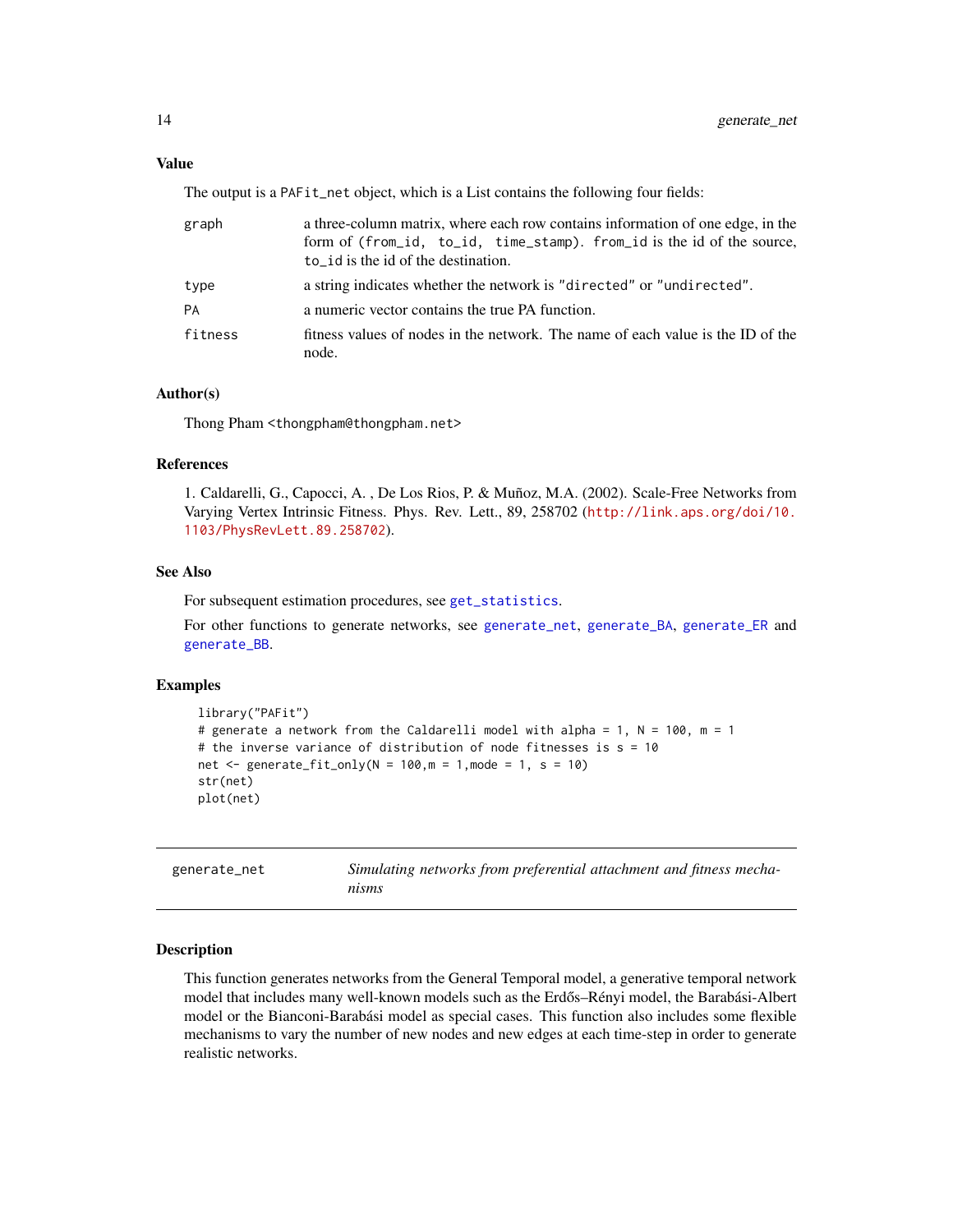# generate\_net 15

### Usage

| generate_net (N |                    |       | $= 1000$<br>,            |  |
|-----------------|--------------------|-------|--------------------------|--|
|                 | num_seed           |       | $= 2$<br>,               |  |
|                 | multiple_node      | $=$ 1 | ,                        |  |
|                 | specific_start     |       | $= NULL$<br>,            |  |
|                 | m                  | $=$ 1 | ,                        |  |
|                 | prob_m             |       | $=$ FALSE<br>,           |  |
|                 | increase           |       | $=$ FALSE<br>,           |  |
|                 | log                |       | $=$ FALSE<br>,           |  |
|                 | no_new_node_step   |       | $= NULL$<br>,            |  |
|                 | m_no_new_node_step |       | $=$ m<br>,               |  |
|                 | custom_PA          |       | $=$ NULL<br>,            |  |
|                 | mode               | $=$ 1 | ,                        |  |
|                 | alpha              | $= 1$ | $\overline{\phantom{a}}$ |  |
|                 | beta               |       | $= 2$<br>,               |  |
|                 | sat_at             |       | $= 100$<br>,             |  |
|                 | offset             | $=$ 1 | ,                        |  |
|                 | mode_f             |       | = "gamma",               |  |
|                 | S                  |       | = 10                     |  |

### **Arguments**

The parameters can be divided into four groups.

The first group specifies basic properties of the network:

Integer. Total number of nodes in the network (including the nodes in the seed graph). Default value is 1000.

- Num\_seed Integer. The number of nodes of the seed graph (the initial state of the network). The seed graph is a cycle. Default value is 2.
- multiple\_node Positive integer. The number of new nodes at each time-step. Default value is 1.
- specific\_start Positive Integer. If specific\_start is specified, then all the time-steps from time-step 1 to specific\_start are grouped to become the initial time-step in the final output. This option is usefull when we want to create a network with a large initial network that follows a scale-free degree distribution. Default value is NULL.

The second group specifies the number of new edges at each time-step:

- m Positive integer. The number of edges of each new node. Default value is 1.
- prob\_m Logical. Indicates whether we fix the number of edges of each new node as a constant, or let it follows a Poisson distribution. If  $prob_m = TRUE$ , the number of edges of each new node follows a Poisson distribution. The mean of this distribution depends on the value of increase and log. Default value is FALSE.
- increase Logical. Indicates whether we increase the mean of the Poisson distribution over time. If increase  $==$  FALSE, the mean is fixed at m. If increase  $==$  TRUE, the way the mean increases depends on the value of log. Default value is FALSE.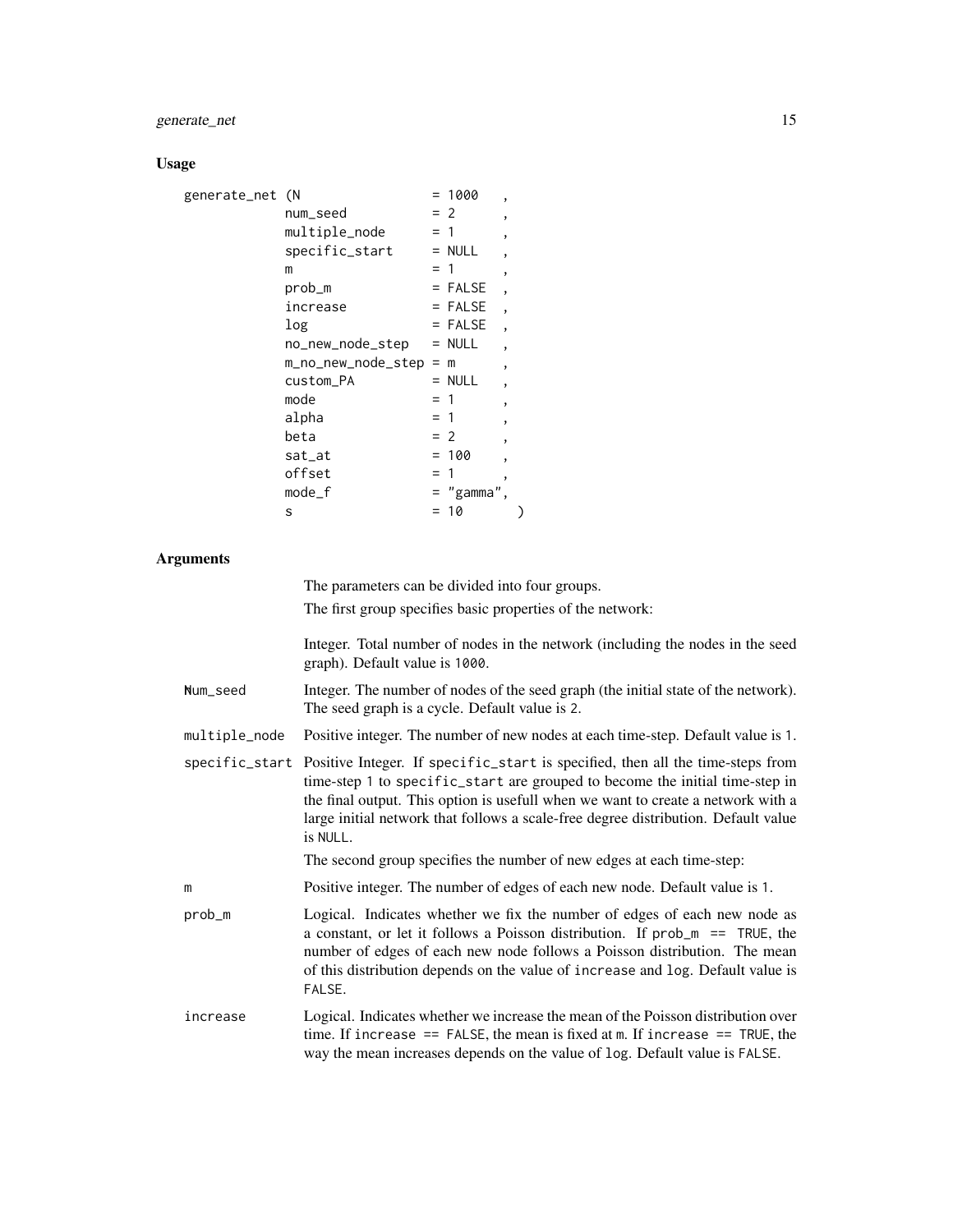| log                | Logical. Indicates how to increase the mean of the Poisson distribution. If<br>$\log$ == TRUE, the mean increases logarithmically with the number of current<br>nodes. If log == FALSE, the mean increases linearly with the number of current<br>nodes. Default value is FALSE.                                                                                                                                                                                                                                                                                                                                                  |
|--------------------|-----------------------------------------------------------------------------------------------------------------------------------------------------------------------------------------------------------------------------------------------------------------------------------------------------------------------------------------------------------------------------------------------------------------------------------------------------------------------------------------------------------------------------------------------------------------------------------------------------------------------------------|
| no_new_node_step   |                                                                                                                                                                                                                                                                                                                                                                                                                                                                                                                                                                                                                                   |
|                    | Positive integer. The number of time-steps in which no new node is added, while<br>new edges are added between existing nodes. Default value is NULL, i.e. new<br>nodes are added at each time-step.                                                                                                                                                                                                                                                                                                                                                                                                                              |
| m_no_new_node_step |                                                                                                                                                                                                                                                                                                                                                                                                                                                                                                                                                                                                                                   |
|                    | Positive integer. The number of new edges in the no-new-node steps. Default<br>value is equal to m.                                                                                                                                                                                                                                                                                                                                                                                                                                                                                                                               |
|                    | The third group of parameters specifies the preferential attachment function:                                                                                                                                                                                                                                                                                                                                                                                                                                                                                                                                                     |
| custom_PA          | Numeric vector. This is the user-input PA function: $A_0, A_1, , A_K$ . If custom_PA<br>is specified, then mode is ignored, and we grow the network using the PA func-<br>tion custom_PA. Degrees greater than $K$ will have attachment value $A_k$ . Default<br>value is NULL.                                                                                                                                                                                                                                                                                                                                                   |
| mode               | Integer. Indicates the attachment function to be used in generating the network.<br>If mode == 1, the attachment function is $A_k = k^{\alpha}$ . If mode == 2, the attachment<br>function is $A_k = min(k, sat.at)^{\alpha}$ . If mode == 3, the attachment function is<br>$A_k = \alpha \log(k)^\beta$ . Default value is 1.                                                                                                                                                                                                                                                                                                    |
| alpha              | Numeric. If mode $== 1$ , this is the attachment exponent in the attachment<br>function $A_k = k^{\alpha}$ . If mode == 2, this is the attachment exponenet in the<br>attachment function $A_k = min(k, sat.at)^{\alpha}$ . If mode == 3, this is the $\alpha$ in the<br>attachment function $A_k = \alpha \log(k)^{\beta} + 1$ .                                                                                                                                                                                                                                                                                                 |
| beta               | Numeric. This is the beta in the attachment function $A_k = \alpha \log(k)^\beta + 1$ .                                                                                                                                                                                                                                                                                                                                                                                                                                                                                                                                           |
| sat_at             | Integer. This is the saturation position <i>sat.at</i> in the attachment function $A_k =$<br>$min(k, sat.at)^{\alpha}$ .                                                                                                                                                                                                                                                                                                                                                                                                                                                                                                          |
| offset             | Numeric. The attachment value of degree 0. Default value is 1.<br>The final group of parameters specifies the distribution from which node fit-<br>nesses are generated:                                                                                                                                                                                                                                                                                                                                                                                                                                                          |
| mode_f             | String. Possible values:"gamma", "log_normal" or "power_law". This param-<br>eter indicates the true distribution for node fitness. "gamma" = gamma distri-<br>bution, " $log\_normal$ " = $log-normal$ distribution. "power_ $law$ " = power-law<br>(pareto) distribution. Default value is "gamma".                                                                                                                                                                                                                                                                                                                             |
| s                  | Non-negative numeric. The inverse variance parameter. The mean of the dis-<br>tribution is kept at 1 and the variance is $1/s$ . This is achieved by setting shape<br>and rate parameters of the Gamma distribution to $s$ ; setting mean and standard<br>deviation in log-scale of the log-normal distribution to $-1/2 * log(1/s + 1)$ and<br>$(log(1/s + 1))$ <sup>0</sup> .5; and setting shape and scale parameters of the pareto distri-<br>bution to $(s + 1)^0.5 + 1$ and $(s + 1)^0.5/((s + 1)^0.5 + 1)$ . If s is 0, all node<br>fitnesses $\eta$ are fixed at 1 (i.e. Barabasi-Albert model). The default value is 10. |

# Value

The output is a PAFit\_net object, which is a List contains the following four fields: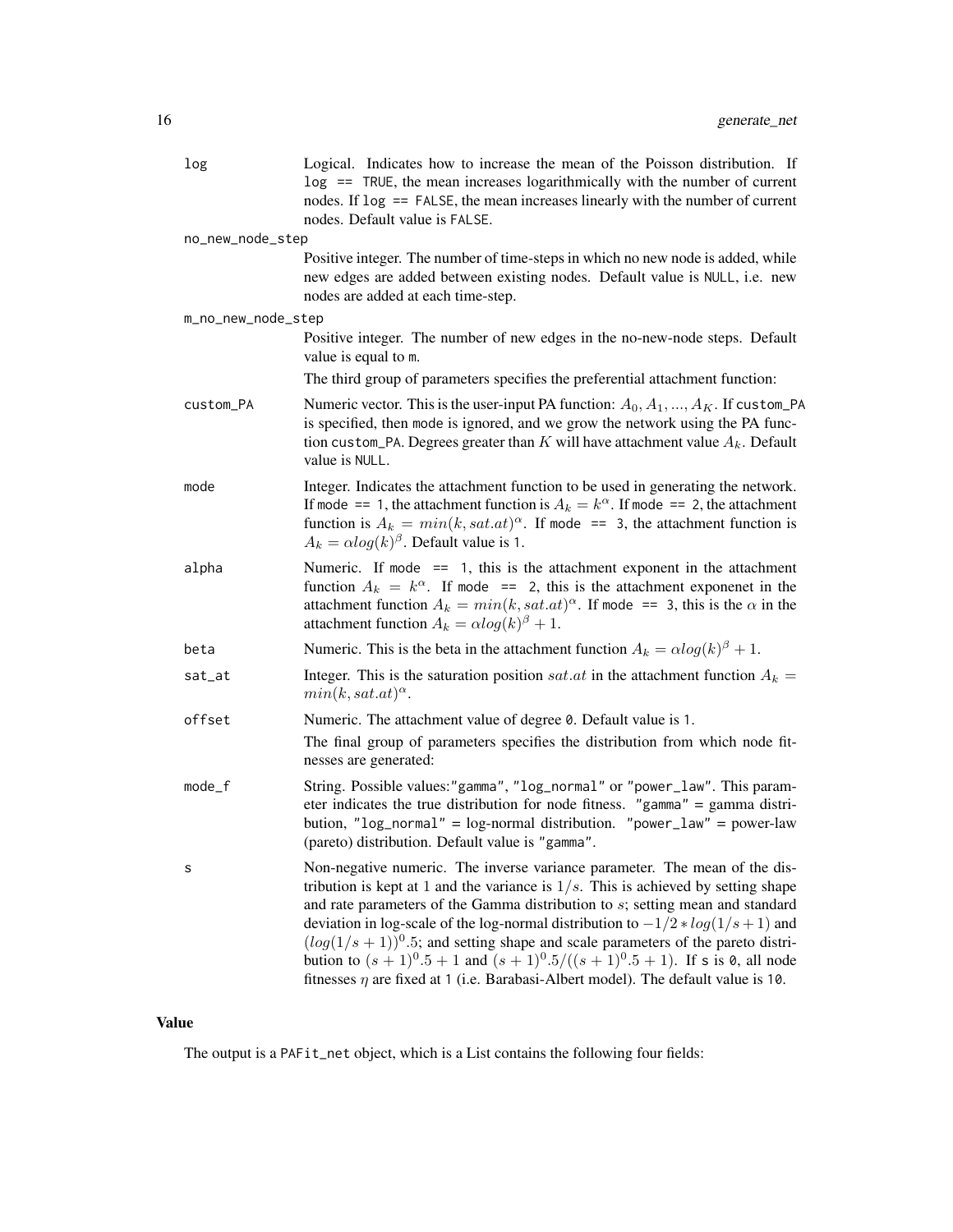# <span id="page-16-0"></span>get\_statistics 17

| graph   | a three-column matrix, where each row contains information of one edge, in the           |
|---------|------------------------------------------------------------------------------------------|
|         | form of (from_id, to_id, time_stamp). from_id is the id of the source,                   |
|         | $to$ id is the id of the destination.                                                    |
| type    | a string indicates whether the network is "directed" or "undirected".                    |
| PA      | a numeric vector contains the true PA function.                                          |
| fitness | fitness values of nodes in the network. The name of each value is the ID of the<br>node. |

### Author(s)

Thong Pham <thongpham@thongpham.net>

#### See Also

For subsequent estimation procedures, see [get\\_statistics](#page-16-1).

For simpler functions to generate networks from well-known models, see [generate\\_BA](#page-7-1), [generate\\_ER](#page-10-1), [generate\\_BB](#page-9-1) and [generate\\_fit\\_only](#page-12-1).

### Examples

```
library("PAFit")
#Generate a network from the original BA model with alpha = 1, N = 100, m = 1net <- generate_net(N = 100, m = 1, mode = 1, alpha = 1, s = 0)
str(net)
plot(net)
```
<span id="page-16-1"></span>get\_statistics *Getting summarized statistics from input data*

#### Description

The function summarizes input data into sufficient statistics for estimating the attachment function and node fitness, together with additional information about the data, such as total number of nodes, number of time-steps, maximum degree, and the final degree of the network, etc. . It also provides mechanisms to automatically deal with very large datasets by binning the degree, setting a degree threshold, or grouping time-steps.

### Usage

```
get_statistics(net_object, only_PA = FALSE ,
           only_true_deg_matrix = FALSE ,
           binning = TRUE , g = 50 ,
           deg_{\text{threshold}} = 0
           compress\_mode = 0 , compress\_mode, , , )custom_time = NULL)
```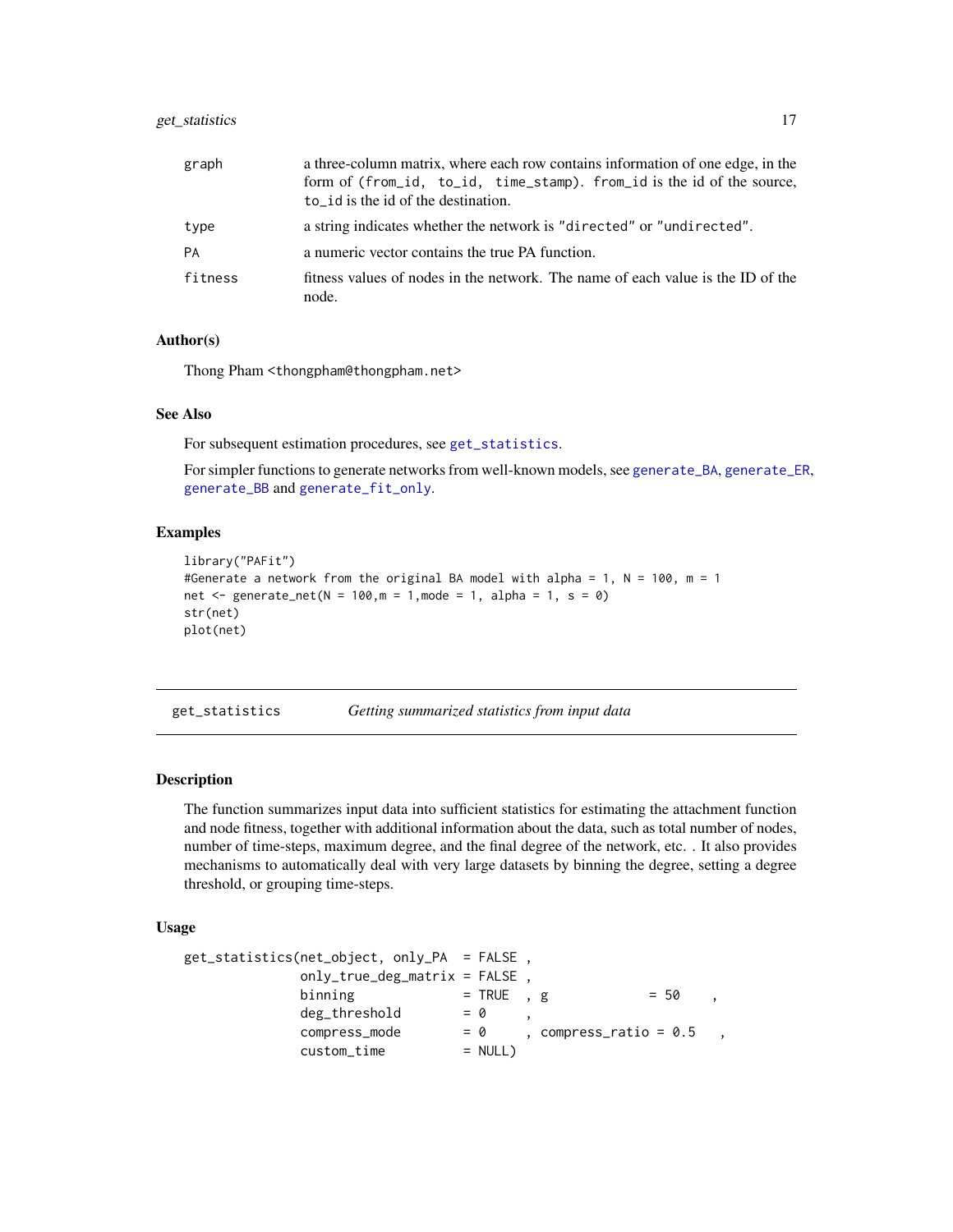# <span id="page-17-0"></span>Arguments

|                      | The parameters can be divided into four groups. The first group specifies input<br>data and how the data will be summerized:                                                                                                                                                                                                                                                   |
|----------------------|--------------------------------------------------------------------------------------------------------------------------------------------------------------------------------------------------------------------------------------------------------------------------------------------------------------------------------------------------------------------------------|
|                      | An object of class PAFit_net. You can use the function as. PAFit_net to con-<br>vert from an edgelist matrix, function from_igraph to convert from an igraph<br>object, function from_networkDynamic to convert from a networkDynamic ob-<br>ject, and function graph_from_file to read from a file.                                                                           |
| oetyoBaect           | Logical. Indicates whether only the statistics for estimating $A_k$ are summarized.<br>if TRUE, the statistics for estimating $\eta_i$ are NOT collected. This will save memory<br>at the cost of unable to estimate node fitness). Default value is FALSE.                                                                                                                    |
| only_true_deg_matrix |                                                                                                                                                                                                                                                                                                                                                                                |
|                      | Logical. Return only the true degree matrix (without binning), and no other<br>statistics is returned. The result cannot be used in PAF1t function to estimate PA<br>or fitness. The motivation for this option is that sometimes we only want to get<br>a degree matrix that summerizes the growth process of a very big network for<br>plotting etc. Default value is FALSE. |
|                      | Second group of parameters specifies how to bin the degrees:                                                                                                                                                                                                                                                                                                                   |
| binning              | Logical. Indicates whether the degree should be binned together. Default value<br>is TRUE.                                                                                                                                                                                                                                                                                     |
| g                    | Positive integer. Number of bins. Default value is 50.                                                                                                                                                                                                                                                                                                                         |
|                      | Third group contains a single parameter specifying how to reduce the number<br>of node fitnesses:                                                                                                                                                                                                                                                                              |
| deg_threshold        | Integer. We only estimate the fitnesses of nodes whose number of new edges<br>acquired is at least deg_threshold. The fitnesses of all other nodes are fixed at<br>1. Default value is 0.                                                                                                                                                                                      |
|                      | Last group of parameters specifies how to group the time-stamps:                                                                                                                                                                                                                                                                                                               |
| compress_mode        | Integer. Indicates whether the timeline should be compressed. The value of<br>CompressMode:                                                                                                                                                                                                                                                                                    |
|                      | 0: No compression                                                                                                                                                                                                                                                                                                                                                              |
|                      | 1: Compressed by using a subset of time-steps. The time stamps in this subset<br>are equally spaced. The size of this subset is CompressRatio times the size of<br>the set of all time stamps.                                                                                                                                                                                 |
|                      | 2: Compressed by only starting from the first time-step when CompressRatio*<br>100 percentages of the total number of edges (in the final state of the network)<br>had already been added to the network.                                                                                                                                                                      |
|                      | 3: This mode offers the most flexibility, but requires user to supply the time<br>stamps in CustomTime. Only time stamps in this CustomTime will be used. This<br>mode can be used, for example, when investigating the change of the attachment<br>function or node fitness in different time intervals.                                                                      |
|                      | Default value is 0, i.e. no compression.                                                                                                                                                                                                                                                                                                                                       |
| compress_ratio       | Numeric. Indicates how much we should compress if CompressMode is 1 or 2.<br>Default value is 0.5.                                                                                                                                                                                                                                                                             |
| custom_time          | Vector. Custom time stamps. This vector is a subset of the vector that contains<br>all time-stamps. Only effective if CompressMode $==$ 3. In that case, only these<br>time stamps are used.                                                                                                                                                                                   |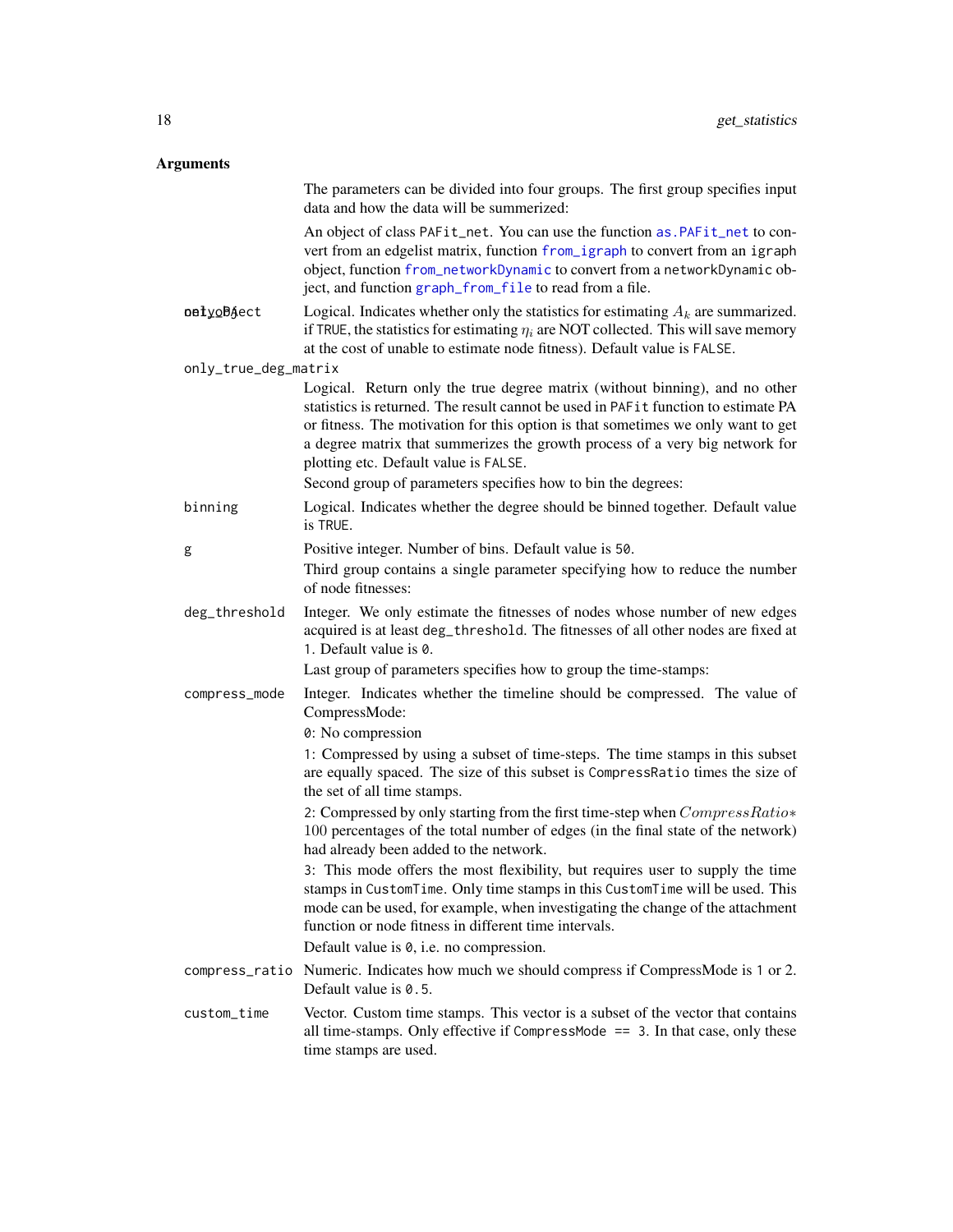# get\_statistics 19

# Value

An object of class PAFit\_data, which is a list. Some important fields are:

| offset_tk                                                    | A matrix where the $(t, k+1)$ element is the number of nodes with degree k at<br>time $t$ , counting among all the nodes whose number of new edges acquired is<br>less than deg_thresh |
|--------------------------------------------------------------|----------------------------------------------------------------------------------------------------------------------------------------------------------------------------------------|
| n_tk                                                         | A matrix where the $(t, k+1)$ element is the number of nodes with degree k at<br>time $t$                                                                                              |
| m_tk                                                         | A matrix where the $(t, k+1)$ element is the number of new edges connect to a<br>degree- $k$ node at time $t$                                                                          |
| sum_m_k                                                      | A vector where the $(k+1)$ -th element is the total number of edges that linked to<br>a degree $k$ node, counting over all time steps                                                  |
| node_degree                                                  | A matrix recording the degree of all nodes (that satisty degree_threshold con-<br>dition) at each time step                                                                            |
| $m_t$                                                        | A vector where the $t$ -th element is the number of new edges at time $t$                                                                                                              |
| $z_{-}j$                                                     | A vector where the j-th element is the total number of edges that linked to node<br>$\dot{j}$                                                                                          |
| N                                                            | Numeric. The number of nodes in the network                                                                                                                                            |
| т                                                            | Numeric. The number of time steps                                                                                                                                                      |
| deg_max                                                      | Numeric. The maximum degree in the final network                                                                                                                                       |
| node_id                                                      | A vector contains the id of all nodes                                                                                                                                                  |
| final_deg                                                    | A vector contains the final degree of all nodes (including those that do not satisfy<br>the degree_threshold condition)                                                                |
| deg_thresh                                                   | Integer. The specified degree threshold.                                                                                                                                               |
| f_position                                                   | Numeric vector. The index in the node_id vector of the nodes we want to esti-<br>mate (i.e. nodes whose number of new edges acquired is at least deg_thresh)                           |
| start_deg                                                    | Integer. The specified degree at which we start binning.                                                                                                                               |
| begin_deg                                                    | Numeric vector contains the beginning degree of each bin                                                                                                                               |
| end_deg                                                      | Numeric vector contains the ending degree of each bin                                                                                                                                  |
| interval_length                                              |                                                                                                                                                                                        |
|                                                              | Numeric vector contains the length of each bin.                                                                                                                                        |
| binning                                                      | Logical. Indicates whether binning was applied or not.                                                                                                                                 |
| g                                                            | Integer. Number of bins                                                                                                                                                                |
| time_compress_mode<br>Integer. The mode of time compression. |                                                                                                                                                                                        |
| t_compressed                                                 | Integer. The number of time stamps actually used                                                                                                                                       |
| compressed_unique_time                                       |                                                                                                                                                                                        |
|                                                              | The time stamps that are actually used                                                                                                                                                 |
| compress_ratio Numeric.                                      |                                                                                                                                                                                        |
| custom_time                                                  | Vector. The time stamps specified by user.                                                                                                                                             |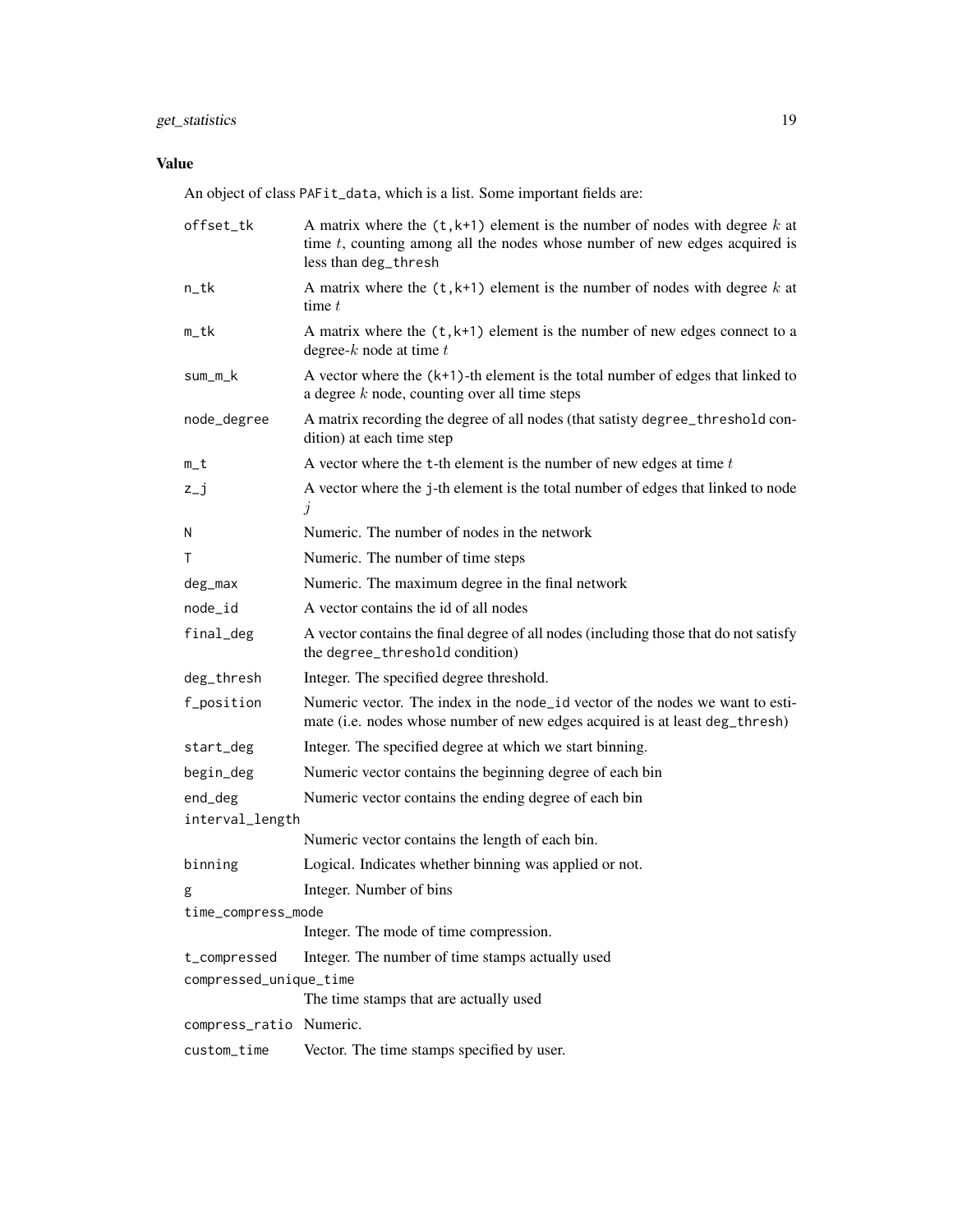### <span id="page-19-0"></span>Author(s)

Thong Pham <thongpham@thongpham.net>

### See Also

For creating the needed input for this function (a PAFit\_net object), see [as.PAFit\\_net](#page-4-1), [from\\_igraph](#page-6-1), [from\\_networkDynamic](#page-7-2), and [graph\\_from\\_file](#page-19-1).

For the next step, see [Newman](#page-26-1), [Jeong](#page-21-1) or [only\\_A\\_estimate](#page-27-1) for estimating the attachment function in isolation, [only\\_F\\_estimate](#page-30-1) for estimating node fitnesses in isolation, and [joint\\_estimate](#page-23-1) for joint estimation of the attachment function and node fitnesses.

### Examples

```
library("PAFit")
net <- generate_BA(N = 100 , m = 1)
net_stats <- get_statistics(net)
summary(net_stats)
```
<span id="page-19-1"></span>graph\_from\_file *Read file to a PAFit\_net object*

# Description

This function reads an input file to a PAFit\_net object. Accepted formats are the edgelist format or the gml format.

#### Usage

```
graph_from_file(file_name, format = "edgelist", type = "directed")
```
### **Arguments**

| file_name | A string indicates the file name.                                                                                                                                                                                                                                                                                                                                                                                      |
|-----------|------------------------------------------------------------------------------------------------------------------------------------------------------------------------------------------------------------------------------------------------------------------------------------------------------------------------------------------------------------------------------------------------------------------------|
| format    | String. Possible values are "edgelist" and "gml".                                                                                                                                                                                                                                                                                                                                                                      |
|           | If format is "edgelist", we assume the following edgelist matrix format. Each<br>row is assumed to be of the form (from_node_id to_node_id time_stamp).<br>from_node_id is the id of the source node. to_node_id is the id of the des-<br>tination node. time_stamp is the arrival time of the edge. from_node_id and<br>to_node_id are assumed to be integers that are at least 0. They need not to be<br>contiguous. |
|           | To register a new node $i$ at time $t$ without any edge, add a row with format<br>$(i - 1 t)$ . This works for both undirected and directed networks.                                                                                                                                                                                                                                                                  |
|           | time_stamp can be either numeric or string. The value of a time-stamp can be<br>arbitrary, but we assume that a smaller time_stamp (regarded so by the sort<br>function in R) represents an earlier arrival time. Examples of time-stamps that                                                                                                                                                                         |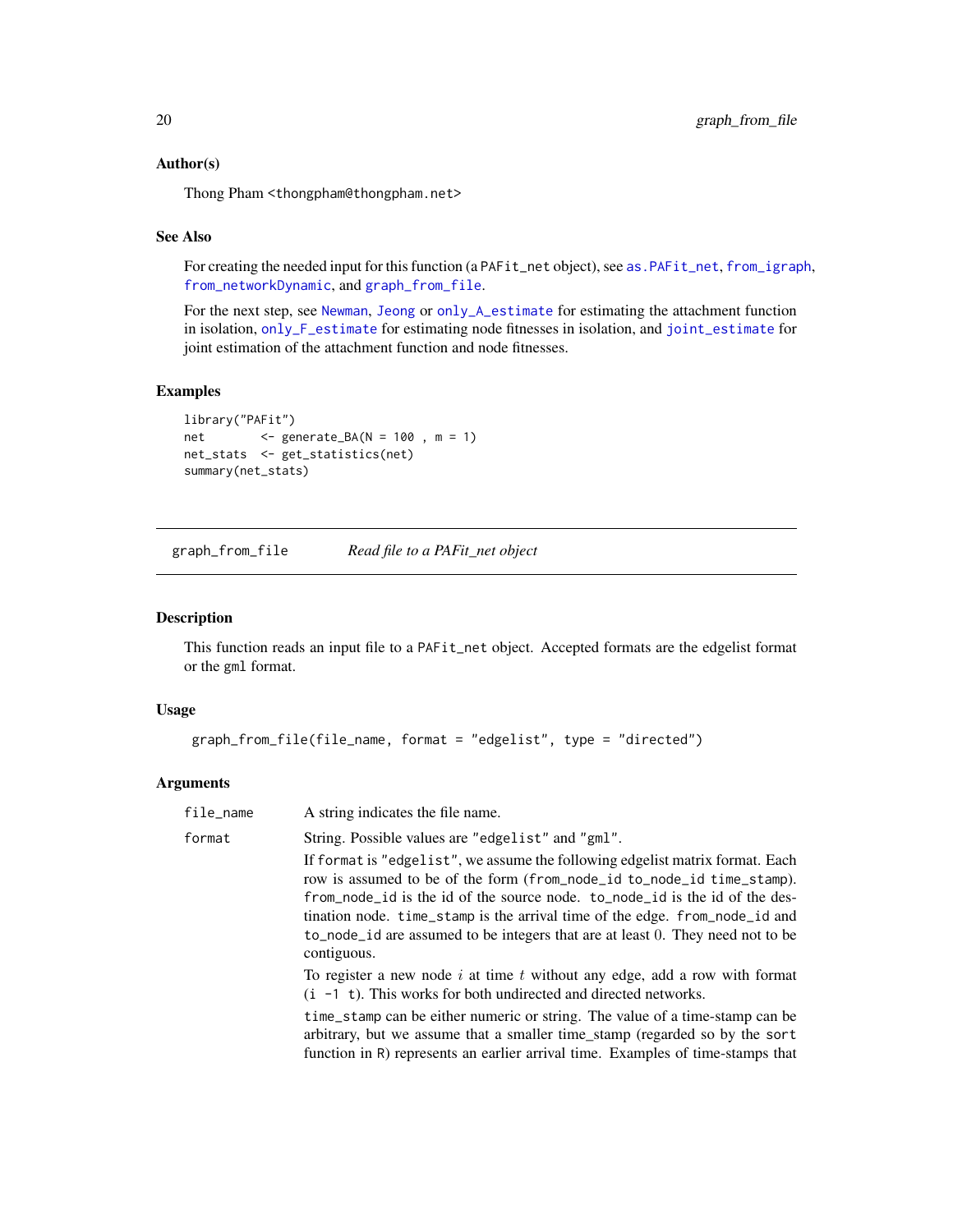<span id="page-20-0"></span>satisfy this assumption are the integer  $\theta$ : T, the string format 'yyyy-mm-dd', and the POSIX time.

If format is "gml", there must be a binary field directed indicating the type of the network (0: undirected, 1: directed). The required fields for an edge are: source, target, and time. source and target are the ID of the source node and the target node, respectively. time is the time-stamp of the edge. The required fields for a node are: id, isolated (binary) and time. The binary field isolated indicates whether this node is an isolated node when it enters the system or not. If isolated is 1, then time must contain the node's appearance time. If isolated is 0, then we can automatically infer the node's appearance time from its edges, so the field time in this case can be NULL. The assumptions on node IDs and the format of time-stamps are the same as in the case when format = "edgelist". See [graph\\_to\\_file](#page-20-1) to see detail on the format of the gml file this package outputs.

type String. Indicates whether the network is "directed" or "undirected". This option is ignored if format is "gml", since the information is assumed to be contained in the gml file.

...

# Value

An object of class PAFit\_net containing the network.

### Author(s)

Thong Pham <thongpham@thongpham.net>

### Examples

```
library("PAFit")
# a network from Bianconi-Barabasi model
net <- generate_BB(N = 50 , m = 10 , s = 10)
graph_to_file(net, file_name = "test.gml", format = "gml")
reread <- graph_from_file(file_name = "test.gml", format = "gml")
```
<span id="page-20-1"></span>graph\_to\_file *Write the graph in a PAFit\_net object to file*

#### **Description**

This function writes a graph in a PAFit\_net object to an output file. Accepted file formats are the edgelist format or the gml format.

# Usage

```
graph_to_file(net_object, file_name, format = "edgelist")
```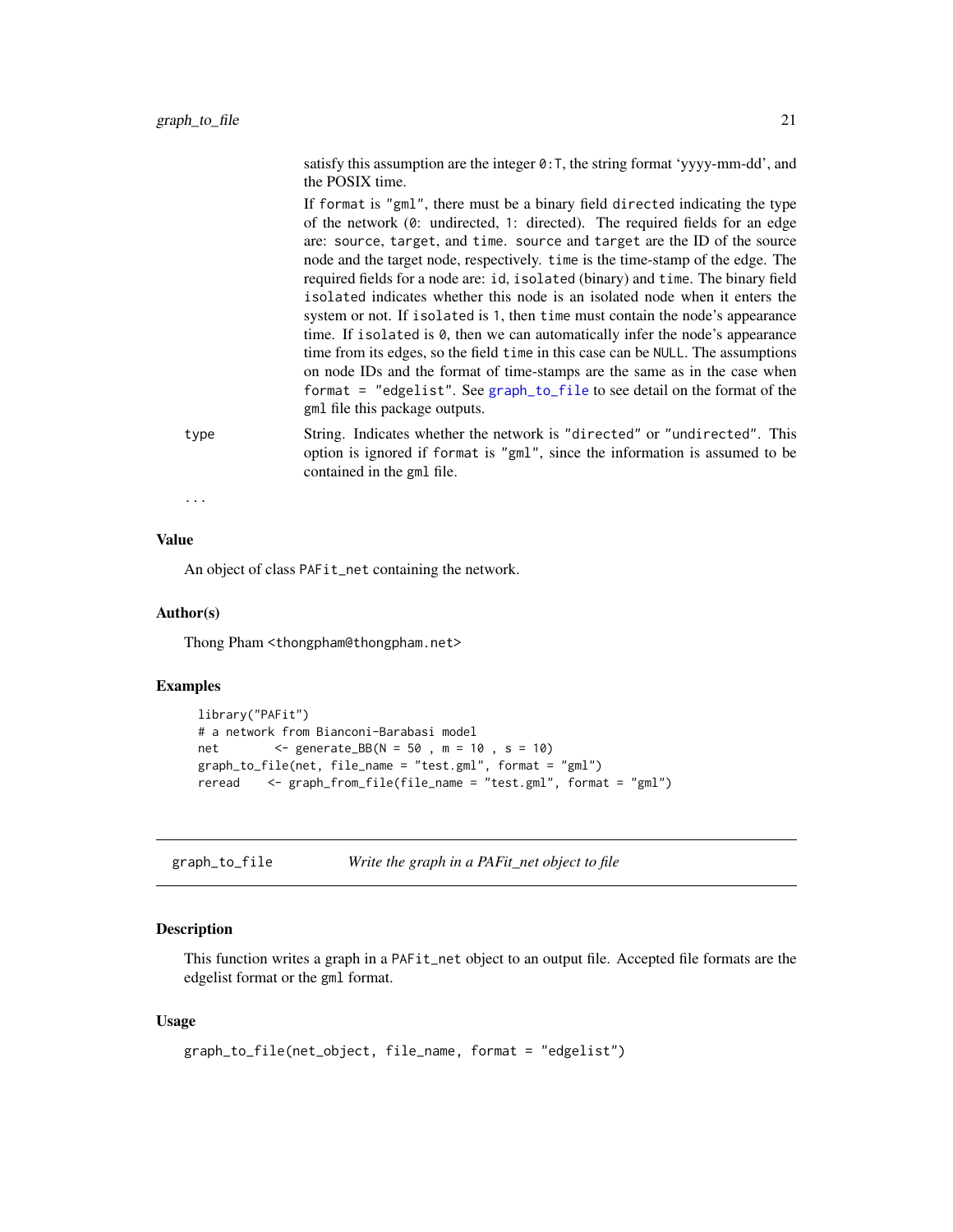# <span id="page-21-0"></span>Arguments

| net_object | An object of class PAFit_net.                                                                                                                                                                                                                                                                                                                                                                                                                                                                                                                                            |
|------------|--------------------------------------------------------------------------------------------------------------------------------------------------------------------------------------------------------------------------------------------------------------------------------------------------------------------------------------------------------------------------------------------------------------------------------------------------------------------------------------------------------------------------------------------------------------------------|
| file_name  | A string indicates the file name.                                                                                                                                                                                                                                                                                                                                                                                                                                                                                                                                        |
| format     | String. Possible values are "edgelist" and "gml".<br>If format = "edgelist", we just output the edgelist matrix contained in the<br>PAFit_net object as it is.                                                                                                                                                                                                                                                                                                                                                                                                           |
|            | If format $=$ "gml", here is the specification of the gml file. There is a binary<br>field directed indicating the type of the network (0: undirected, 1: directed).<br>There are three attributes for an edge: source, target, and time. There are<br>three attributes for a node: id, isolated (binary) and time. The attribute time<br>is NULL if the attribute isolated is $\theta$ (since this is not an isolated node, we do<br>not need to record its first apperance time). On the other hand, time is the node's<br>appearance time if attribute isolated is 1. |

# Value

The function writes directly to the output file.

# Author(s)

Thong Pham <thongpham@thongpham.net>

# Examples

```
library("PAFit")
# a network from Bianconi-Barabasi model
net <- generate_BB(N = 50 , m = 10 , s = 10)
graph_to_file(net, file_name = "test.gml", format = "gml")
```
<span id="page-21-1"></span>Jeong *Jeong's method for estimating the preferential attachment function*

# Description

This function estimates the preferential attachment function by Jeong's method.

# Usage

```
Jeong(net_object ,
    net_stat = get_statistics(net_object) ,
    T_0_start = 0
    T_0 end = round(net_stat$T * 0.75),
    T_1_stat = T_0_end + 1,
    T_1 end = net_stat$T ,
    interpolate = FALSE)
```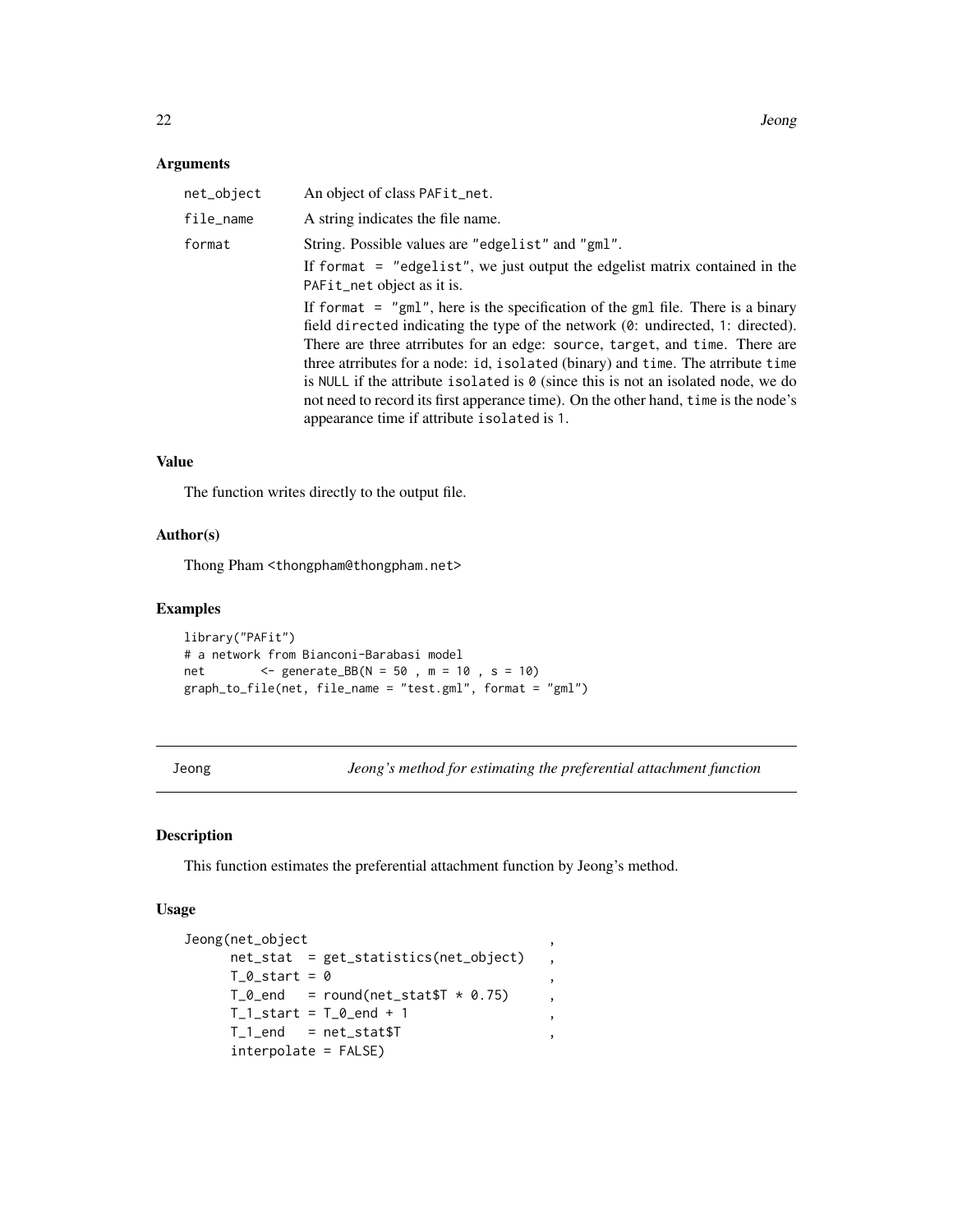#### <span id="page-22-0"></span>Jeong 23

### Arguments

| net_object             | an object of class PAFit_net that contains the network.                                                                                                                                                        |
|------------------------|----------------------------------------------------------------------------------------------------------------------------------------------------------------------------------------------------------------|
| net_stat               | An object of class PAF <sub>it</sub> data which contains summerized statistics needed in<br>estimation. This object is created by the function get_statistics. Default<br>value is get_statistics(net_object). |
| T_0_start              | Positive integer. The starting time-step of the $T_{\text{o}}$ interval. Default value is<br>0.                                                                                                                |
| $T_0$ _end             | Positive integer. The ending time-step of T_0_interval. Default value is<br>round(net_stat\$ $T * 0.75$ ).                                                                                                     |
| $T_1_$ start           | Positive integer. The starting time-step of the T <sub>1</sub> 1_interval. Default value is<br>$T \theta$ end + 1.                                                                                             |
| $T_1$ <sub>_</sub> end | Positive integer. The ending time-step of T <sub>1</sub> -interval. Default value is<br>net_stat\$T.                                                                                                           |
| interpolate            | Logical. If TRUE then all the gaps in the estimated PA function are interpolated<br>by linear interpolating in logarithm scale. Default value is FALSE.                                                        |

### Value

Outputs an PA\_result object which contains the estimated attachment function. In particular, it contains the following field:

- k and A: a degree vector and the estimated PA function.
- center\_k and theta: when we perform binning, these are the centers of the bins and the estimated PA values for those bins.
- g: the number of bins used.
- alpha and ci: alpha is the estimated attachment exponenet  $\alpha$  (when assume  $A_k = k^{\alpha}$ ), while ci is the confidence interval.
- loglinear\_fit: this is the fitting result when we estimate  $\alpha$ .

#### Author(s)

Thong Pham <thongpham@thongpham.net>

# References

1. Jeong, H., Néda, Z. & Barabási, A. . Measuring preferential attachment in evolving networks. Europhysics Letters. 2003;61(61):567–572. doi: 10.1209/epl/i2003-00166-9 ([http://](http://iopscience.iop.org/article/10.1209/epl/i2003-00166-9/fulltext/) [iopscience.iop.org/article/10.1209/epl/i2003-00166-9/fulltext/](http://iopscience.iop.org/article/10.1209/epl/i2003-00166-9/fulltext/)) .

# See Also

See [get\\_statistics](#page-16-1) for how to create summerized statistics needed in this function.

See [Newman](#page-26-1) and [only\\_A\\_estimate](#page-27-1) for other methods to estimate the attachment function in isolation.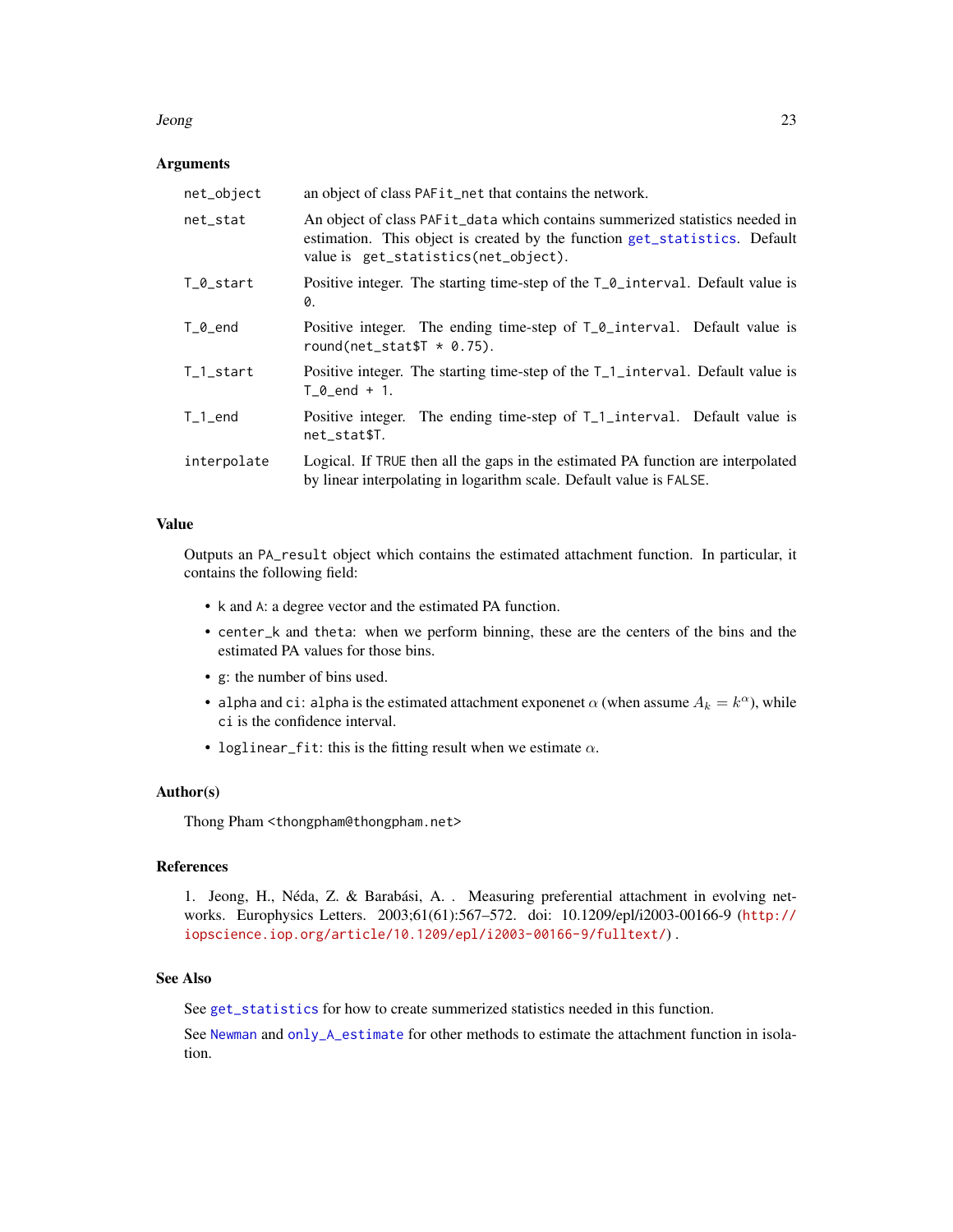# Examples

```
library("PAFit")
net <- generate_net(N = 1000, m = 1, mode = 1, alpha = 1, s = 0)
net_stats <- get_statistics(net)
result <- Jeong(net, net_stats)
# true function
true_A <- result$center_k
#plot the estimated attachment function
plot(result , net_stats)
lines(result$center_k, true_A, col = "red") # true line
legend("topleft" , legend = "True function" , col = "red" , lty = 1 , bty = "n")
```
<span id="page-23-1"></span>joint\_estimate *Joint inference of attachment function and node fitnesses*

# Description

This function jointly estimates the attachment function  $A_k$  and node fitnesses  $\eta_i$ . It first performs a cross-validation to select the optimal parameters r and s, then estimates  $A_k$  and  $eta_i$  using that optimal pair with the full data (Ref. 1).

# Usage

```
joint_estimate(net_object ,
```

| net_stat   | $=$ get_statistics(net_object), |
|------------|---------------------------------|
|            | $= 0.75$                        |
| stop_cond  | $= 10^{\circ} - 8$              |
| mode_reg_A | $= 0$                           |
| . )        |                                 |

### Arguments

| net_object | an object of class PAF <sub>it</sub> net that contains the network.                                                                                                                                                                                                                                                                                                                                                                                                                              |
|------------|--------------------------------------------------------------------------------------------------------------------------------------------------------------------------------------------------------------------------------------------------------------------------------------------------------------------------------------------------------------------------------------------------------------------------------------------------------------------------------------------------|
| net_stat   | An object of class PAFit_data which contains summerized statistics needed in<br>estimation. This object is created by the function get_statistics. The default<br>value is get_statistics(net_object).                                                                                                                                                                                                                                                                                           |
| p          | Numeric. This is the ratio of the number of new edges in the learning data to<br>that of the full data. The data is then divided into two parts: learning data and<br>testing data based on p. The learning data is used to learn the node fitnesses and<br>the testing data is then used in cross-validation. Default value is $0.75$ .                                                                                                                                                         |
| stop_cond  | Numeric. The iterative algorithm stops when $abs(h(ii) - h(ii+1))/(abs(h(ii)) +$<br>$1)$ < stop.cond where $h(ii)$ is the value of the objective function at iteration ii.<br>We recommend to choose stop. cond at most equal to $10^(-number of digits of h-$<br>2), in order to ensure that when the algorithm stops, the increase in posterior<br>probability is less than 1% of the current posterior probability. Default is 10^-8.<br>This threshold is good enough for most applications. |

<span id="page-23-0"></span>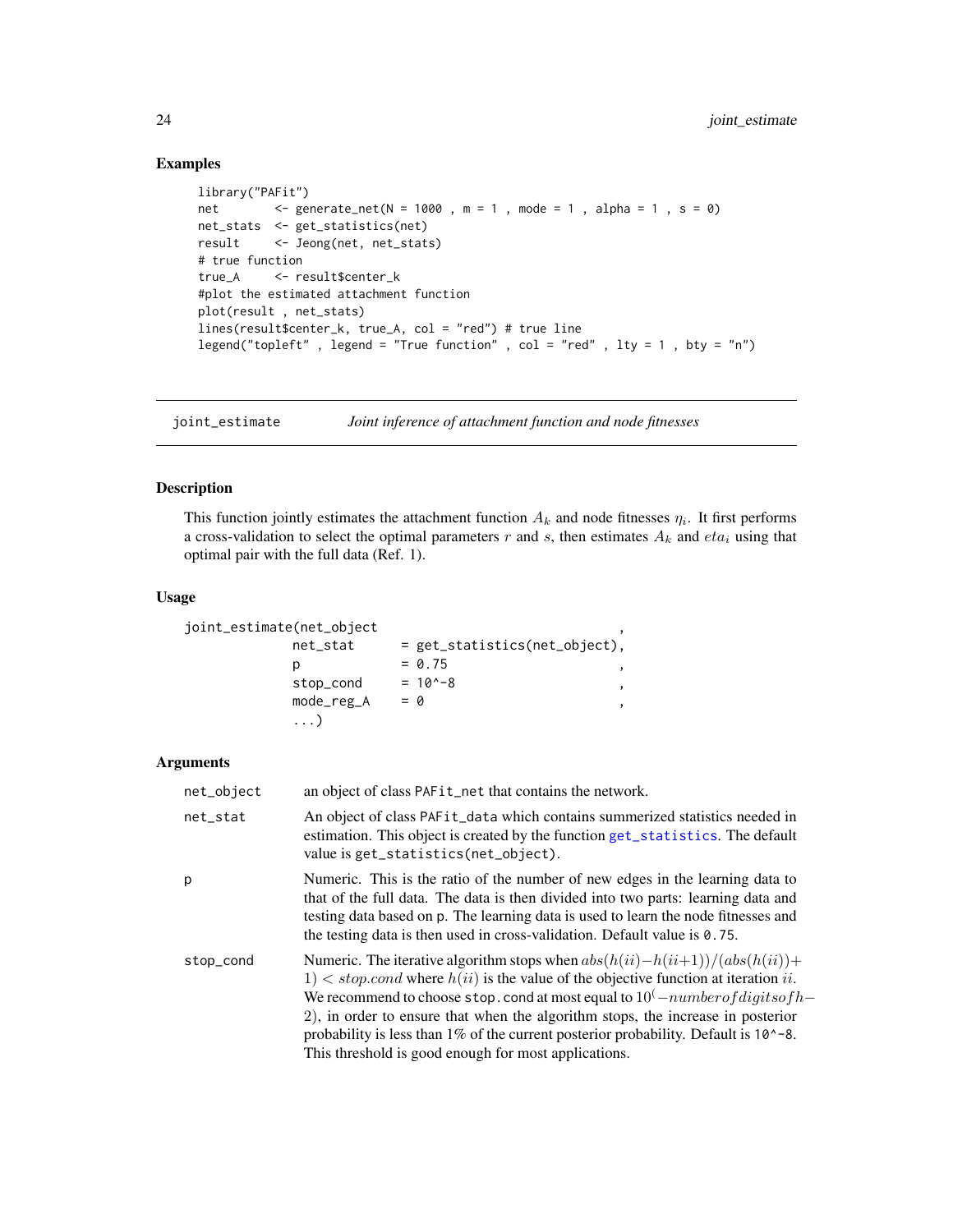| mode_reg_A | Binary. Indicates which regularization term is used for $A_k$ :                          |
|------------|------------------------------------------------------------------------------------------|
|            | • 0: This is the regularization term used in Ref. 1 and 2. Please refer to Eq.           |
|            | (5) in the tutorial for the definition of the term. It approximately enforces            |
|            | the power-law form $A_k = k^{\alpha}$ . This is the default value.                       |
|            | • 1: Unlike the default, this regularization term exactly enforces the func-             |
|            | tional form $A_k = k^{\alpha}$ . Please refer to Eq. (7) in the tutorial for the defini- |
|            | tion of the term. Its main drawback is it is significantly slower to converge,           |
|            | while its gain over the default one is marginal in most cases.                           |
| .          | Other parameters to pass to the internal estimation algorithm.                           |

Value

Outputs a Full\_PAFit\_result object, which is a list containing the following fields:

- cv\_data: a CV\_Data object which contains the cross-validation data. This is the testing data.
- cv\_result: a CV\_Result object which contains the cross-validation result. Normally the user does not need to pay attention to this data.
- estimate\_result: this is a PAFit\_result object which contains the estimated attachment function  $A_k$ , the estimated fitnesses  $\eta_i$  and their confidence intervals. In particular, the important fields are:
	- ratio: this is the selected value for the hyper-parameter  $r$ .
	- $-$  shape: this is the selected value for the hyper-parameter  $s$ .
	- k and A: a degree vector and the estimated PA function.
	- var\_A: the estimated variance of A.
	- var\_logA: the estimated variance of  $log A$ .
	- upper  $A$ : the upper value of the two-sigma confidence interval of  $A$ .
	- lower\_A: the lower value of the two-sigma confidence interval of A.
	- center\_k and theta: when we perform binning, these are the centers of the bins and the estimated PA values for those bins. theta is similar to A but with duplicated values removed.
	- var\_bin: the variance of theta. Same as var\_A but with duplicated values removed.
	- upper\_bin: the upper value of the two-sigma confidence interval of theta. Same as upper\_A but with duplicated values removed.
	- lower\_bin: the lower value of the two-sigma confidence interval of theta. Same as lower\_A but with duplicated values removed.
	- g: the number of bins used.
	- alpha and ci: alpha is the estimated attachment exponenet  $\alpha$  (when assume  $A_k = k^{\alpha}$ ), while ci is the confidence interval.
	- loglinear fit: this is the fitting result when we estimate  $\alpha$ .
	- f: the estimated node fitnesses.
	- $-$  var\_f: the estimated variance of  $\eta_i$ .
	- upper\_f: the estimated upper value of the two-sigma confidence interval of  $\eta_i$ .
	- lower\_f: the estimated lower value of the two-sigma confidence interval of  $\eta_i$ .
	- objective\_value: values of the objective function over iterations in the final run with the full data.
	- diverge\_zero: logical value indicates whether the algorithm diverged in the final run with the full data.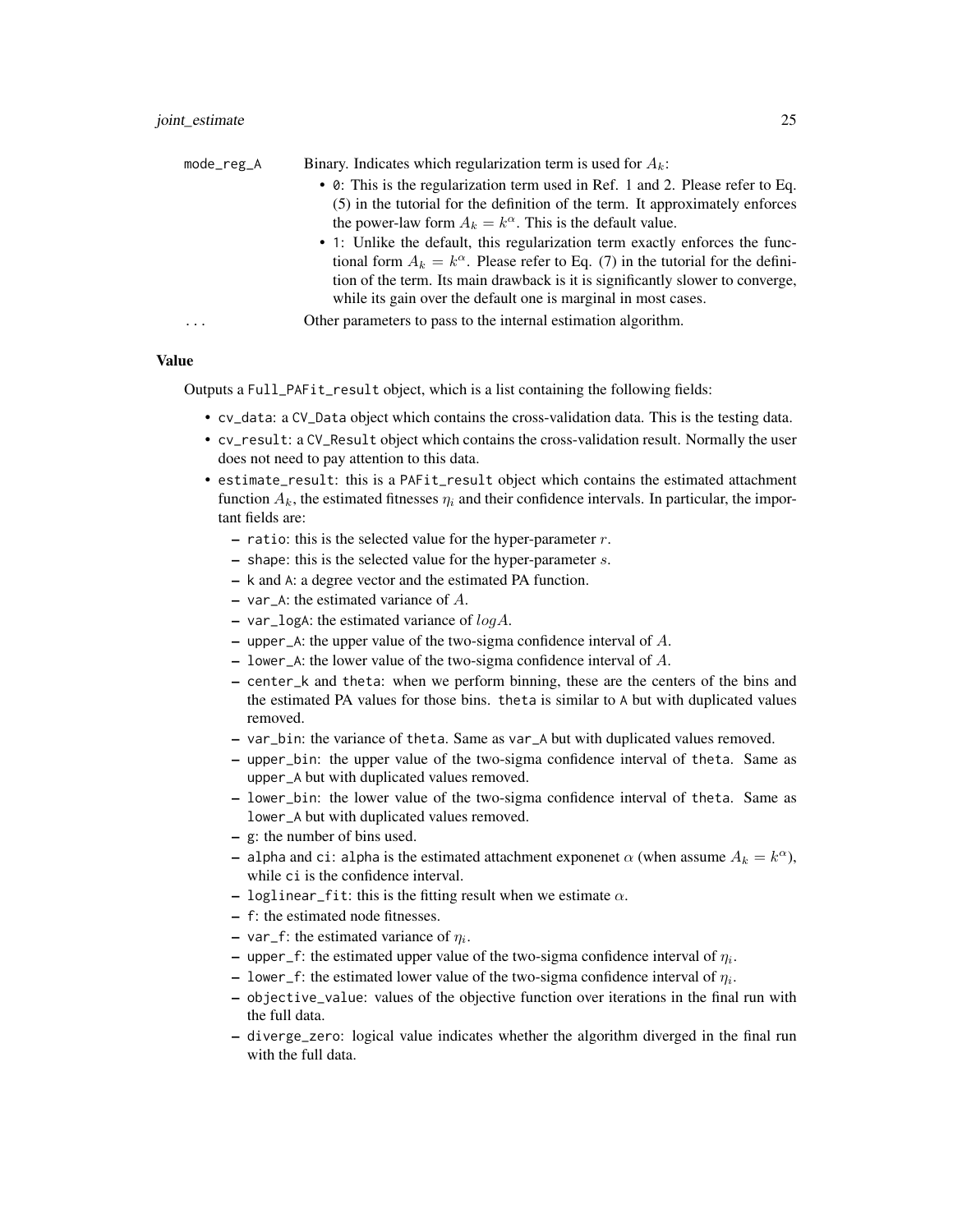### <span id="page-25-0"></span>Author(s)

Thong Pham <thongpham@thongpham.net>

### References

1. Pham, T., Sheridan, P. & Shimodaira, H. (2015). PAFit: A Statistical Method for Measuring Preferential Attachment in Temporal Complex Networks. PLoS ONE 10(9): e0137796. doi:10.1371/journal.pone.0137796 (<http://dx.doi.org/10.1371/journal.pone.0137796>).

2. Pham, T., Sheridan, P. & Shimodaira, H. (2016). Joint Estimation of Preferential Attachment and Node Fitness in Growing Complex Networks. Scientific Reports 6, Article number: 32558. doi:10.1038/srep32558 (<www.nature.com/articles/srep32558>).

# See Also

See [get\\_statistics](#page-16-1) for how to create summerized statistics needed in this function.

See [Jeong](#page-21-1), [Newman](#page-26-1) and [only\\_A\\_estimate](#page-27-1) for functions to estimate the attachment function in isolation.

See [only\\_F\\_estimate](#page-30-1) for a function to estimate node fitnesses in isolation.

# Examples

```
## Not run:
 library("PAFit")
 # size of initial network = 100
 # number of new nodes at each time-step = 100
 # Ak = k; inverse variance of the distribution of node fitnesse = 5net <- generate_BB(N = 1000 , m = 50 ,
                          num_seed = 100 , multiple_node = 100,
                          s = 5)
 net_stats <- get_statistics(net)
 # Joint estimation of attachment function Ak and node fitness
 result <- joint_estimate(net, net_stats)
 summary(result)
 # plot the estimated attachment function
 plot(result , net_stats)
 # true function
 true_A <- pmax(result$estimate_result$center_k,1)
 lines(result$estimate_result$center_k, true_A, col = "red") # true line
 legend("topleft", legend = "True function", col = "red", lty = 1, bty = "n")
 # plot distribution of estimated node fitnesses
 plot(result , net_stats, plot = "f")
 # plot the estimated node fitnesses and true node fitnesses
 plot(result, net_stats, true = net$fitness, plot = "true_f")
```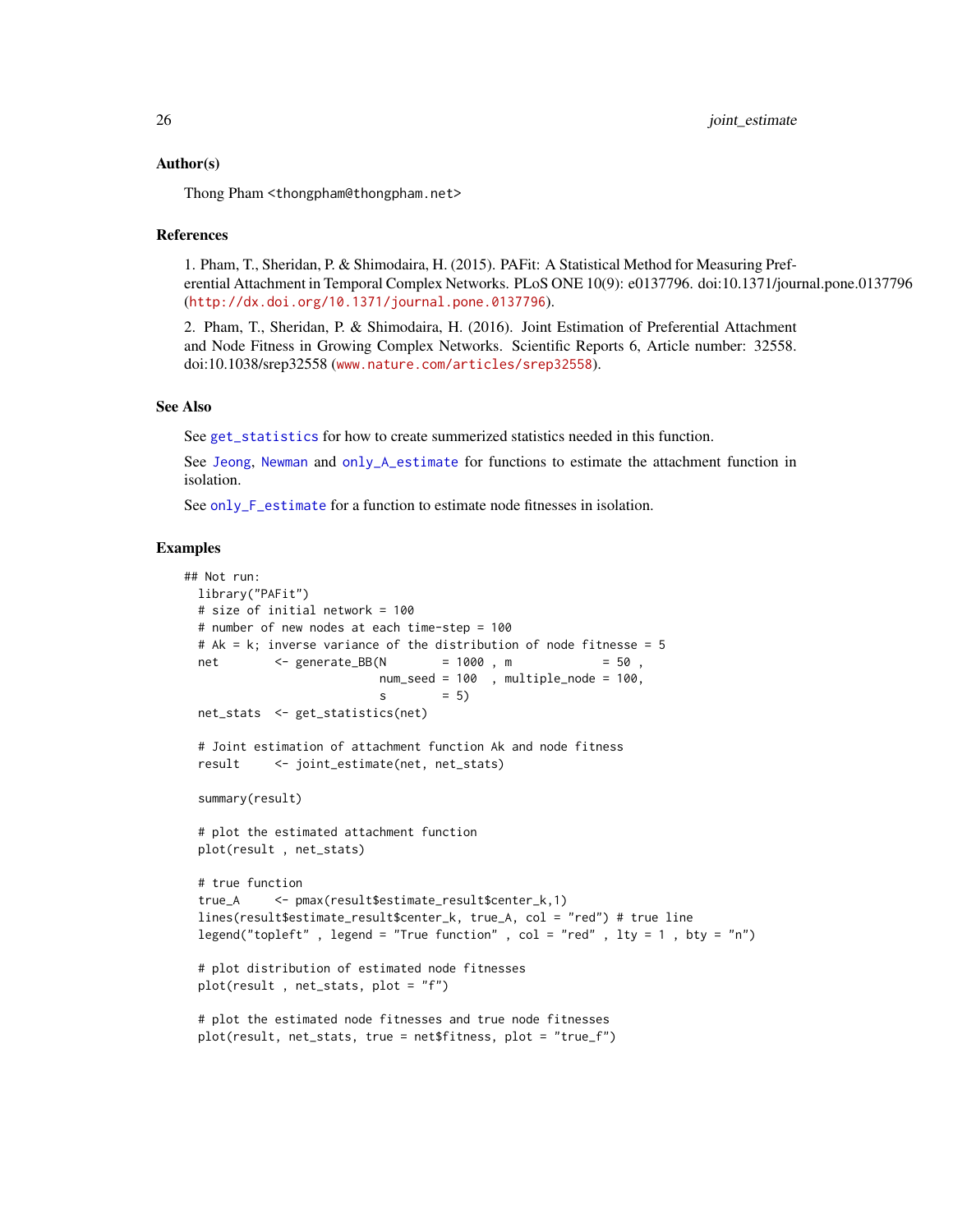#### <span id="page-26-0"></span>Newman 27

## End(Not run)

<span id="page-26-1"></span>Newman *Corrected Newman's method for estimating the preferential attachment function*

# Description

This function implements a correction of Newman's method to estimate the preferential attachment function.

#### Usage

```
Newman(net_object ,
      net_stat = get_statistics(net_object),
      start = 1interpolate = FALSE)
```
### **Arguments**

| net_object  | an object of class PAFit_net that contains the network.                                                                                                                                                        |
|-------------|----------------------------------------------------------------------------------------------------------------------------------------------------------------------------------------------------------------|
| net stat    | An object of class PAF <sub>it</sub> data which contains summerized statistics needed in<br>estimation. This object is created by the function get_statistics. Default<br>value is get_statistics(net_object). |
| start       | Positive integer. The starting time from which the method is applied. Default<br>value is 1.                                                                                                                   |
| interpolate | Logical. If TRUE then all the gaps in the estimated PA function are interpolated<br>by linear interpolating in logarithm scale. Default value is FALSE.                                                        |

# Value

Outputs an PA\_result object which contains the estimated attachment function. In particular, it contains the following field:

- k and A: a degree vector and the estimated PA function.
- center\_k and theta: when we perform binning, these are the centers of the bins and the estimated PA values for those bins.
- g: the number of bins used.
- alpha and ci: alpha is the estimated attachment exponenet  $\alpha$  (when assume  $A_k = k^{\alpha}$ ), while ci is the confidence interval.
- loglinear\_fit: this is the fitting result when we estimate  $\alpha$ .

# Author(s)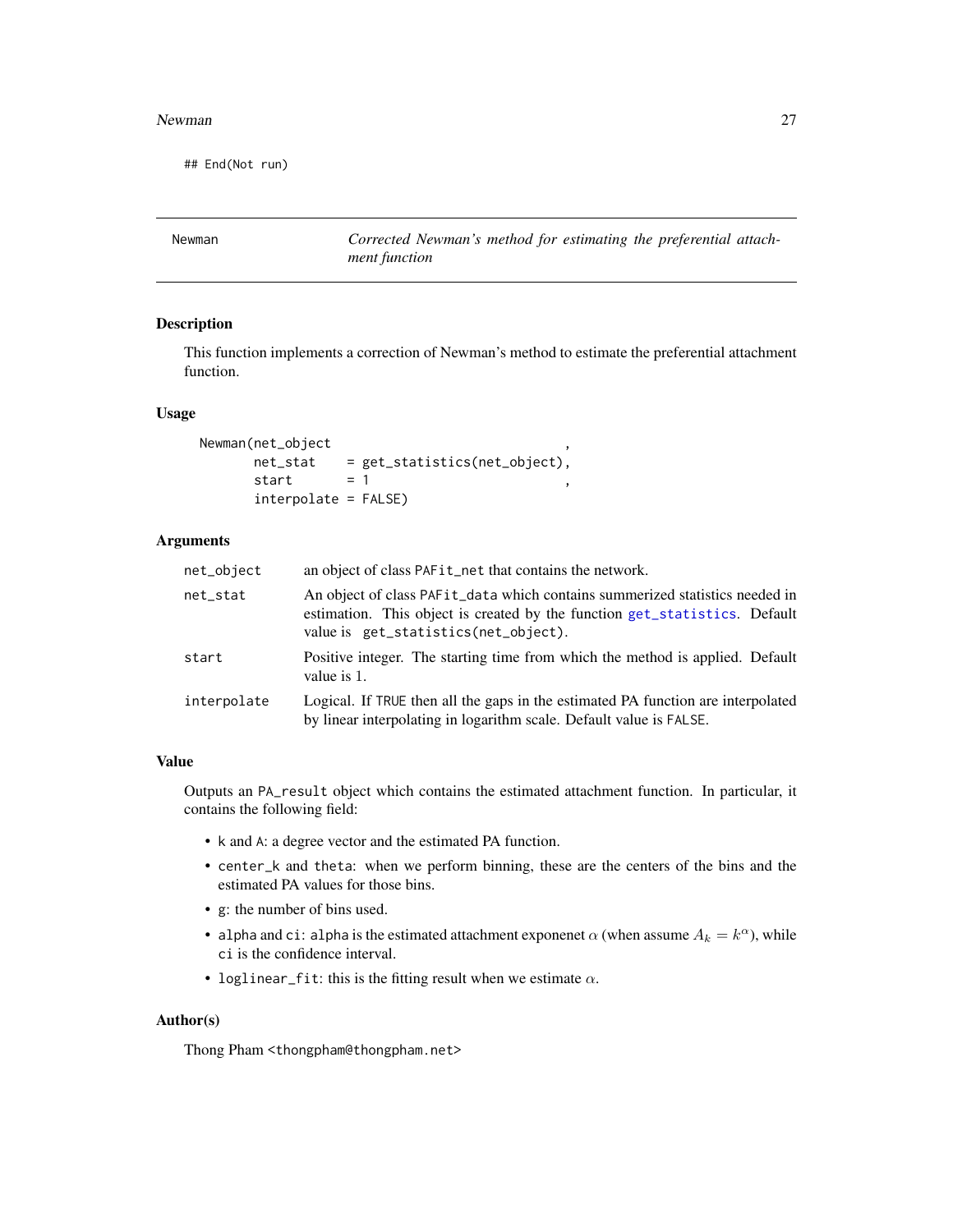### <span id="page-27-0"></span>References

1. Newman, M.. Clustering and preferential attachment in growing networks. Physical Review E. 2001;64(2):025102 ([https://journals.aps.org/pre/abstract/10.1103/PhysRevE.](https://journals.aps.org/pre/abstract/10.1103/PhysRevE.64.025102) [64.025102](https://journals.aps.org/pre/abstract/10.1103/PhysRevE.64.025102)).

### See Also

See [get\\_statistics](#page-16-1) for how to create summerized statistics needed in this function. See [Jeong](#page-21-1), [only\\_A\\_estimate](#page-27-1) for other methods to estimate the attachment function in isolation.

#### Examples

```
library("PAFit")
net <- generate_net(N = 1000, m = 1, mode = 1, alpha = 1, s = 0)
net_stats <- get_statistics(net)
result <- Newman(net, net_stats)
# true function
true_A <- result$center_k
#plot the estimated attachment function
plot(result , net_stats)
lines(result$center_k, true_A, col = "red") # true line
legend("topleft" , legend = "True function" , col = "red" , lty = 1 , bty = "n")
```
<span id="page-27-1"></span>only\_A\_estimate *Estimating the attachment function in isolation by PAFit method*

# Description

This function estimates the attachment function  $A_k$  by PAFit method. The method has a hyperparameter r. It first performs a cross-validation step to select the optimal parameter  $r$  for the regularization of  $A_k$ , then uses that r to estimate the attachment function with the full data.

#### Usage

```
only_A_estimate(net_object ,
             net_stat = get_statistics(net_object),
             p = 0.75stop_cond = 10^{\circ} - 8mode_{reg\_A} = 0,
            MLE = FALSE
            ...)
```
#### Arguments

| net_object | an object of class PAF <sub>it</sub> net that contains the network.                      |
|------------|------------------------------------------------------------------------------------------|
| net stat   | An object of class PAF <sub>it</sub> data which contains summerized statistics needed in |
|            | estimation. This object is created by the function get_statistics. The default           |
|            | value is get_statistics(net_object).                                                     |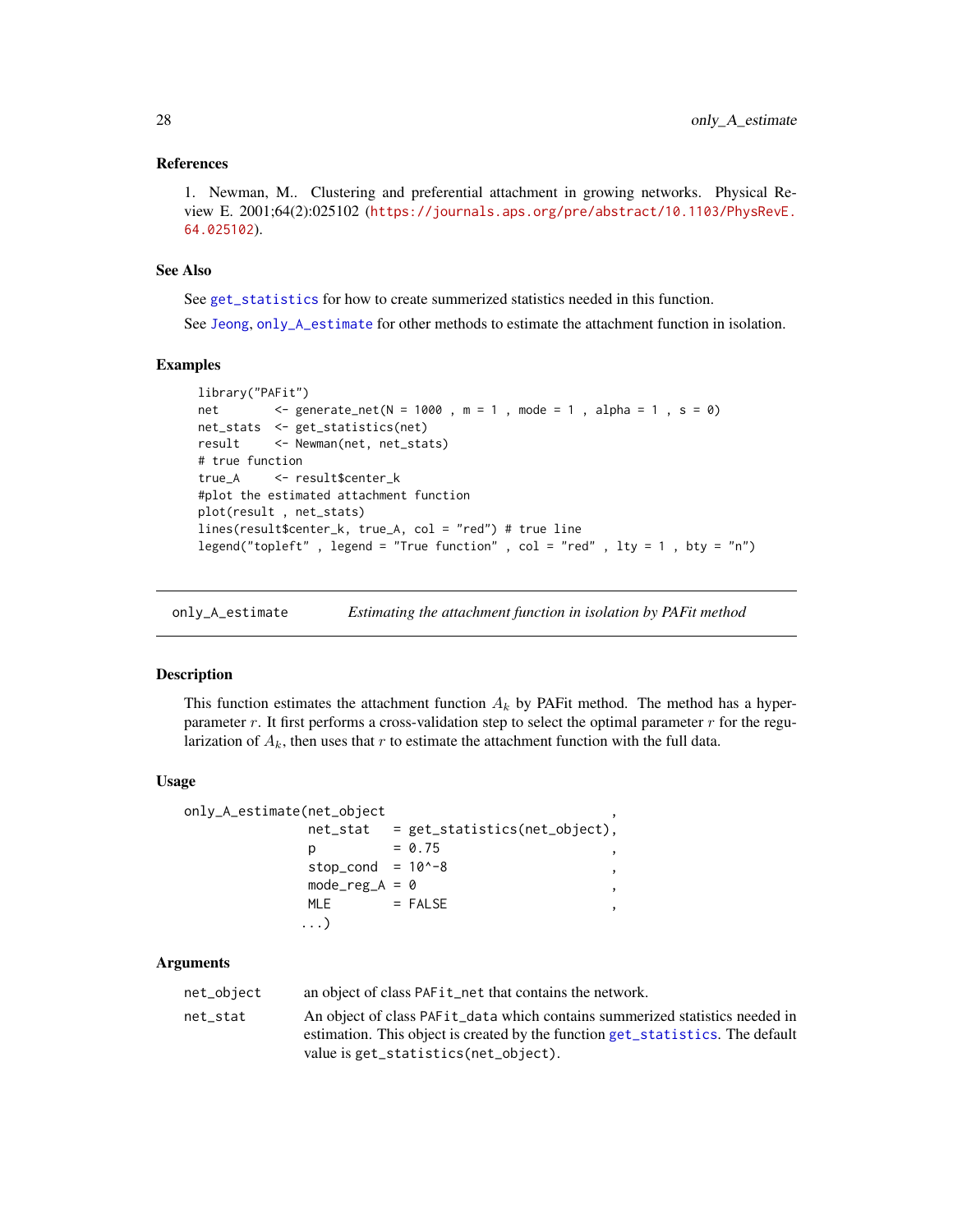| p          | Numeric. This is the ratio of the number of new edges in the learning data to<br>that of the full data. The data is then divided into two parts: learning data and<br>testing data based on p. The learning data is used to learn the node fitnesses and<br>the testing data is then used in cross-validation. Default value is $0.75$ .                                                                                                                                                                       |
|------------|----------------------------------------------------------------------------------------------------------------------------------------------------------------------------------------------------------------------------------------------------------------------------------------------------------------------------------------------------------------------------------------------------------------------------------------------------------------------------------------------------------------|
| stop_cond  | Numeric. The iterative algorithm stops when $abs(h(ii) - h(ii+1))/(abs(h(ii)) +$<br>$1)$ < stop.cond where $h(ii)$ is the value of the objective function at iteration ii.<br>We recommend to choose stop. cond at most equal to $10^(-number of digits of h -$<br>2), in order to ensure that when the algorithm stops, the increase in posterior<br>probability is less than $1\%$ of the current posterior probability. Default is $10^{\circ}$ -8.<br>This threshold is good enough for most applications. |
| mode_reg_A | Binary. Indicates which regularization term is used for $A_k$ :                                                                                                                                                                                                                                                                                                                                                                                                                                                |
|            | • 0: This is the regularization term used in Ref. 1 and 2. Please refer to Eq.<br>(5) in the tutorial for the definition of the term. It approximately enforces<br>the power-law form $A_k = k^{\alpha}$ . This is the default value.                                                                                                                                                                                                                                                                          |
|            | • 1: Unlike the default, this regularization term exactly enforces the func-<br>tional form $A_k = k^{\alpha}$ . Please refer to Eq. (7) in the tutorial for the defini-<br>tion of the term. Its main drawback is it is significantly slower to converge,<br>while its gain over the default one is marginal in most cases.                                                                                                                                                                                   |
| <b>MLE</b> | Logical. If TRUE, then not perform cross-validation and estimate the PA function<br>with $r = 0$ , i.e. maximum likelihood estimation. Default is FALSE.                                                                                                                                                                                                                                                                                                                                                       |
| .          | Other parameters to pass to the internal estimation algorithm.                                                                                                                                                                                                                                                                                                                                                                                                                                                 |

#### Value

Outputs a Full\_PAFit\_result object, which is a list containing the following fields:

- cv\_data: a CV\_Data object which contains the cross-validation data. This is the final Normally the user does not need to pay attention to this data. NULL if MLE = TRUE.
- cv\_result: a CV\_Result object which contains the cross-validation result. Normally the user does not need to pay attention to this data. NULL if MLE = TRUE.
- estimate\_result: this is a PAFit\_result object which contains the estimated PA function and its confidence interval. It also includes the estimated attachment exponenent  $\alpha$  (assuming the model  $A_k = k^{\alpha}$ ) in the field alpha, and the confidence interval of  $\alpha$  (in the field ci) when possible. In particular, the important fields are:
	- $-$  ratio: this is the selected value for the hyper-parameter  $r$ .
	- k and A: a degree vector and the estimated PA function.
	- var\_A: the estimated variance of A.
	- var\_logA: the estimated variance of  $log A$ .
	- upper\_A: the upper value of the two-sigma confidence interval of A.
	- lower\_A: the lower value of the two-sigma confidence interval of A.
	- center\_k and theta: when we perform binning, these are the centers of the bins and the estimated PA values for those bins. theta is similar to A but with duplicated values removed.
	- var\_bin: the variance of theta. Same as var\_A but with duplicated values removed.
	- upper\_bin: the upper value of the two-sigma confidence interval of theta. Same as upper\_A but with duplicated values removed.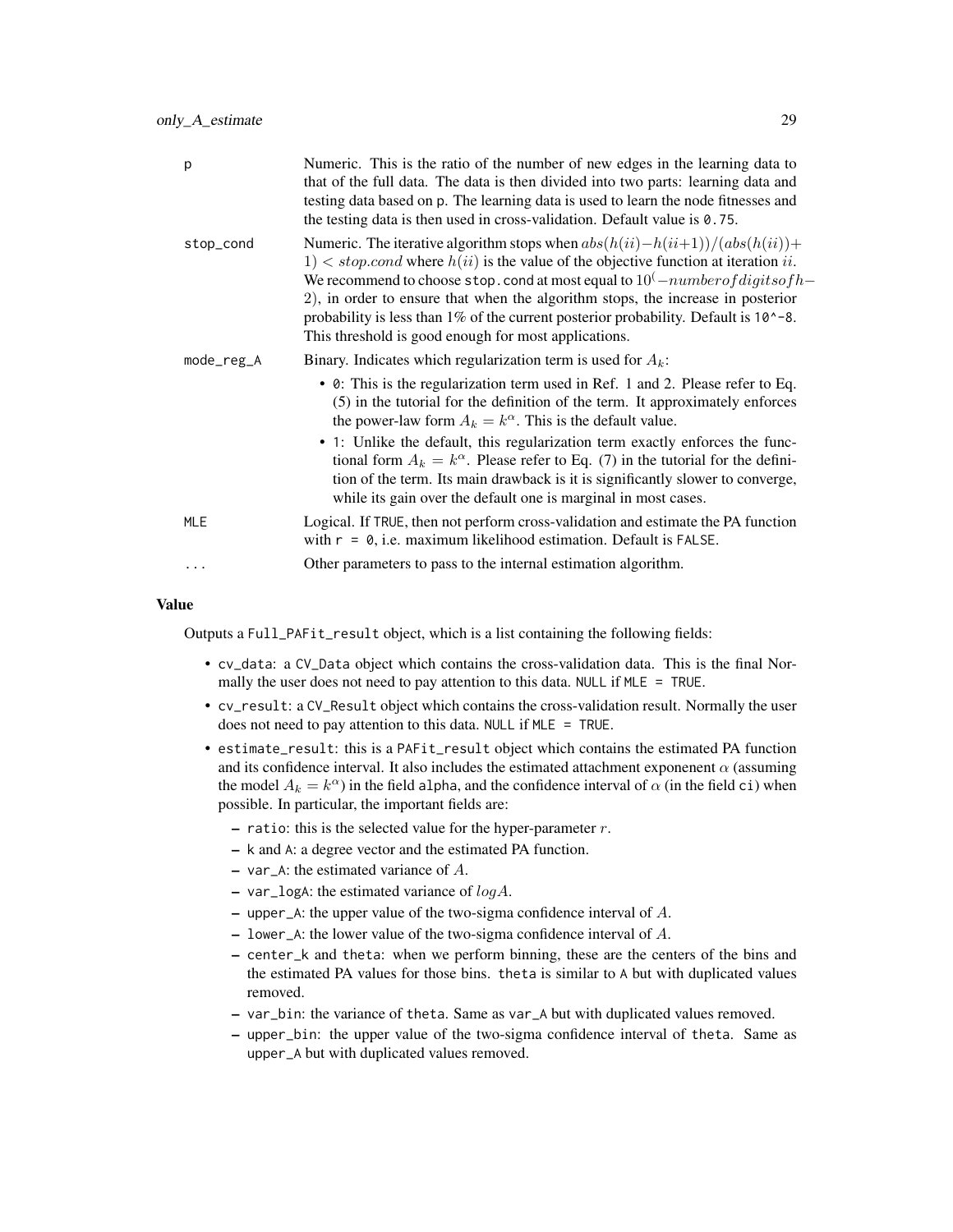- <span id="page-29-0"></span>– lower\_lower: the lower value of the two-sigma confidence interval of theta. Same as lower\_A but with duplicated values removed.
- g: the number of bins used.
- alpha and ci: alpha is the estimated attachment exponenet  $\alpha$  (when assume  $A_k = k^{\alpha}$ ), while ci is the confidence interval.
- loglinear\_fit: this is the fitting result when we estimate  $\alpha$ .
- objective\_value: values of the objective function over iterations in the final run with the full data.
- diverge\_zero: logical value indicates whether the algorithm diverged in the final run with the full data.

#### Author(s)

Thong Pham <thongpham@thongpham.net>

#### References

1. Pham, T., Sheridan, P. & Shimodaira, H. (2015). PAFit: A Statistical Method for Measuring Preferential Attachment in Temporal Complex Networks. PLoS ONE 10(9): e0137796. doi:10.1371/journal.pone.0137796 (<http://dx.doi.org/10.1371/journal.pone.0137796>).

2. Pham, T., Sheridan, P. & Shimodaira, H. (2016). Joint Estimation of Preferential Attachment and Node Fitness in Growing Complex Networks. Scientific Reports 6, Article number: 32558. doi:10.1038/srep32558 (<www.nature.com/articles/srep32558>).

### See Also

See [get\\_statistics](#page-16-1) for how to create summerized statistics needed in this function.

See [Newman](#page-26-1) and [Jeong](#page-21-1) for other methods to estimate the attachment function  $A_k$  in isolation.

### Examples

```
## Not run:
 library("PAFit")
 # a network from BA model
 net <- generate_BB(N = 1000 , m = 1 , mode = 1)
 net_stats <- get_statistics(net)
 result <- only_A_estimate(net, net_stats)
 # plot the estimated attachment function
 plot(result, net_stats)
 # true function
 true_A <- result$estimate_result$center_k
 lines(result$estimate_result$center_k, true_A, col = "red") # true line
 legend("topleft", legend = "True function", col = "red", lty = 1, bty = "n")
```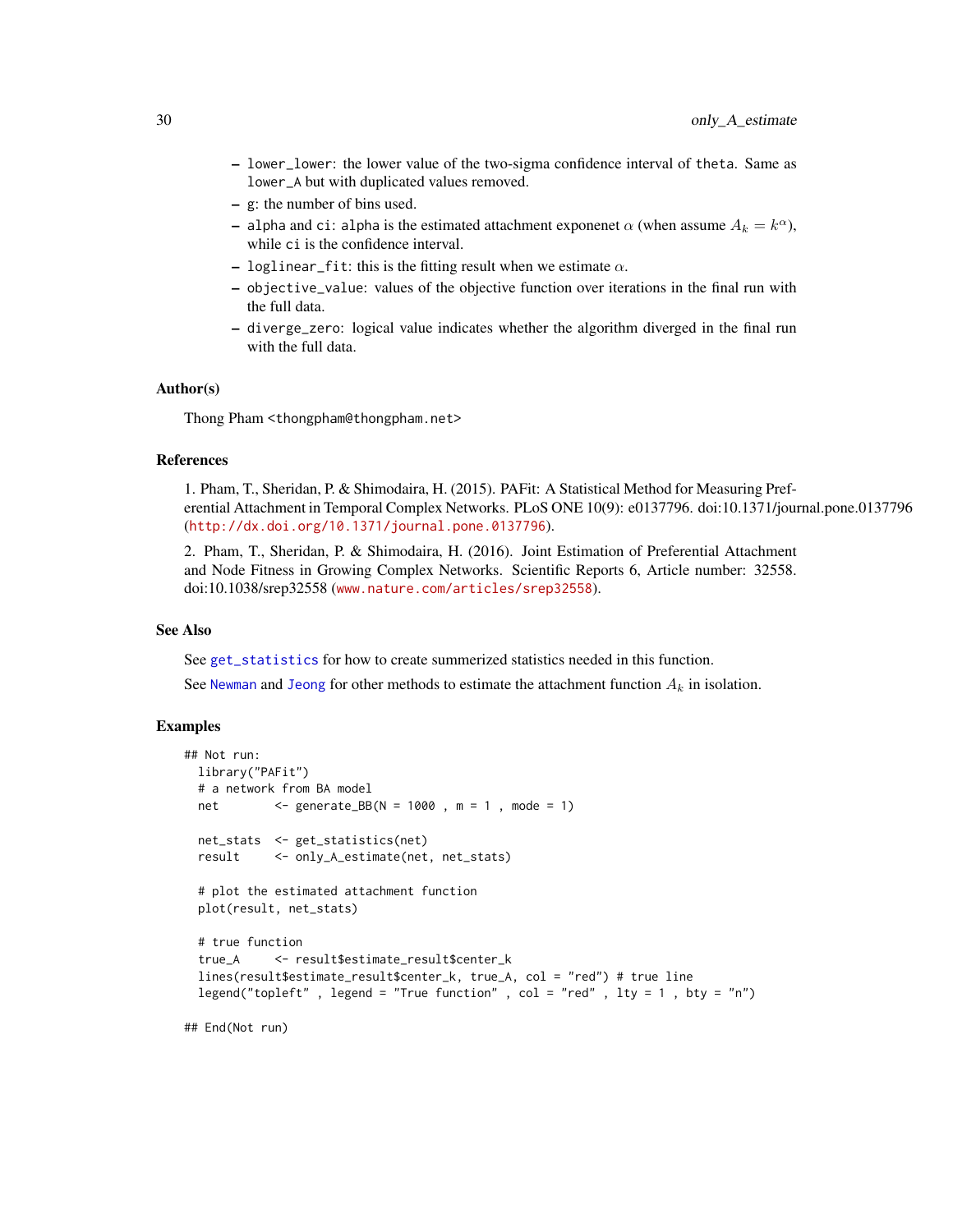<span id="page-30-1"></span><span id="page-30-0"></span>

# Description

This function estimates node fitnesses  $\eta_i$  assusming either  $A_k = k$  (i.e. linear preferential attachment) or  $A_k = 1$  (i.e. no preferential attachment). The method has a hyper-parameter s. It first performs a cross-validation to select the optimal parameter s for the prior of  $\eta_i$ , then estimates  $eta_i$ with the full data (Ref. 1).

### Usage

```
only_F_estimate(net_object ,
```

| net_stat  | = get_statistics(net_object), |
|-----------|-------------------------------|
|           | $= 0.75$                      |
| stop_cond | $= 10^{\circ} - 8$            |
| $model_A$ | = "Linear"                    |
| . )       |                               |

#### Arguments

| net_object | an object of class PAFit_net that contains the network.                                                                                                                                                                                                                                                                                                                                                                                                                                                                     |
|------------|-----------------------------------------------------------------------------------------------------------------------------------------------------------------------------------------------------------------------------------------------------------------------------------------------------------------------------------------------------------------------------------------------------------------------------------------------------------------------------------------------------------------------------|
| net_stat   | An object of class PAF <sub>it</sub> data which contains summerized statistics needed in<br>estimation. This object is created by the function get_statistics. The default<br>value is get_statistics(net_object).                                                                                                                                                                                                                                                                                                          |
| p          | Numeric. This is the ratio of the number of new edges in the learning data to<br>that of the full data. The data is then divided into two parts: learning data and<br>testing data based on p. The learning data is used to learn the node fitnesses and<br>the testing data is then used in cross-validation. Default value is 0.75.                                                                                                                                                                                       |
| stop_cond  | Numeric. The iterative algorithm stops when $abs(h(ii) - h(ii+1))/(abs(h(ii)) +$<br>$1)$ < stop.cond where $h(ii)$ is the value of the objective function at iteration ii.<br>We recommend to choose stop. cond at most equal to $10^{\left(-\right)}number of digits of h-$<br>2), in order to ensure that when the algorithm stops, the increase in posterior<br>probability is less than $1\%$ of the current posterior probability. Default is $10^{\circ}$ -8.<br>This threshold is good enough for most applications. |
| model A    | String. Indicates which attachment function $A_k$ we assume:<br>• "Linear": We assume $A_k = k$ , i.e. the Bianconi-Barabási model (Ref. 2).<br>• "Constant": We assume $A_k = 1$ , i.e. the Caldarelli model (Ref. 3).                                                                                                                                                                                                                                                                                                     |
| .          | Other parameters to pass to the internal estimation algorithm.                                                                                                                                                                                                                                                                                                                                                                                                                                                              |

# Value

Outputs a Full\_PAFit\_result object, which is a list containing the following fields:

• cv\_data: a CV\_Data object which contains the cross-validation data. Normally the user does not need to pay attention to this data.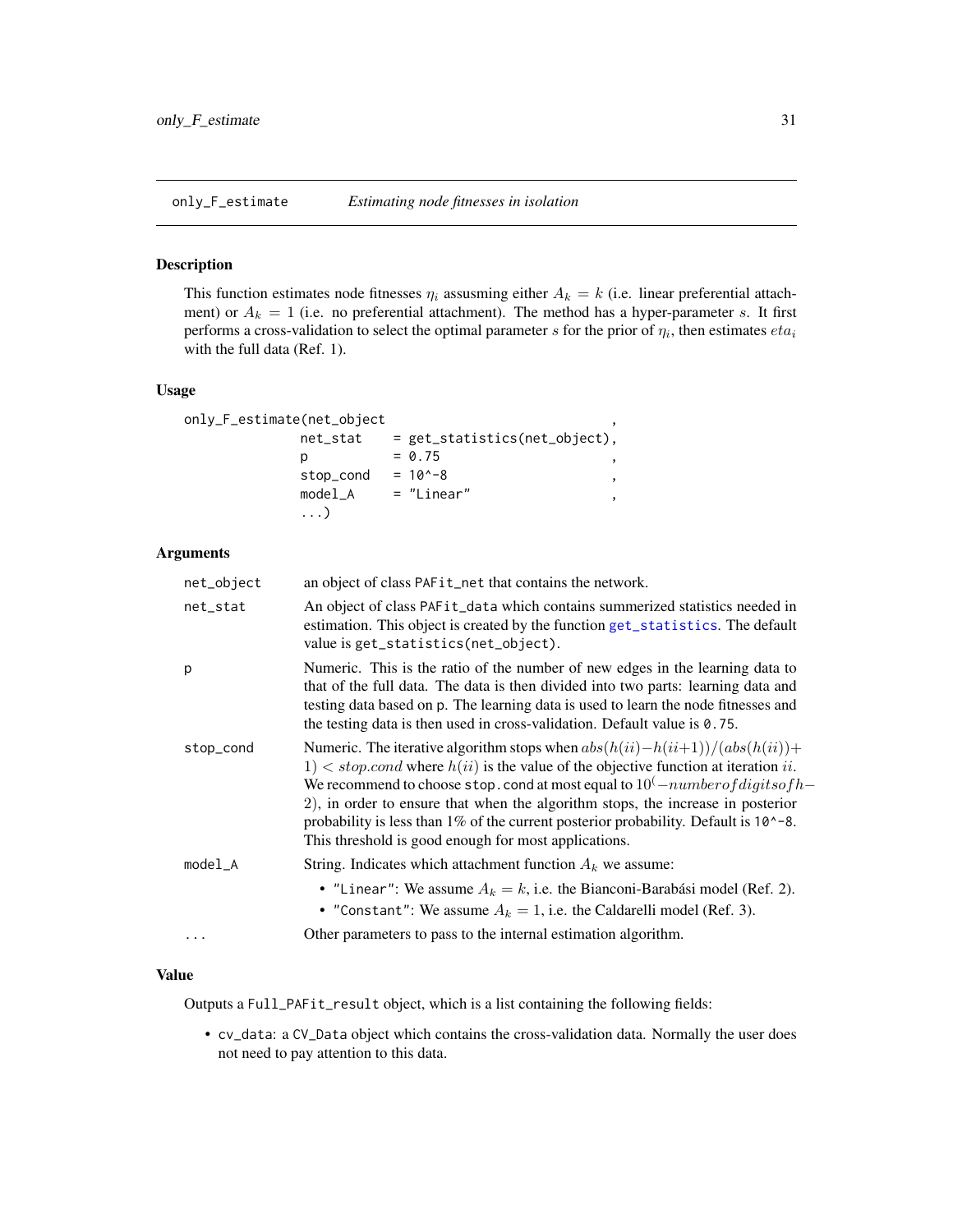- <span id="page-31-0"></span>• cv\_result: a CV\_Result object which contains the cross-validation result. Normally the user does not need to pay attention to this data.
- estimate\_result: this is a PAFit\_result object which contains the estimated node fitnesses and their confidence intervals. In particular, the important fields are:
	- $-$  shape: this is the selected value for the hyper-parameter  $s$ .
	- g: the number of bins used.
	- f: the estimated node fitnesses.
	- $-$  var\_f: the estimated variance of  $\eta_i$ .
	- upper\_f: the estimated upper value of the two-sigma confidence interval of  $\eta_i$ .
	- lower\_f: the estimated lower value of the two-sigma confidence interval of  $\eta_i$ .
	- objective\_value: values of the objective function over iterations in the final run with the full data.
	- diverge\_zero: logical value indicates whether the algorithm diverged in the final run with the full data.

#### Author(s)

Thong Pham <thongpham@thongpham.net>

### References

1. Pham, T., Sheridan, P. & Shimodaira, H. (2016). Joint Estimation of Preferential Attachment and Node Fitness in Growing Complex Networks. Scientific Reports 6, Article number: 32558. doi:10.1038/srep32558 (<www.nature.com/articles/srep32558>).

2. Bianconni, G. & Barabási, A. (2001). Competition and multiscaling in evolving networks. Europhys. Lett., 54, 436 ([http://iopscience.iop.org/article/10.1209/epl/i2001-00260-6/](http://iopscience.iop.org/article/10.1209/epl/i2001-00260-6/meta) [meta](http://iopscience.iop.org/article/10.1209/epl/i2001-00260-6/meta)).

3. Caldarelli, G., Capocci, A. , De Los Rios, P. & Muñoz, M.A. (2002). Scale-Free Networks from Varying Vertex Intrinsic Fitness. Phys. Rev. Lett., 89, 258702 ([http://link.aps.org/doi/10.](http://link.aps.org/doi/10.1103/PhysRevLett.89.258702) [1103/PhysRevLett.89.258702](http://link.aps.org/doi/10.1103/PhysRevLett.89.258702)).

#### See Also

See [get\\_statistics](#page-16-1) for how to create summerized statistics needed in this function.

See [joint\\_estimate](#page-23-1) for the method to jointly estimate the attachment function  $A_k$  and node fitnesses  $\eta_i$ .

### Examples

```
## Not run:
  library("PAFit")
  set.seed(1)
  # size of initial network = 100
  # number of new nodes at each time-step = 100
  # Ak = k; inverse variance of the distribution of node fitnesse = 10<br>net \langle - generate_BB(N = 1000, m = 50,
  net \leftarrow generate_BB(N \leftarrow 1000 \text{ m})num_seed = 100 , multiple_node = 100,
```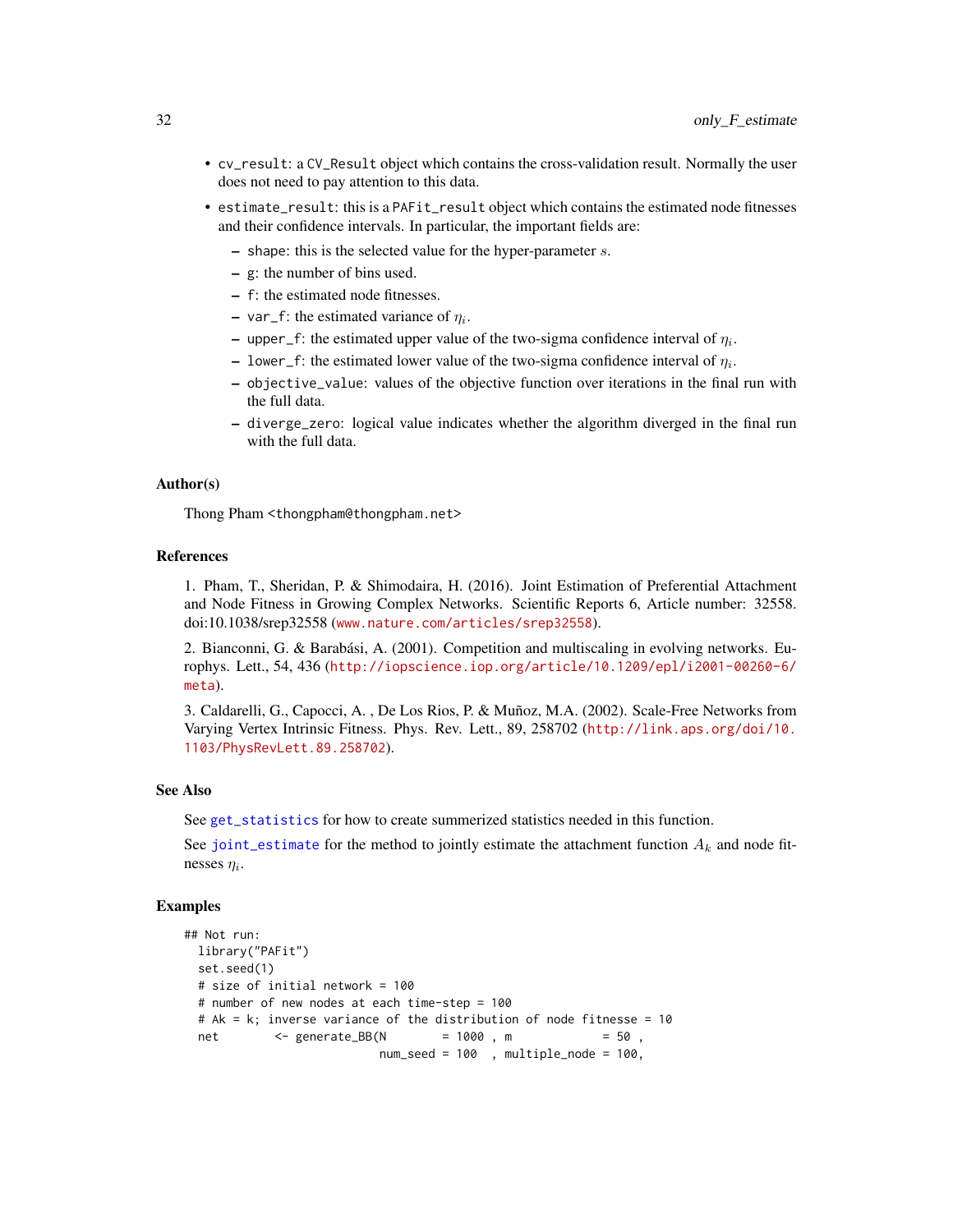<span id="page-32-0"></span> $s = 10$ net\_stats <- get\_statistics(net) # estimate node fitnesses in isolation, assuming Ak = k result <- only\_F\_estimate(net, net\_stats) # plot the estimated node fitnesses and true node fitnesses plot(result, net\_stats, true = net\$fitness, plot = "true\_f") ## End(Not run)

plot.Full\_PAFit\_result

*Plotting the estimated attachment function and node fitness*

#### Description

This function plots the estimated attachment function  $A_k$  and node fitness  $eta_i$ , together with additional information such as their confidence intervals or the estimated attachment exponent ( $\alpha$  when assuming  $A_k = k^{\alpha}$ ).

### Usage

```
## S3 method for class 'Full_PAFit_result'
plot(x,
    net_stat ,
   true_f = NULL , plot = "A", plot_bin = TRUE,
   line \qquad = FALEE , confidence = FRUE , high_deg_A = 1
   high\_deg_f = 5
   shade_point = 0.5, col_point = "grey25", pch = 16,
   shade_interval = 0.5, col_interval = "lightsteelblue", label_x = NULL,
    label_y = NULL ,<br>max_A = NULL , min_A
   max_A = NULL , min_A = NULL , f\_min = NULL ,
    f_{max} = NULL , plot_{true\_degree} = FALSE,
    ...)
```
### Arguments

| $\mathsf{x}$ | An object of class Full_PAFit_result, containing the estimated results from<br>only_A_estimate, only_F_estimate or joint_estimate.                                                                                                                                                    |
|--------------|---------------------------------------------------------------------------------------------------------------------------------------------------------------------------------------------------------------------------------------------------------------------------------------|
| net_stat     | An object of class PAFit_data, containing the summerized statistics.                                                                                                                                                                                                                  |
| $true_f$     | Vector. Optional parameter for the true value of node fitnesses (only available<br>in simulated datasets). If this parameter is specified and plot $==$ "true_f",<br>a plot of estimated $\eta$ versus true $\eta$ is produced (after a suitable rescaling of the<br>estimated $f$ ). |
| plot         | String. Indicates which plot is produced.                                                                                                                                                                                                                                             |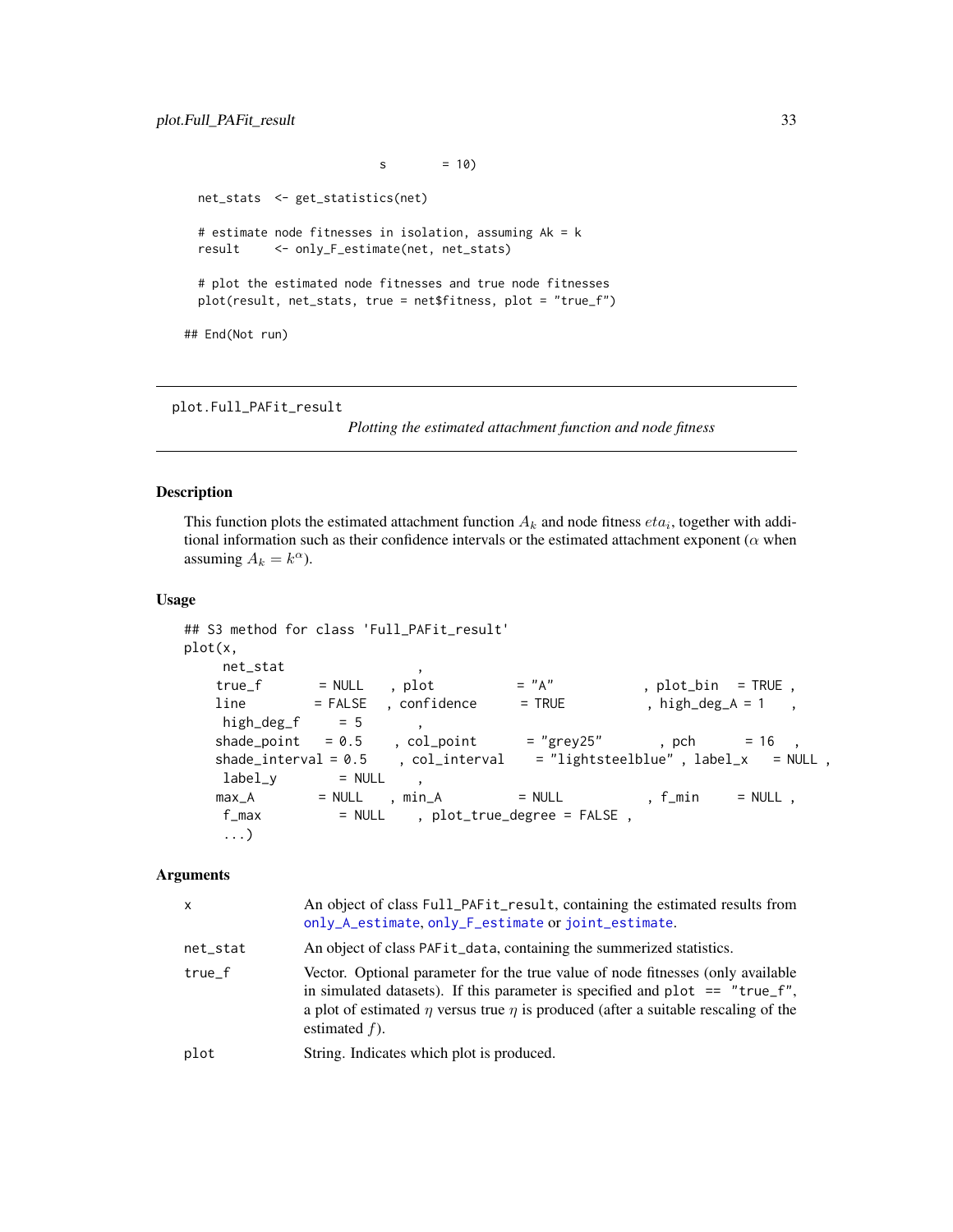|                  | • If "A" then PA function is plotted.                                                                                                                                                           |
|------------------|-------------------------------------------------------------------------------------------------------------------------------------------------------------------------------------------------|
|                  | $\bullet$ If " $f$ " then the histogram of estimated fitness is plotted.                                                                                                                        |
|                  | • If "true_f" then estimated fitness and true fitness are plotted together (re-<br>quire supplement of true fitness).                                                                           |
|                  | Default value is "A".                                                                                                                                                                           |
| plot_bin         | Logical. If TRUE then only the center of each bin is plotted. Default is TRUE.                                                                                                                  |
| line             | Logical. Indicates whether to plot the line fitted from the log-linear model or<br>not. Default value is $TRUE$ .                                                                               |
| confidence       | Logical. Indicates whether to plot the confidence intervals of $A_k$ and $eta_i$ or<br>not. If confidence == TRUE, a 2-sigma confidence interval will be plotted at<br>each $A_k$ and $eta_i$ . |
| high_deg_A       | Integer. The estimated PA function is plotted starting from high_deg_A. Default<br>value is 1.                                                                                                  |
| high_deg_f       | Integer. If plot $==$ "true_f", only nodes whose number of edges acquired is<br>not less than high_deg_f are plotted. Default value is 5.                                                       |
| col_point        | String. The name of the color of the points. Default value is "black".                                                                                                                          |
| shade_point      | Numeric. Value between 0 and 1. This is the transparency level of the points.<br>Default value is 0.5.                                                                                          |
| pch              | Numeric. The plot symbol. Default value is 16.                                                                                                                                                  |
|                  | shade_interval Numeric. Value between 0 and 1. This is the transparency level of the confidence<br>intervals. Default value is 0.5.                                                             |
| $max_A$          | Numeric. Specify the maximum of the axis of PA.                                                                                                                                                 |
| $min_A$          | Numeric. Specify the minimum of the axis of PA.                                                                                                                                                 |
| f_min            | Numeric. Specify the minimum of the axis of fitness.                                                                                                                                            |
| $f_{max}$        | Numeric. Specify the maximum of the axis of fitness.                                                                                                                                            |
| plot_true_degree |                                                                                                                                                                                                 |
|                  | Logical. The degree of each node is plotted or not.                                                                                                                                             |
| label_x          | String. The label of x-axis.                                                                                                                                                                    |
| $label_y$        | String. The label of y-axis.                                                                                                                                                                    |
| col_interval     | String. The name of the color of the confidence intervals. Default value is<br>"lightsteelblue".                                                                                                |

...

# Value

Outputs the desired plot.

# Author(s)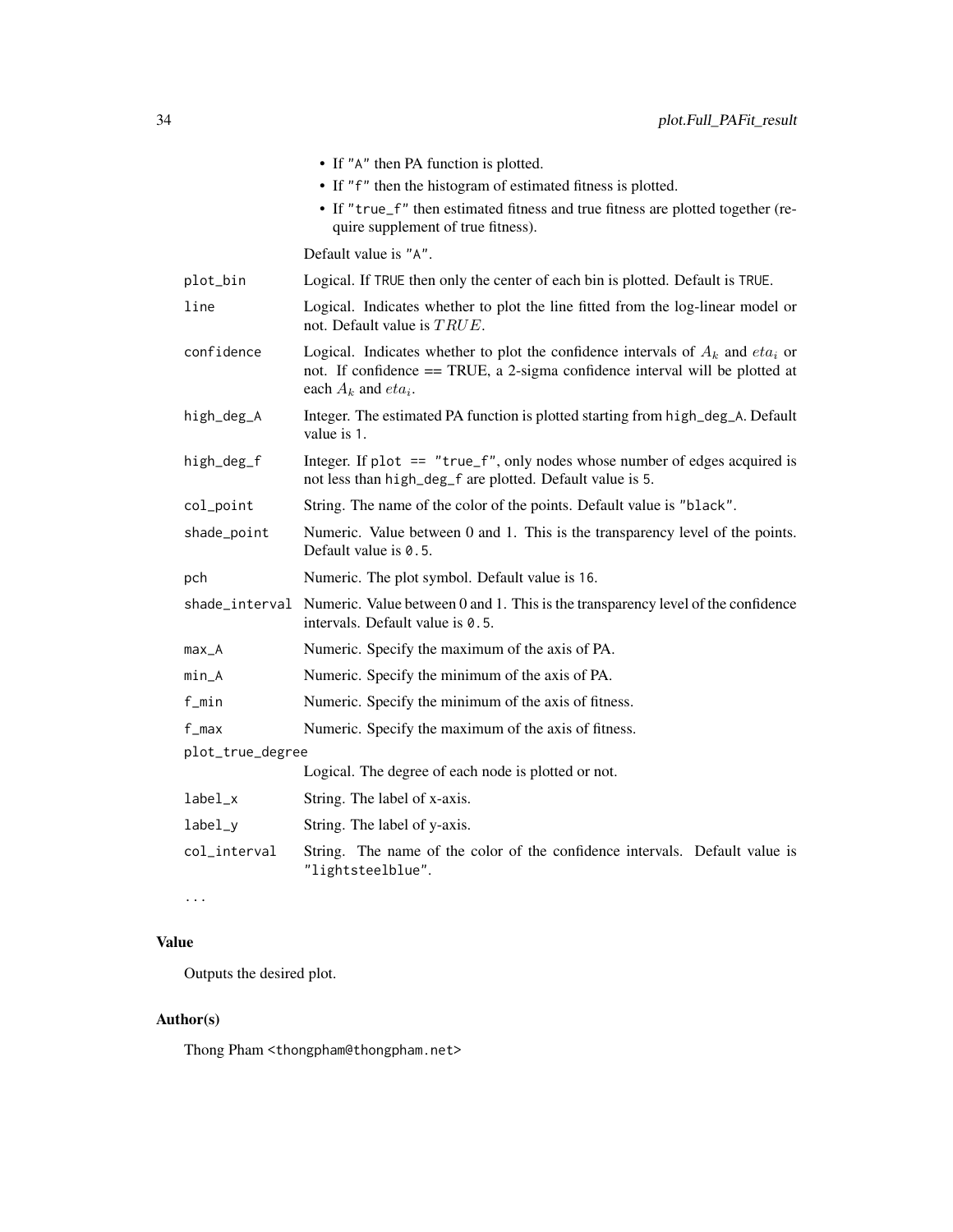# <span id="page-34-0"></span>plot.PAFit\_net 35

#### Examples

```
## Since the runtime is long, we do not let this example run on CRAN
## Not run:
library("PAFit")
set.seed(1)
# a network from Bianconi-Barabasi model
net <- generate_BB(N = 1000 , m = 50 ,
                        num_seed = 100 , multiple_node = 100,
                        s = 10net_stats <- get_statistics(net)
result <- joint_estimate(net, net_stats)
#plot A
plot(result , net_stats , plot = "A")
true_A <- c(1,result$estimate_result$center_k[-1])
lines(result$estimate_result$center_k + 1 , true_A , col = "red") # true line
legend("topleft" , legend = "True function" , col = "red" , lty = 1 , bty = "n")
#plot true_f
plot(result, net_stats , net$fitness, plot = "true_f")
## End(Not run)
```
plot.PAFit\_net *Plot a* PAFit\_net *object*

### **Description**

This function plots a PAFit\_net object. There are four options of plot to specify the type of plot.

The first two concern plotting the graph in \$graph of the PAFit\_net object. Option plot = "graph" plots the graph, while plot = "degree" plots the degree distribution. Option slice allows selection of the time-step at which the temporal graph is plotted.

The last two options concern plotting the PA function and node fitnesses (if they are not NULL).

# Usage

```
## S3 method for class 'PAFit_net'
plot(x,
     plot = "graph"slice = length(unique(x$graph[,3])) - 1,
     ...)
```
### Arguments

| $\mathsf{X}$ | An object of class PAFit_net.                                                                                                                          |
|--------------|--------------------------------------------------------------------------------------------------------------------------------------------------------|
| plot         | String. Possible values are "graph", "degree", "PA", and "fit". Default value<br>is "graph".                                                           |
| slice        | Integer. Ignored when plot is not "graph" or "degree". Specifies the time-step<br>at which the graph is plotted. Default value is the final time-step. |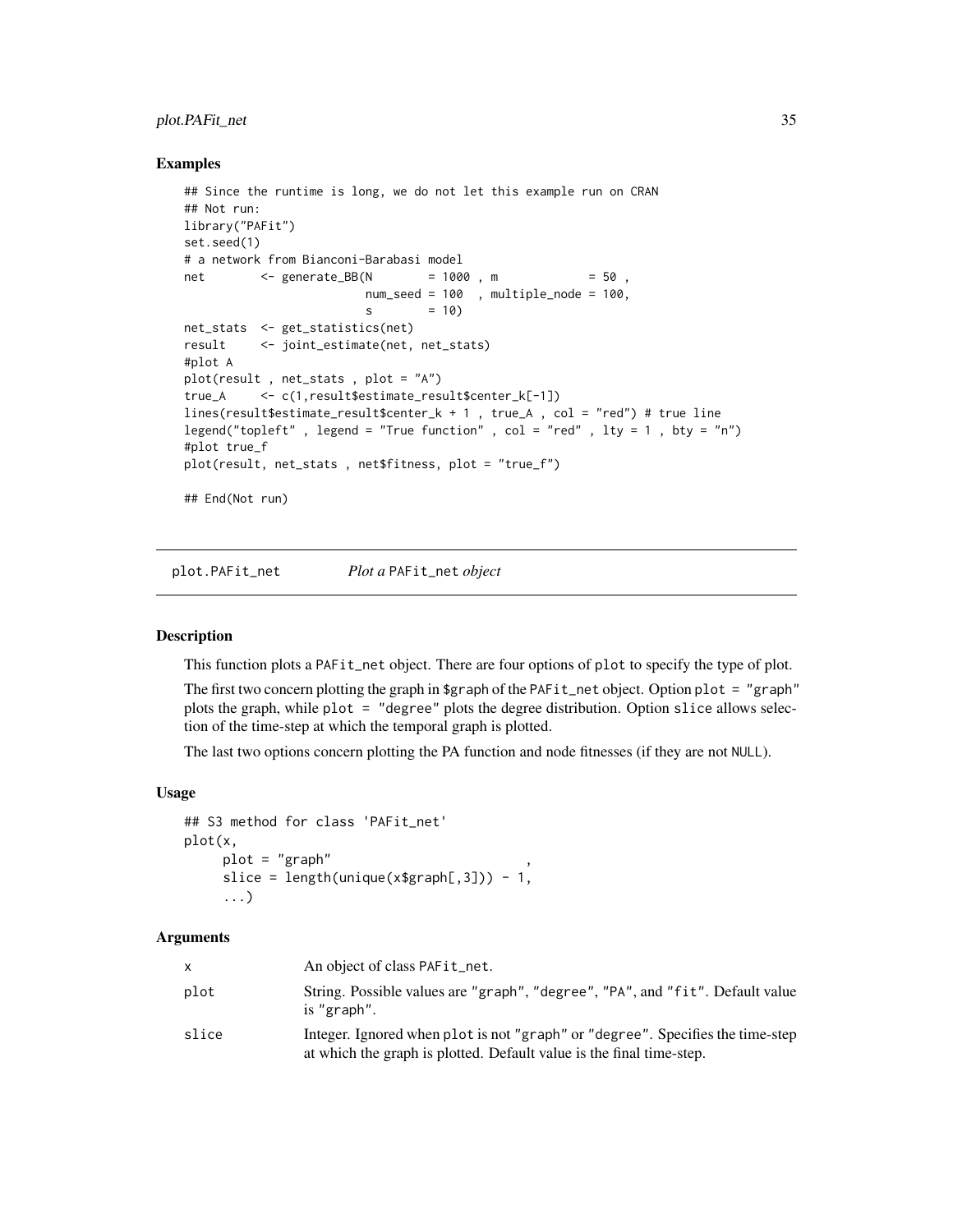<span id="page-35-0"></span>... Additional options to control display details. For the case of plot = "graph", see [plot.network.default](#page-0-0) in the package network. For the other cases, the options of the standard plot function can be used.

#### Value

Outputs the desired plot.

#### Author(s)

Thong Pham <thongpham@thongpham.net>. When plot = "graph", the function uses [plot.network.default](#page-0-0) in the network package.

#### Examples

```
library("PAFit")
# a network from Bianconi-Barabasi model
net <- generate_BB(N = 50 , m = 10 , s = 10)
plot(net, plot = "graph")
plot(net, plot = "degree")
plot(net, plot = "PA")
plot(net, plot = "fit")
```
plot.PAFit\_result *Plotting the estimated attachment function and node fitness of a* PAFit\_result *object*

### Description

This function plots the estimated attachment function  $A_k$  and node fitness  $eta_i$ , together with additional information such as their confidence intervals or the estimated attachment exponent ( $\alpha$  when assuming  $A_k = k^{\alpha}$  of a <code>PAFit\_result</code> object. This object is stored in the field \$estimate\_result of a Full\_PAFit\_result object, which in turn is the returning value of [only\\_A\\_estimate](#page-27-1), [only\\_F\\_estimate](#page-30-1) or [joint\\_estimate](#page-23-1).

#### Usage

```
## S3 method for class 'PAFit_result'
plot(x,
   net_stat ,
  true_f = NULL, plot = "A" , plot_bin = TRUE,
  line = FALSE , confidence = TRUE , high_deg_A = 1
  high\_deg_f = 5
  shade\_point = 0.5, col\_point = "grey25", pch = 16,
  shade_interval = 0.5, col_interval = "lightsteelblue", label_x = NULL,
  label_y = NULL
  max_A = NULL , min_A = NULL , f_{\text{min}} = NULL ,
   f_max = NULL , plot_true_degree = FALSE,
   ...)
```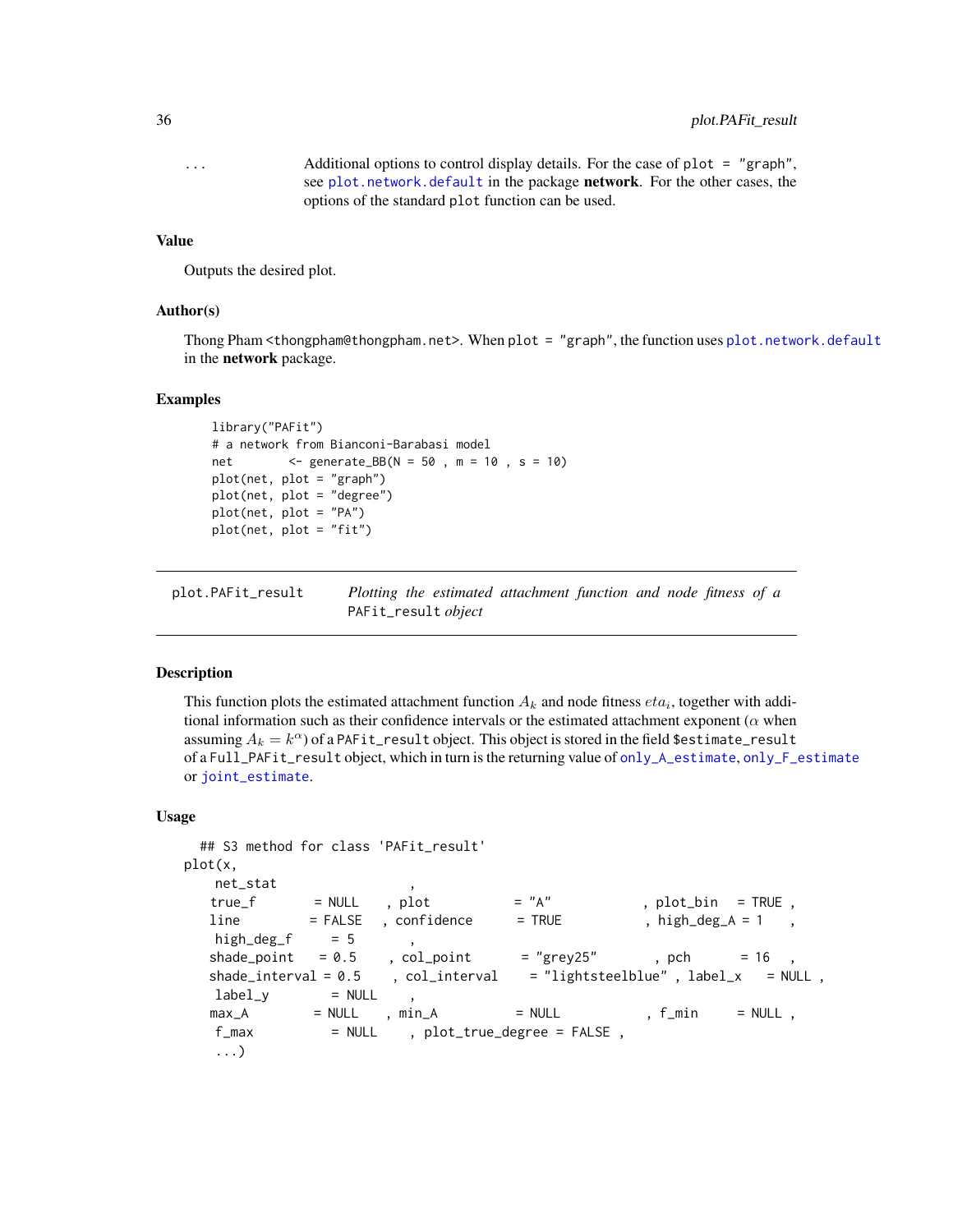# Arguments

| х                | An object of class PAFit_result.                                                                                                                                                                                                                                                       |
|------------------|----------------------------------------------------------------------------------------------------------------------------------------------------------------------------------------------------------------------------------------------------------------------------------------|
| net_stat         | An object of class PAFit_data, containing the summerized statistics.                                                                                                                                                                                                                   |
| true_f           | Vector. Optional parameter for the true value of node fitnesses (only available<br>in simulated datasets). If this parameter is specified and plot $ == "true_f",$<br>a plot of estimated $\eta$ versus true $\eta$ is produced (after a suitable rescaling of the<br>estimated $f$ ). |
| plot             | String. Indicates which plot is produced.                                                                                                                                                                                                                                              |
|                  | • If "A" then PA function is plotted.<br>• If "f" then the histogram of estimated fitness is plotted.<br>• If "true_f" then estimated fitness and true fitness are plotted together (re-<br>quire supplement of true fitness).                                                         |
|                  | Default value is "A".                                                                                                                                                                                                                                                                  |
| plot_bin         | Logical. If TRUE then only the center of each bin is plotted. Default is TRUE.                                                                                                                                                                                                         |
| line             | Logical. Indicates whether to plot the line fitted from the log-linear model or<br>not. Default value is $TRUE$ .                                                                                                                                                                      |
| confidence       | Logical. Indicates whether to plot the confidence intervals of $A_k$ and $eta_i$ or<br>not. If confidence == TRUE, a 2-sigma confidence interval will be plotted at<br>each $A_k$ and $eta_i$ .                                                                                        |
| high_deg_A       | Integer. The estimated PA function is plotted starting from high_deg_A. Default<br>value is 1.                                                                                                                                                                                         |
| high_deg_f       | Integer. If plot $==$ "true_f", only nodes whose number of edges acquired is<br>not less than high_deg_f are plotted. Default value is 5.                                                                                                                                              |
| col_point        | String. The name of the color of the points. Default value is "black".                                                                                                                                                                                                                 |
| shade_point      | Numeric. Value between 0 and 1. This is the transparency level of the points.<br>Default value is 0.5.                                                                                                                                                                                 |
| pch              | Numeric. The plot symbol. Default value is 16.                                                                                                                                                                                                                                         |
|                  | shade_interval Numeric. Value between 0 and 1. This is the transparency level of the confidence<br>intervals. Default value is 0.5.                                                                                                                                                    |
| max_A            | Numeric. Specify the maximum of the axis of PA.                                                                                                                                                                                                                                        |
| $min_A$          | Numeric. Specify the minimum of the axis of PA.                                                                                                                                                                                                                                        |
| f_min            | Numeric. Specify the minimum of the axis of fitness.                                                                                                                                                                                                                                   |
| f_max            | Numeric. Specify the maximum of the axis of fitness.                                                                                                                                                                                                                                   |
| plot_true_degree |                                                                                                                                                                                                                                                                                        |
|                  | Logical. The degree of each node is plotted or not.                                                                                                                                                                                                                                    |
| label_x          | String. The label of x-axis.                                                                                                                                                                                                                                                           |
| $label_y$        | String. The label of y-axis.                                                                                                                                                                                                                                                           |
| col_interval     | String. The name of the color of the confidence intervals. Default value is<br>"lightsteelblue".                                                                                                                                                                                       |

...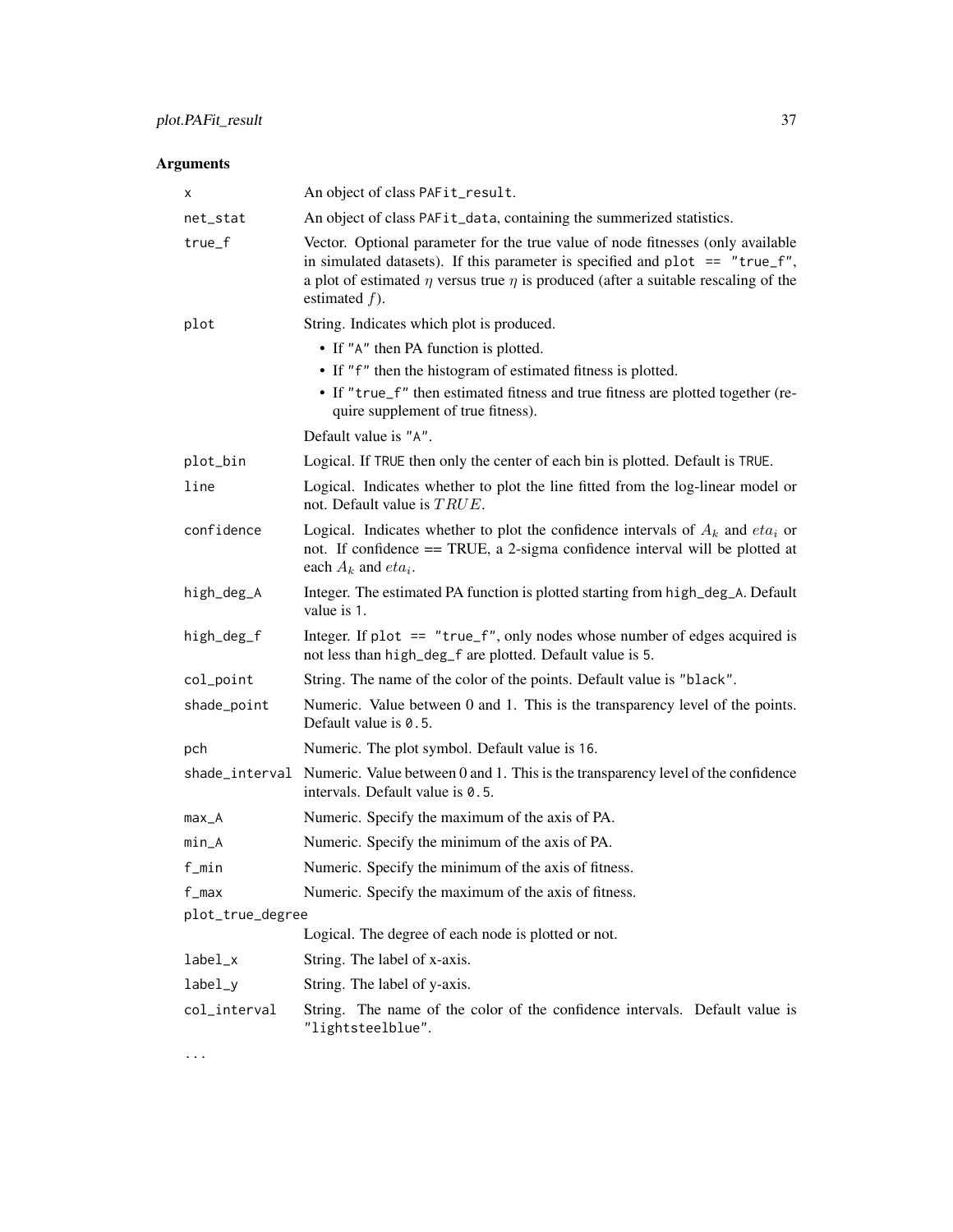### Value

Outputs the desired plot.

# Author(s)

Thong Pham <thongpham@thongpham.net>

# Examples

```
## Since the runtime is long, we do not let this example run on CRAN
 ## Not run:
   library("PAFit")
   set.seed(1)
   # a network from Bianconi-Barabasi model
   net <- generate_BB(N = 1000, m = 50,
                            num_seed = 100 , multiple_node = 100,
                            s = 10net_stats <- get_statistics(net)
   result <- joint_estimate(net, net_stats)
   #plot A
   plot(result$estimate_result , net_stats , plot = "A")
   true_A <- c(1,result$estimate_result$center_k[-1])
   lines(result$estimate_result$center_k + 1 , true_A , col = "red") # true line
   legend("topleft", legend = "True function", col = "red", lty = 1, bty = "n")
   #plot true_f
   plot(result, net_stats , net$fitness, plot = "true_f")
## End(Not run)
```
plot.PA\_result *Plotting the estimated attachment function*

### Description

This function plots the estimated attachment function from the corrected Newman's method or the Jeong's method. Its also plots additional information such as the estimated attachment exponenent ( $\alpha$  when assuming  $A_k = k^{\alpha}$ ).

#### Usage

```
## S3 method for class 'PA_result'
plot(x,
    net_stat,
    plot_bin = TRUE ,
    high_deg = 1line = FALSEcol\_point = "black",
    shade_point = 0.5
```
<span id="page-37-0"></span>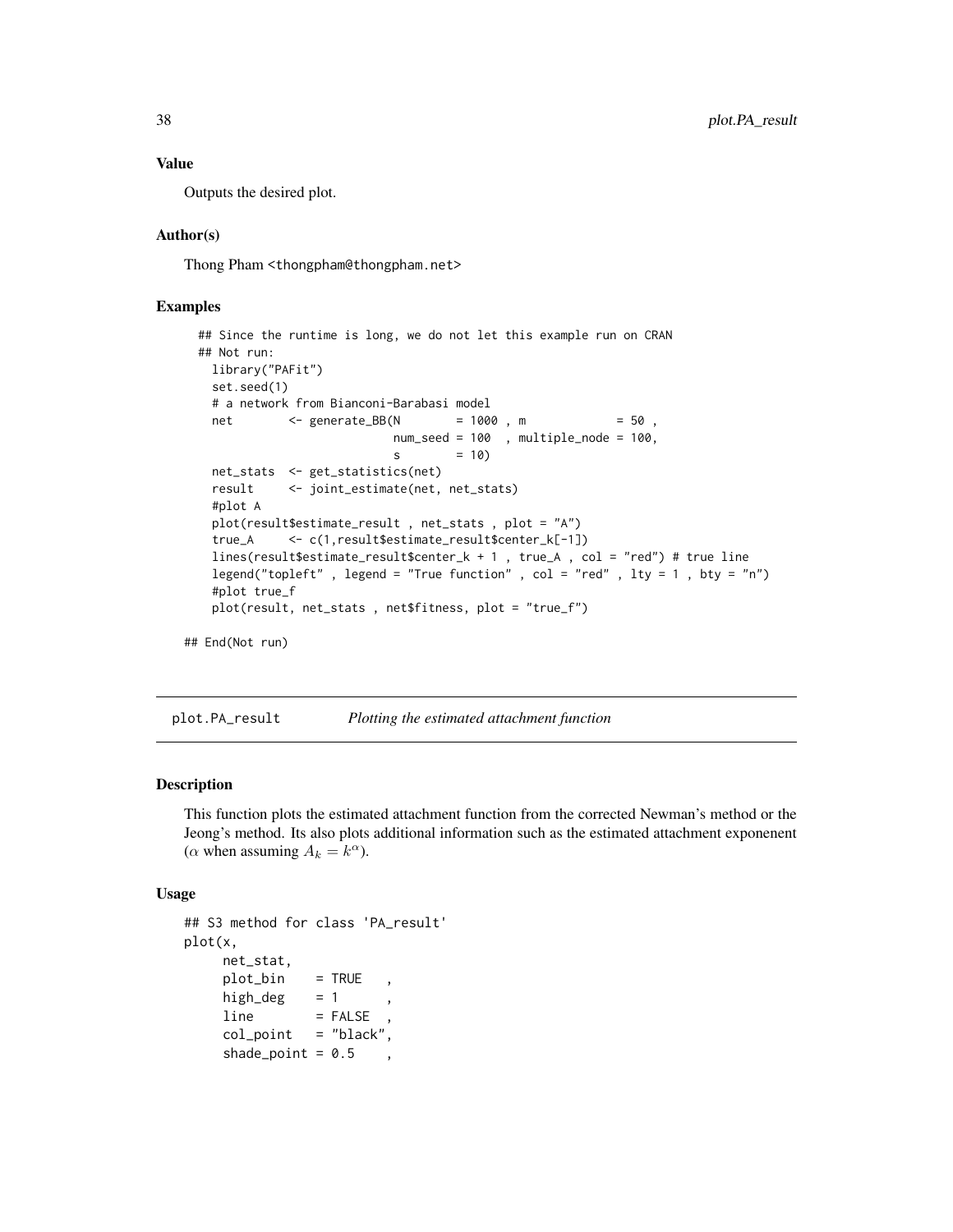<span id="page-38-0"></span>

| pch       | $= 16$   |  |
|-----------|----------|--|
| $max_A$   | $=$ NULL |  |
| min A     | $=$ NULL |  |
| label x   | $=$ NULL |  |
| $label_v$ | $=$ NULL |  |
| . )       |          |  |

# Arguments

| $\mathsf{x}$ | An object of class PA_result, containing the estimated attachment function and<br>the estimated attachment exponenet from either Newman or Jeong functions.              |
|--------------|--------------------------------------------------------------------------------------------------------------------------------------------------------------------------|
| net_stat     | An object of class PA_data, containing the summerized statistics. This object is<br>created from the function get_statistics.                                            |
| plot_bin     | Logical. If TRUE then only the center of each bin is plotted. Default is TRUE.                                                                                           |
| high_deg     | Integer. Specifies the starting degree from which $A_k$ is plotted. If this parameter<br>is specified, the estimated attachment function is plotted from $k = high\_deg$ |
| line         | Logical. Indicates whether to plot the line fitted from the log-linear model or<br>not. Default value is FALSE.                                                          |
| col_point    | String. The name of the color of the points. Default value is "black".                                                                                                   |
| shade_point  | Numeric. Value between $\theta$ and 1. This is the transparency level of the points.<br>Default value is $0.5$ .                                                         |
| pch          | Numeric. The plot symbol. Default value is 16.                                                                                                                           |
| $max_A$      | Numeric. Specify the maximum of the horizontal axis.                                                                                                                     |
| min_A        | Numeric. Specify the minimum of the horizontal axis.                                                                                                                     |
| $label_x$    | String. The label of x-axis. If NULL, then "Degree k" is used.                                                                                                           |
| label_y      | String. The label of y-axis. If NULL, then "Attachment function" is used.                                                                                                |
| $\cdots$     | Additional parameters to pass onto the plot function.                                                                                                                    |

# Value

Outputs the desired plot.

# Author(s)

Thong Pham <thongpham@thongpham.net>

# Examples

```
library("PAFit")
net <- generate_net(N = 1000 , m = 1 , mode = 1 , alpha = 1 , s = 0)
net_stats <- get_statistics(net)
result <- Newman(net, net_stats)
# true function
true_A <- result$center_k
# plot the estimated attachment function
plot(result , net_stats)
lines(result$center_k, true_A, col = "red") # true attachment function
legend("topleft" , legend = "True function" , col = "red" , lty = 1 , bty = "n")
```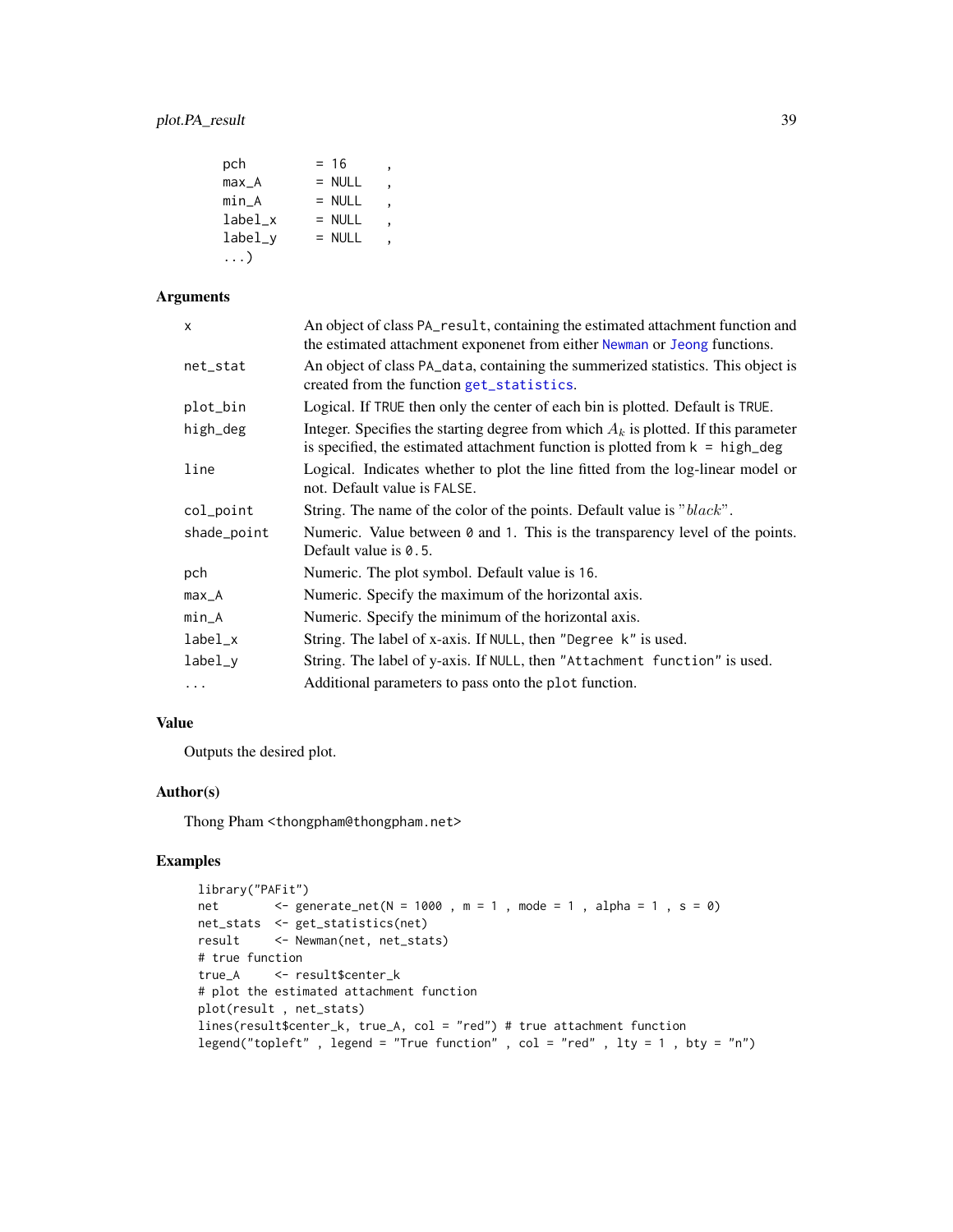# Description

This function prints simple information of the cross-validation data stored in a CV\_Data object. This object is the field \$cv\_data of a Full\_PAFit\_result object, which in turn is the returning value of [only\\_A\\_estimate](#page-27-1), [only\\_F\\_estimate](#page-30-1) or [joint\\_estimate](#page-23-1).

## Usage

```
## S3 method for class 'CV_Data'
print(x, \ldots)
```
### Arguments

x An object of class CV\_Data. ...

#### Value

Prints simple information of the cross-validation data.

#### Author(s)

Thong Pham <thongpham@thongpham.net>

#### Examples

```
## Since the runtime is long, we do not let this example run on CRAN
## Not run:
 library("PAFit")
 set.seed(1)
 # a network from Bianconi-Barabasi model
 net <- generate_BB(N = 1000 , m = 50 ,
                        num_seed = 100 , multiple_node = 100,
                        s = 10net_stats <- get_statistics(net)
 result <- joint_estimate(net, net_stats)
 print(result$cv_data)
```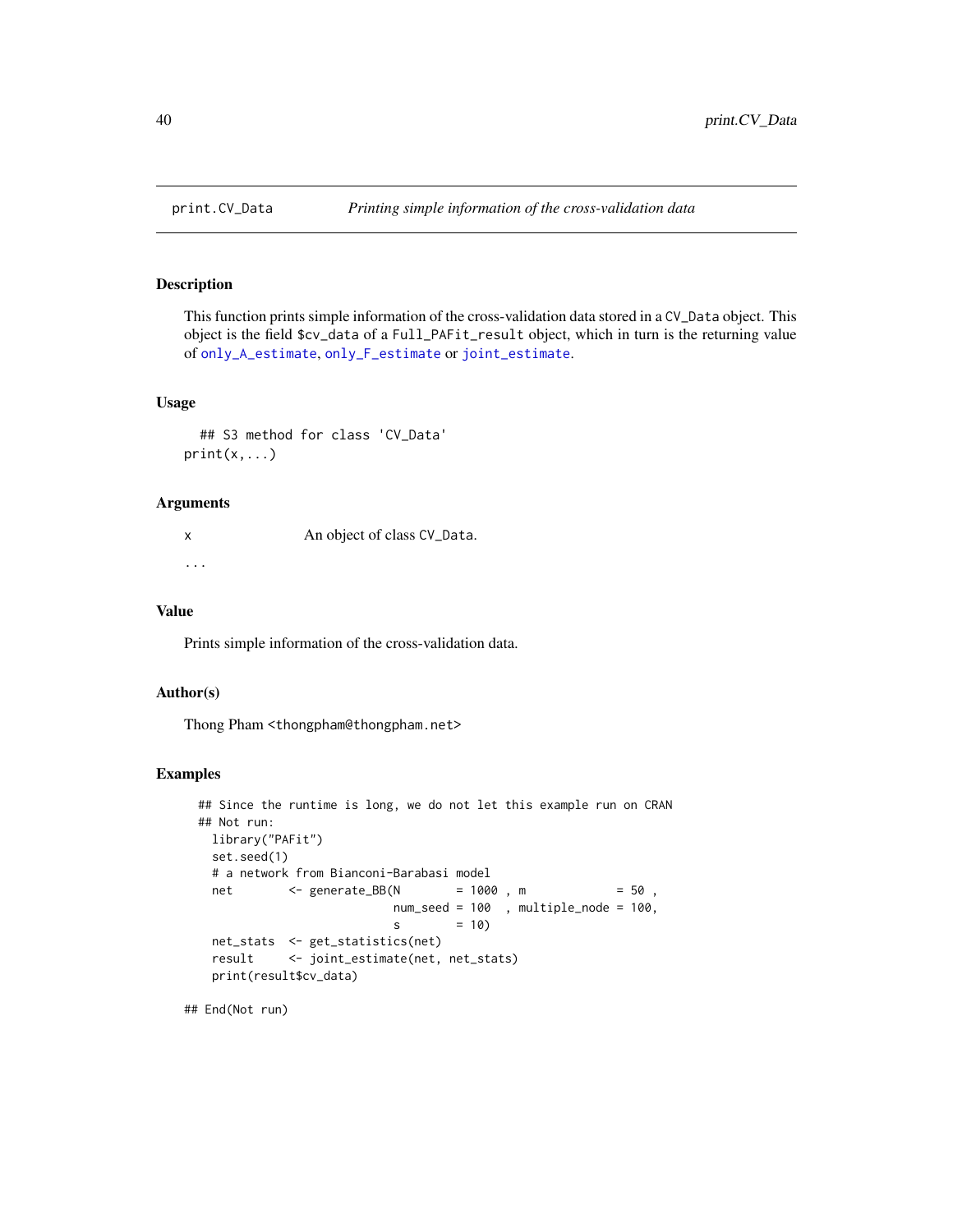<span id="page-40-0"></span>print.CV\_Result *Printing simple information of the cross-validation result*

# Description

This function prints simple information of the cross-validation result stored in a CV\_Result object. This object is the field \$cv\_result of a Full\_PAFit\_result object, which in turn is the returning value of [only\\_A\\_estimate](#page-27-1), [only\\_F\\_estimate](#page-30-1) or [joint\\_estimate](#page-23-1).

# Usage

```
## S3 method for class 'CV_Result'
print(x, \ldots)
```
# Arguments

x An object of class CV\_Result. ...

#### Value

Prints simple information of the cross-validation result.

#### Author(s)

Thong Pham <thongpham@thongpham.net>

#### Examples

```
## Since the runtime is long, we do not let this example run on CRAN
## Not run:
 library("PAFit")
 set.seed(1)
 # a network from Bianconi-Barabasi model
 net <- generate_BB(N = 1000 , m = 50 ,
                        num_seed = 100 , multiple_node = 100,
                        s = 10net_stats <- get_statistics(net)
 result <- joint_estimate(net, net_stats)
 print(result$cv_result)
```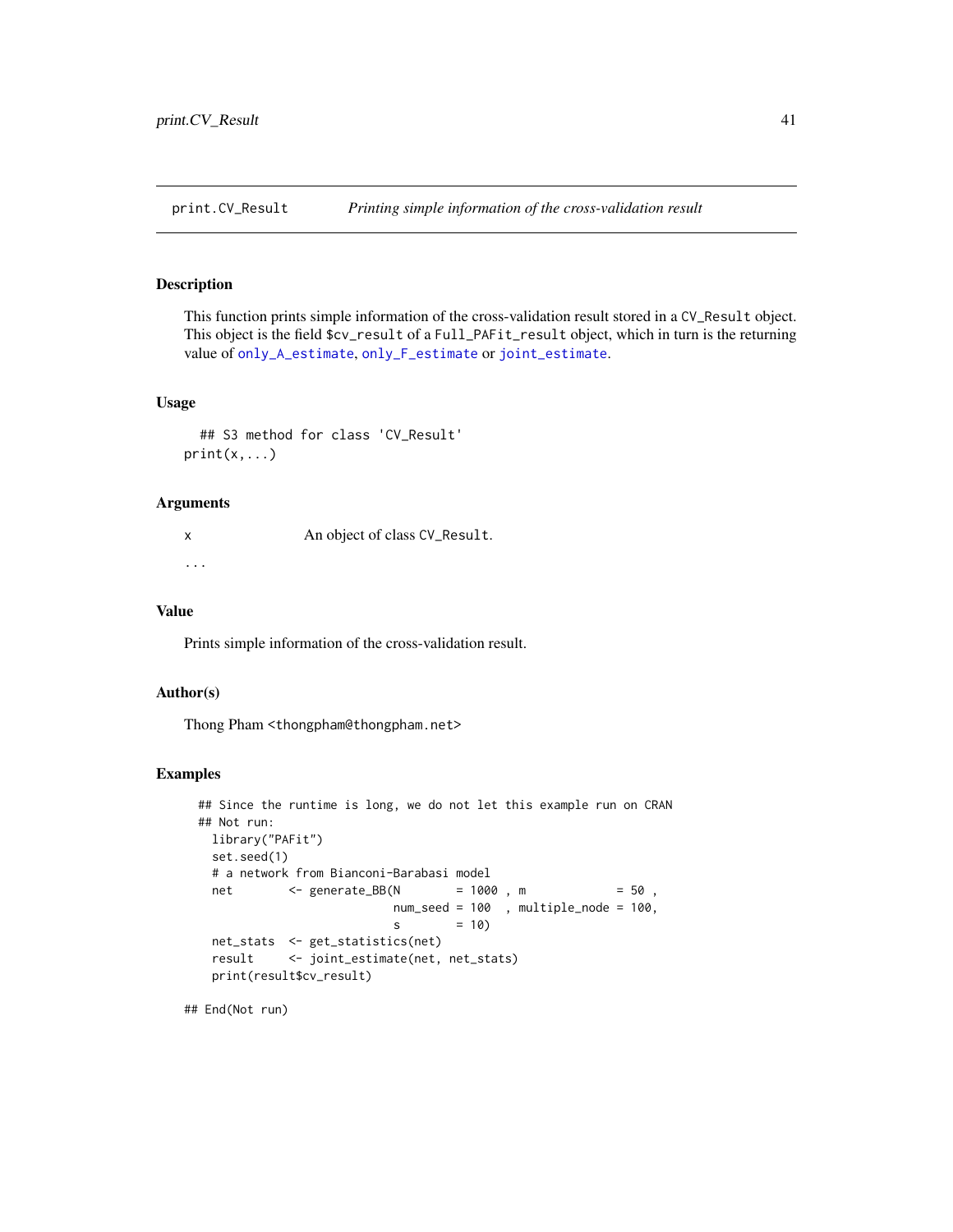```
print.Full_PAFit_result
```
*printing information on the estimation result*

### Description

This function outputs simple information of the estimation result.

# Usage

```
## S3 method for class 'Full_PAFit_result'
print(x,...)
```
### Arguments

| X        | An object of class Full_PAFit_result, containing the estimated results from |
|----------|-----------------------------------------------------------------------------|
|          | only_A_estimate, only_F_estimate or joint_estimate.                         |
| $\cdots$ |                                                                             |

### Value

Outputs summary information on the estimation result.

# Author(s)

Thong Pham <thongpham@thongpham.net>

### Examples

```
## Since the runtime is long, we do not let this example run on CRAN
## Not run:
 library("PAFit")
 set.seed(1)
 # a network from Bianconi-Barabasi model
 net <- generate_BB(N = 1000 , m = 50 ,
                        num_seed = 100 , multiple_node = 100,
                        s = 10net_stats <- get_statistics(net)
 result <- joint_estimate(net, net_stats)
 print(result)
```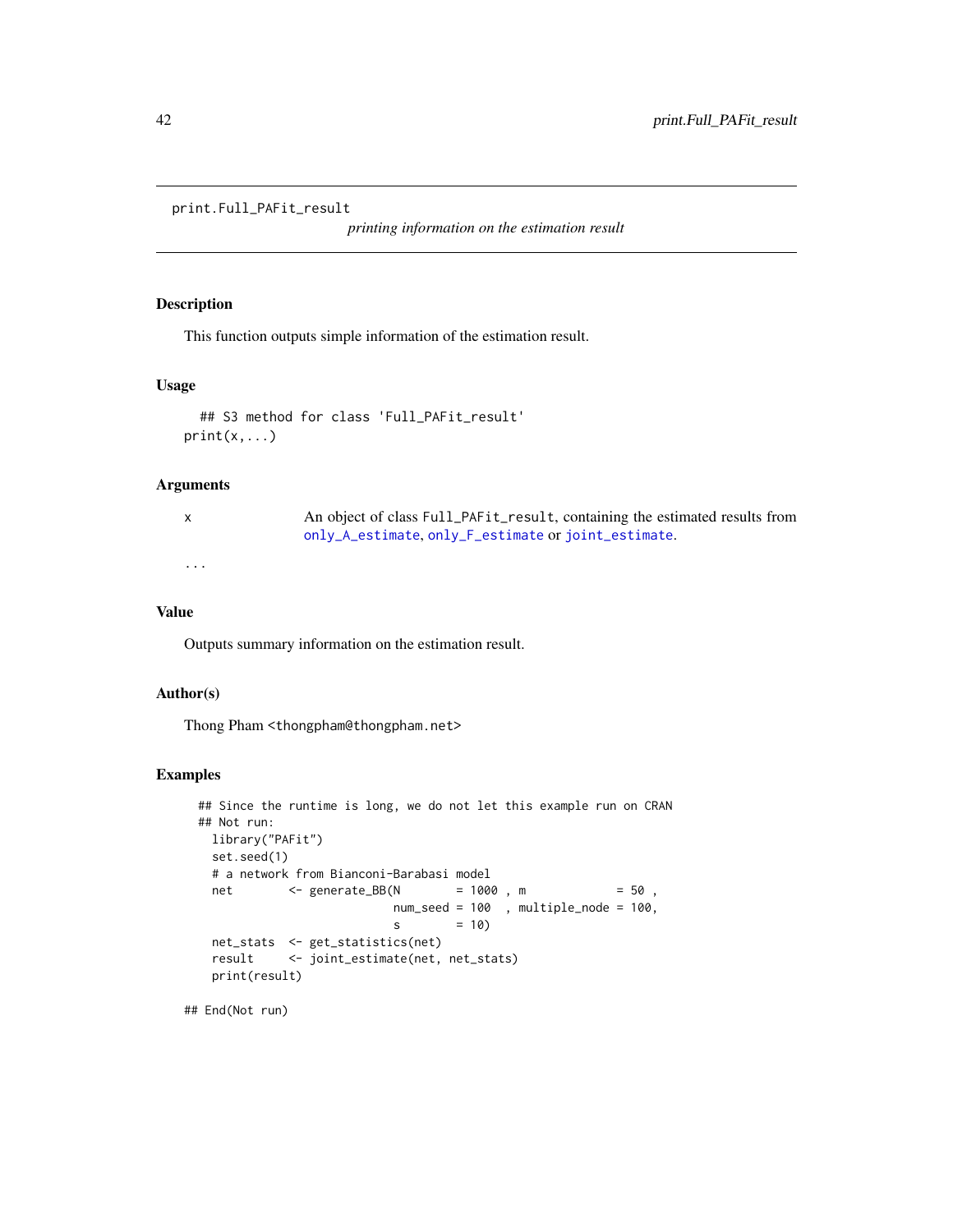<span id="page-42-0"></span>print.PAFit\_data *Printing simple information on the statistics of the network stored in a* PAFit\_data *object*

# Description

This function prints simple information of the statistics stored in a PAFit\_data object. This object is the returning value of [get\\_statistics](#page-16-1).

# Usage

```
## S3 method for class 'PAFit_data'
print(x, \ldots)
```
### Arguments

x An object of class PAFit\_data. ...

# Value

Prints simple information of the network statistics.

# Author(s)

Thong Pham <thongpham@thongpham.net>

# Examples

```
## Since the runtime is long, we do not let this example run on CRAN
## Not run:
 library("PAFit")
 set.seed(1)
 # a network from Bianconi-Barabasi model
 net <- generate_BB(N = 1000, m = 50,
                        num_seed = 100 , multiple_node = 100,
                        s = 10net_stats <- get_statistics(net)
 print(net_stats)
```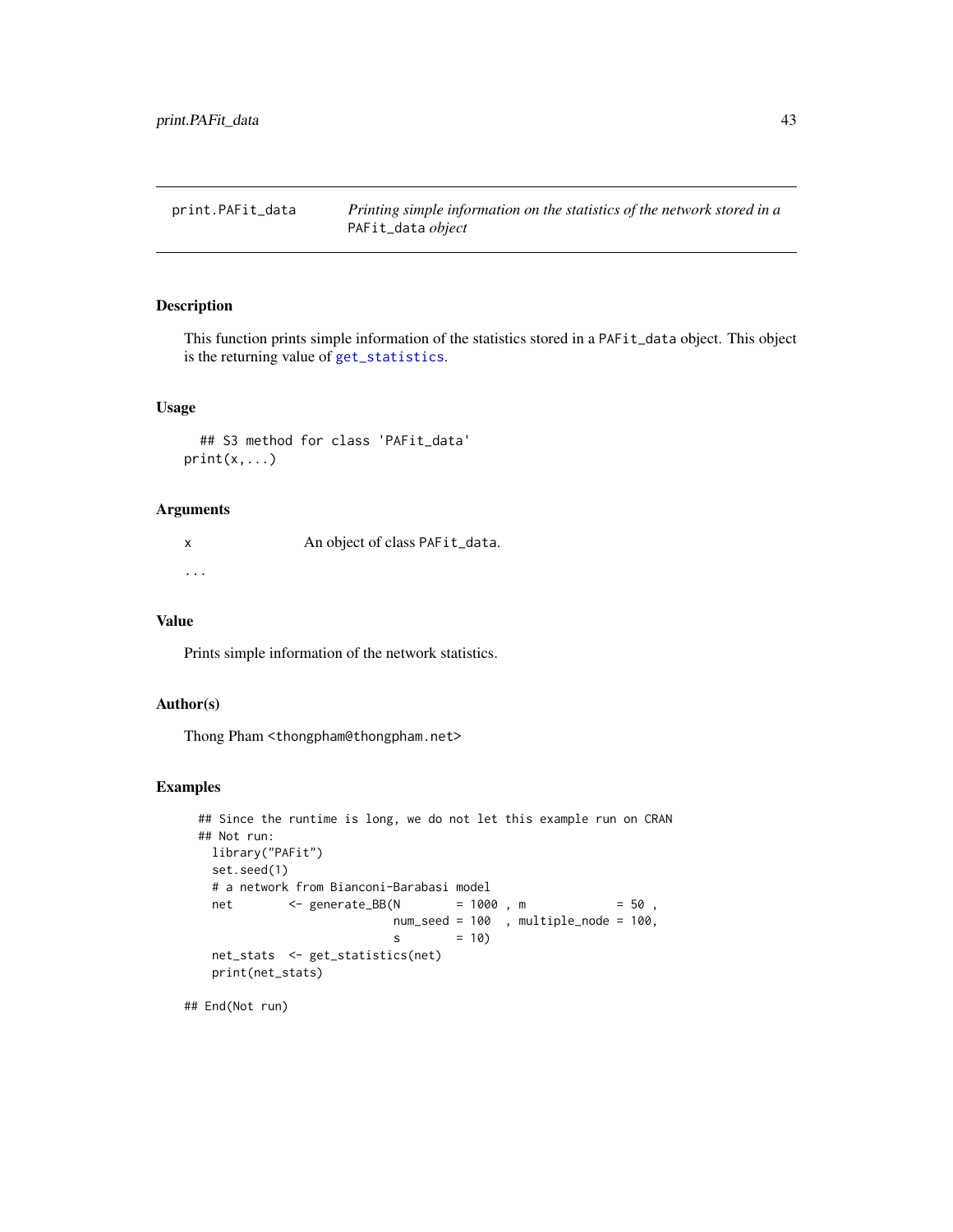<span id="page-43-0"></span>

### Description

This function outputs simple information of a PAFit\_net object.

# Usage

```
## S3 method for class 'PAFit_net'
print(x,
                             ...)
```
#### Arguments

x An object of class PAFit\_net. ...

# Value

Outputs simple information of the network.

# Author(s)

Thong Pham <thongpham@thongpham.net>

# Examples

```
library("PAFit")
# a network from Bianconi-Barabasi model
net <- generate_BB(N = 50 , m = 10 , s = 10)
print(net)
```
print.PAFit\_result *printing information on the estimation result stored in a* PAFit\_result *object*

### Description

This function outputs simple information of the estimation result stored in a PAFit\_result object. This object is stored in the field \$estimate\_result of a Full\_PAFit\_result object, which in turn is the returning value of [only\\_A\\_estimate](#page-27-1), [only\\_F\\_estimate](#page-30-1) or [joint\\_estimate](#page-23-1).

# Usage

```
## S3 method for class 'PAFit_result'
print(x, \ldots)
```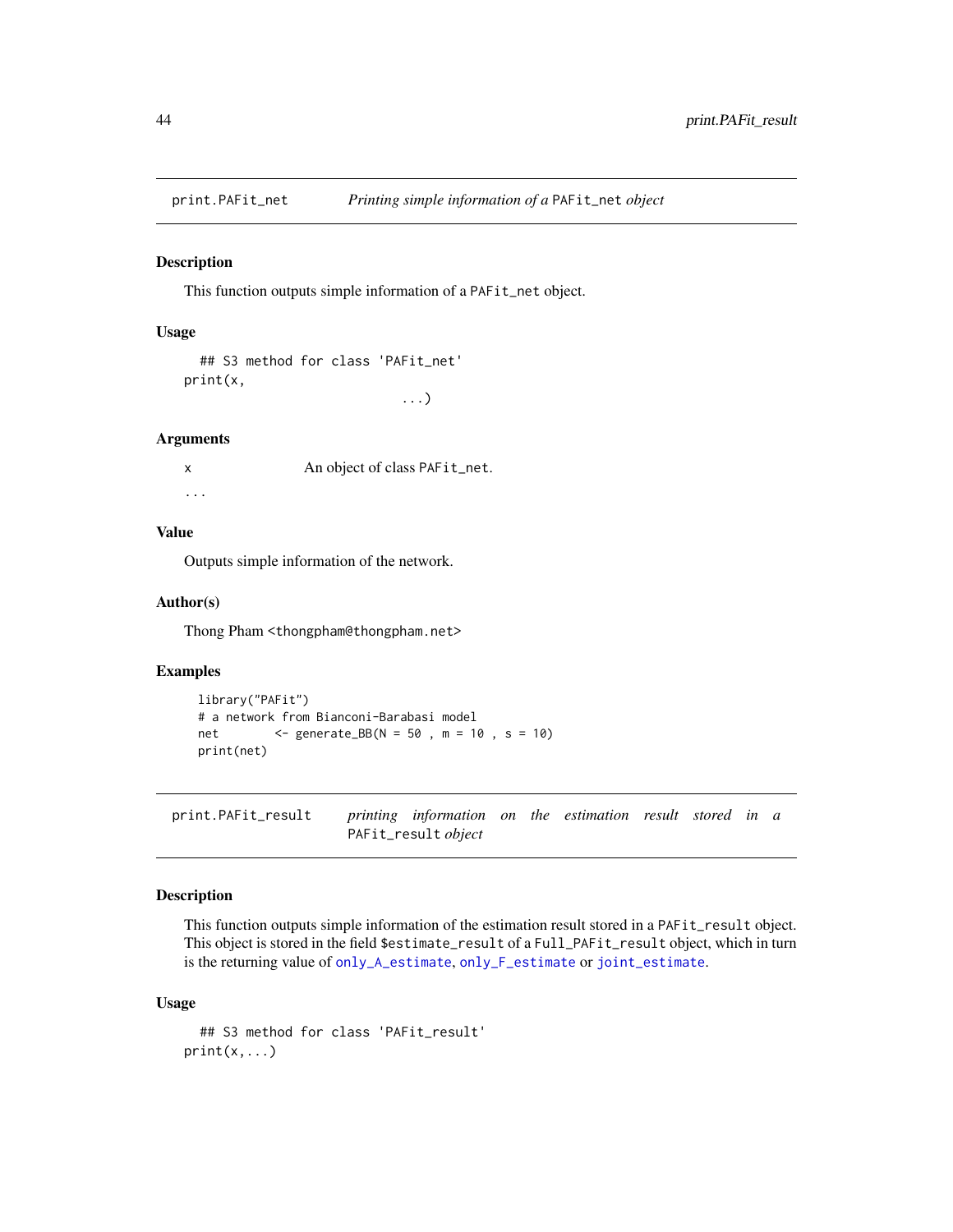# <span id="page-44-0"></span>print.PA\_result 45

#### **Arguments**

x An object of class PAFit\_result.

...

# Value

Outputs summary information on the estimation result.

#### Author(s)

Thong Pham <thongpham@thongpham.net>

# Examples

```
## Since the runtime is long, we do not let this example run on CRAN
## Not run:
 library("PAFit")
 set.seed(1)
 # a network from Bianconi-Barabasi model
 net <- generate_BB(N = 1000 , m = 50 ,
                        num_seed = 100 , multiple_node = 100,
                        s = 10net_stats <- get_statistics(net)
 result <- joint_estimate(net, net_stats)
 print(result$estimate_result)
```

```
## End(Not run)
```
print.PA\_result *Printing information of the estimated attachment function*

### Description

This function outputs simple information of the estimated attachment function from the corrected Newman's method or the Jeong's method.

# Usage

```
## S3 method for class 'PA_result'
print(x,
```
...)

### Arguments

|          | An object of class PA_result, containing the estimated attachment function and |
|----------|--------------------------------------------------------------------------------|
|          | the estimated attachment exponenct from either Newman or Jeong functions.      |
| $\cdots$ | Additional parameters to pass onto the plot function.                          |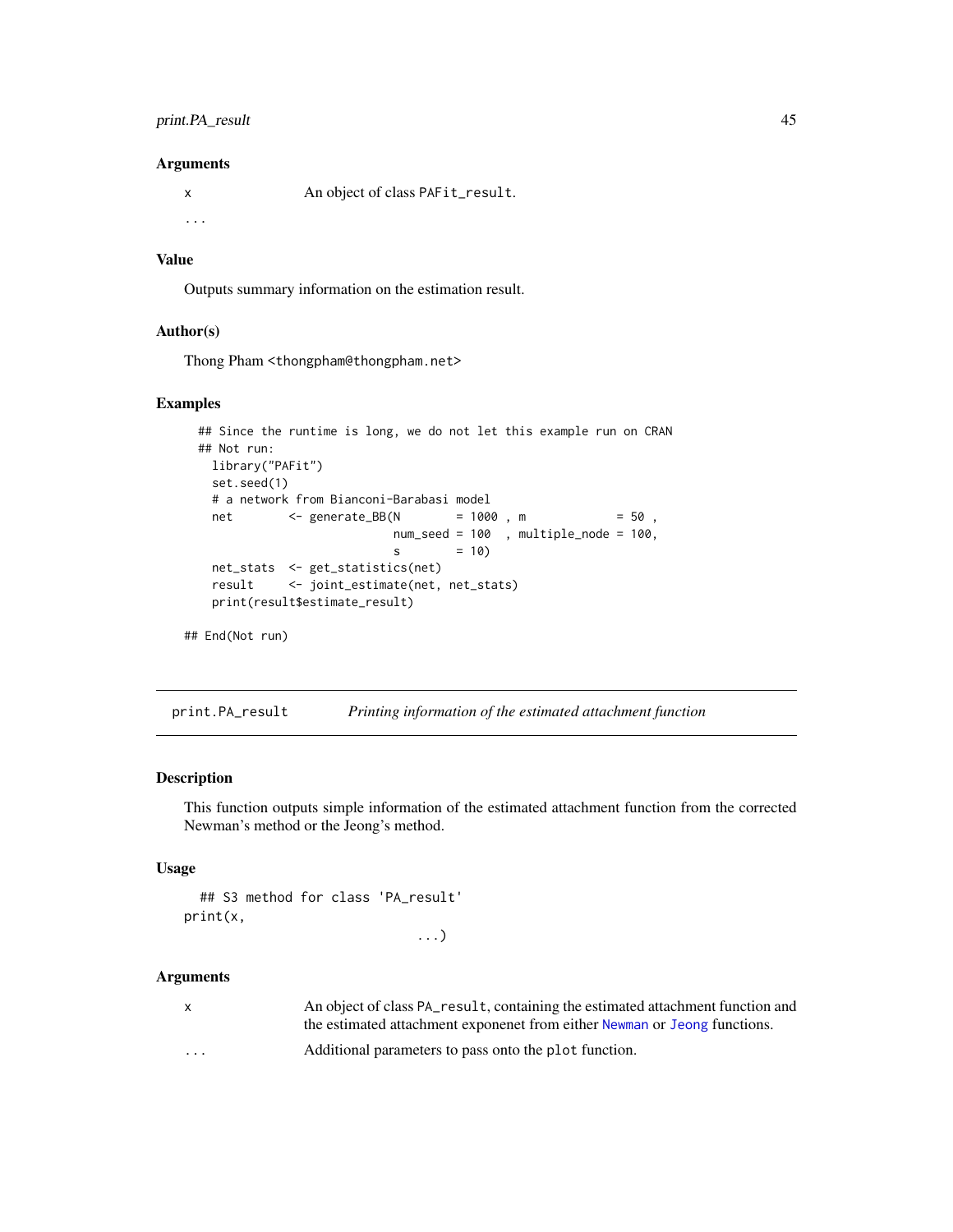# <span id="page-45-0"></span>Value

Simple information of the estimated attachment function.

# Author(s)

Thong Pham <thongpham@thongpham.net>

# Examples

```
library("PAFit")
net <- generate_net(N = 1000, m = 1, mode = 1, alpha = 1, s = 0)
net_stats <- get_statistics(net)
result <- Newman(net, net_stats)
print(result)
```

| summary.CV_Data |  |  | Printing summary information of the cross-validation data |
|-----------------|--|--|-----------------------------------------------------------|
|-----------------|--|--|-----------------------------------------------------------|

# Description

This function outputs summary information of the cross-validation data stored in a CV\_Data object. This object is the field \$cv\_data of a Full\_PAFit\_result object, which in turn is the returning value of [only\\_A\\_estimate](#page-27-1), [only\\_F\\_estimate](#page-30-1) or [joint\\_estimate](#page-23-1).

### Usage

```
## S3 method for class 'CV_Data'
summary(object,...)
```
## Arguments

```
object An object of class CV_Data.
```
...

# Value

Outputs summary information of the cross-validation data.

# Author(s)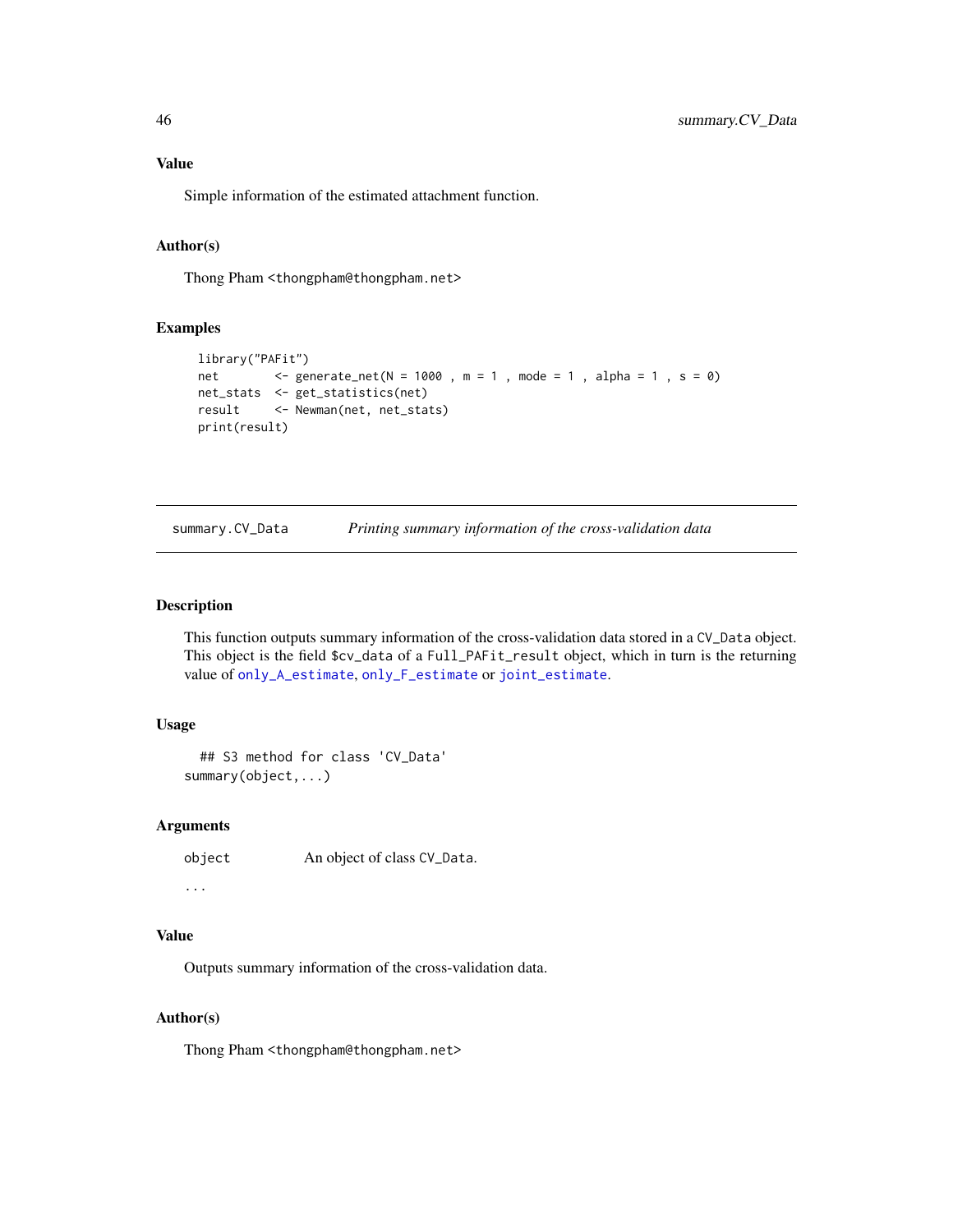# <span id="page-46-0"></span>summary.CV\_Result 47

### Examples

```
## Since the runtime is long, we do not let this example run on CRAN
 ## Not run:
   library("PAFit")
   set.seed(1)
   # a network from Bianconi-Barabasi model
   net <- generate_BB(N = 1000 , m = 50 ,
                          num_seed = 100 , multiple_node = 100,
                          s = 10net_stats <- get_statistics(net)
   result <- joint_estimate(net, net_stats)
   summary(result$cv_data)
## End(Not run)
```
summary.CV\_Result *Output summary information of the cross-validation result*

# Description

This function outputs summary information of the cross-validation result stored in a CV\_Result object. This object is the field \$cv\_result of a Full\_PAFit\_result object, which in turn is the returning value of [only\\_A\\_estimate](#page-27-1), [only\\_F\\_estimate](#page-30-1) or [joint\\_estimate](#page-23-1).

### Usage

```
## S3 method for class 'CV_Result'
summary(object,...)
```
### Arguments

```
object An object of class CV_Result.
```
...

# Value

Outputs summary information of the cross-validation result.

### Author(s)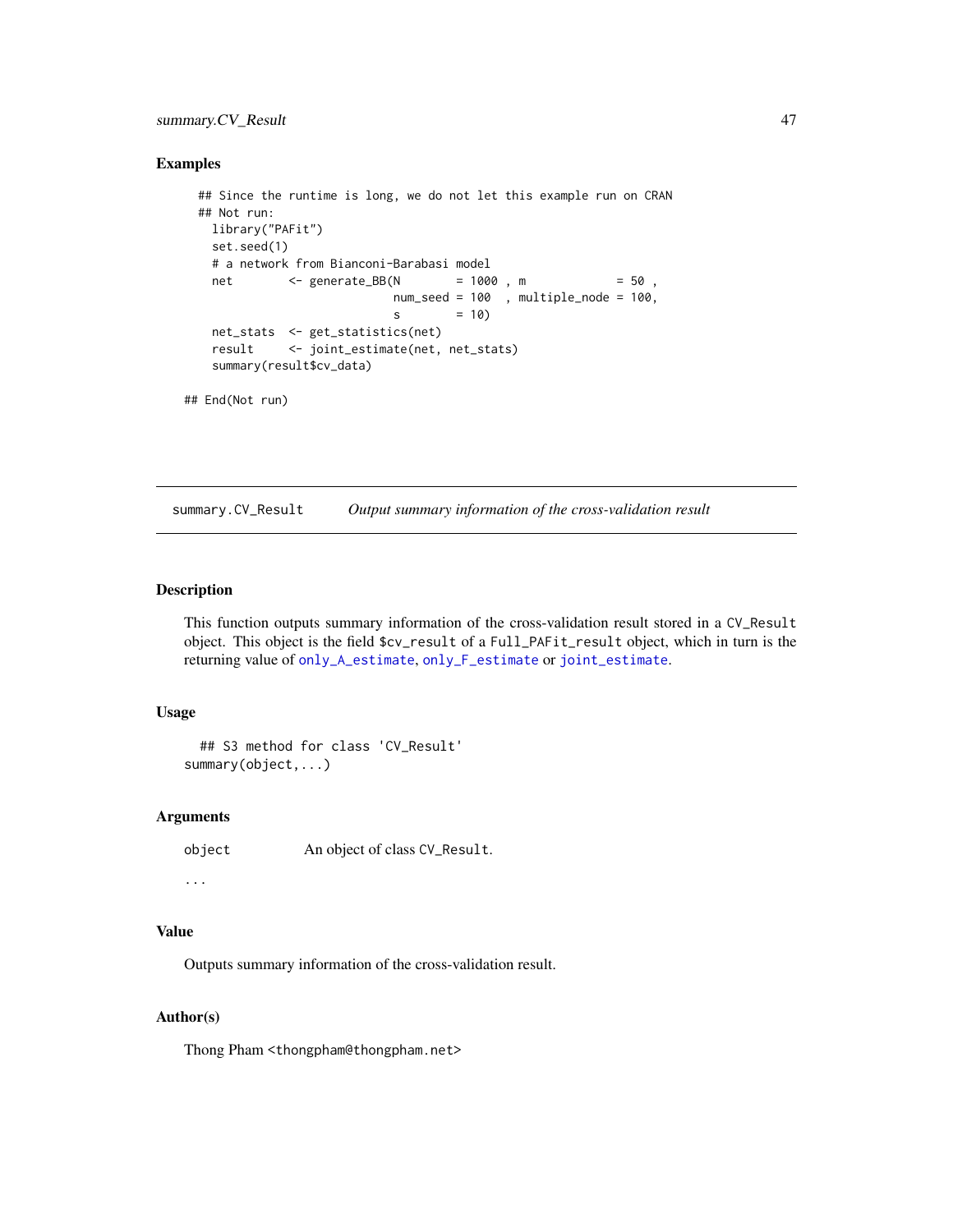### Examples

```
## Since the runtime is long, we do not let this example run on CRAN
 ## Not run:
   library("PAFit")
   set.seed(1)
   # a network from Bianconi-Barabasi model
   net <- generate_BB(N = 1000, m = 50,
                          num_seed = 100 , multiple_node = 100,
                          s = 10net_stats <- get_statistics(net)
   result <- joint_estimate(net, net_stats)
   summary(result$cv_result)
## End(Not run)
```
summary.Full\_PAFit\_result *Summary information on the estimation result*

# Description

This function outputs a summary on the estimation result.

# Usage

```
## S3 method for class 'Full_PAFit_result'
summary(object,...)
```
# Arguments

```
object An object of class Full_PAFit_result, containing the estimated results from
               only_A_estimate, only_F_estimate or joint_estimate.
```
# ...

# Value

Outputs summary information on the estimation result.

# Author(s)

<span id="page-47-0"></span>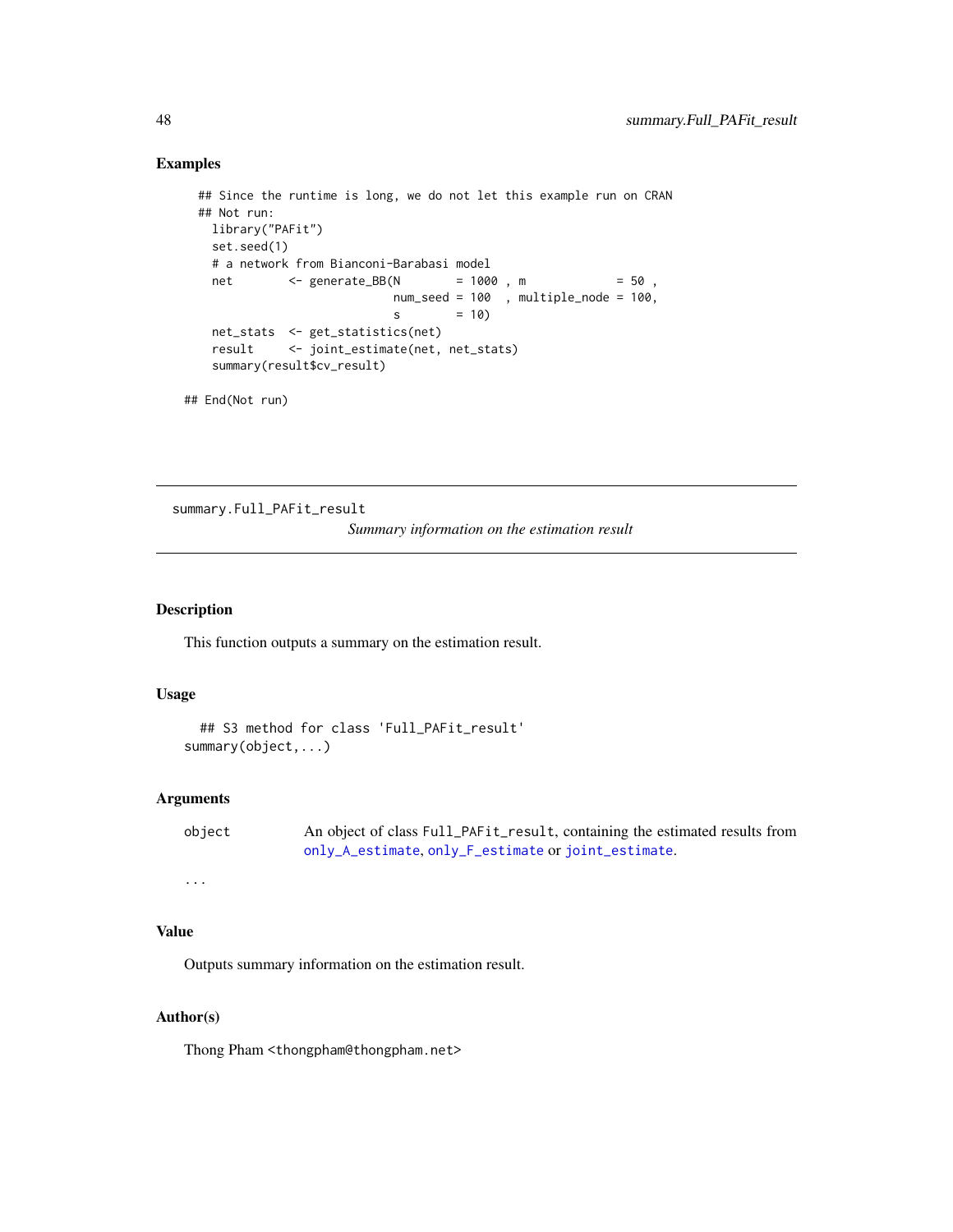# <span id="page-48-0"></span>summary.PAFit\_data 49

# Examples

```
## Since the runtime is long, we do not let this example run on CRAN
## Not run:
 library("PAFit")
 set.seed(1)
 # a network from Bianconi-Barabasi model
 net <- generate_BB(N = 1000, m = 50,
                        num_seed = 100 , multiple_node = 100,
                        s = 10net_stats <- get_statistics(net)
 result <- joint_estimate(net, net_stats)
 summary(result)
```
## End(Not run)

summary.PAFit\_data *Output summary information on the statistics of the network stored in a* PAFit\_data *object*

# Description

This function outputs summary information of the statistics stored in a PAFit\_data object. This object is the returning value of [get\\_statistics](#page-16-1).

# Usage

```
## S3 method for class 'PAFit_data'
summary(object,...)
```
### Arguments

```
object An object of class PAFit_data.
```
...

# Value

Outputs summary information of the network statistics.

# Author(s)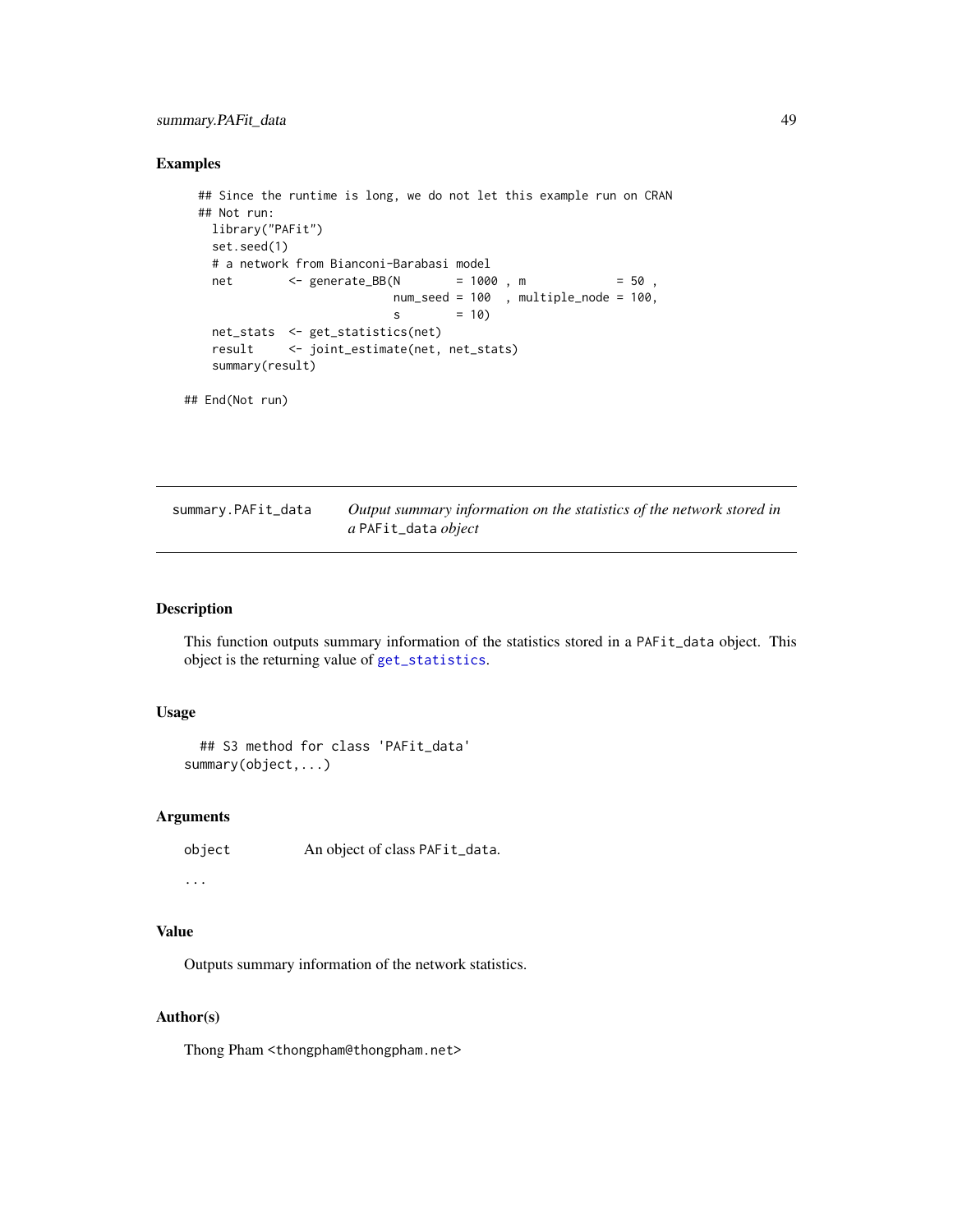# Examples

```
## Since the runtime is long, we do not let this example run on CRAN
 ## Not run:
   library("PAFit")
   set.seed(1)
   # a network from Bianconi-Barabasi model
   net <- generate_BB(N = 1000 , m = 50 ,
                          num_seed = 100 , multiple_node = 100,
                          s = 10net_stats <- get_statistics(net)
   summary(net_stats)
## End(Not run)
```
summary.PAFit\_net *Summary information of a* PAFit\_net *object*

# Description

This function outputs summary information of a PAFit\_net object.

### Usage

```
## S3 method for class 'PAFit_net'
summary(object,
```
...)

### Arguments

object An object of class PAFit\_net.

...

# Value

Outputs summary information of the network.

### Author(s)

Thong Pham <thongpham@thongpham.net>

# Examples

```
library("PAFit")
# a network from Bianconi-Barabasi model
net <- generate_BB(N = 50 , m = 10 , s = 10)
summary(net)
```
<span id="page-49-0"></span>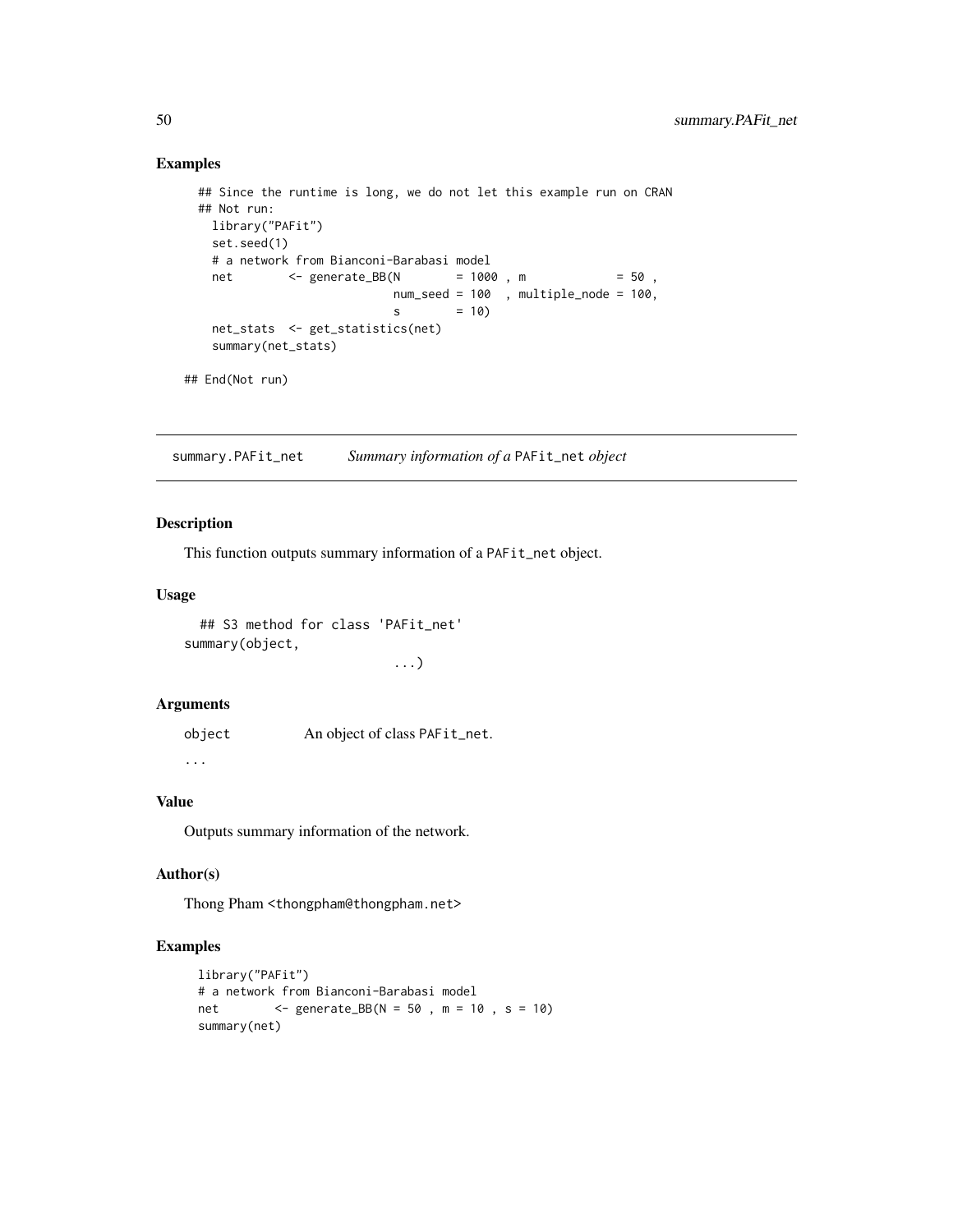<span id="page-50-0"></span>summary.PAFit\_result *Output summary information on the estimation result stored in a* PAFit\_result *object*

### Description

This function outputs summary information of the estimation result stored in a PAFit\_result object. This object is stored in the field \$estimate\_result of a Full\_PAFit\_result object, which in turn is the returning value of [only\\_A\\_estimate](#page-27-1), [only\\_F\\_estimate](#page-30-1) or [joint\\_estimate](#page-23-1).

### Usage

## S3 method for class 'PAFit\_result' summary(object,...)

# Arguments

object An object of class PAFit\_result.

...

#### Value

Outputs summary information on the estimation result.

### Author(s)

Thong Pham <thongpham@thongpham.net>

#### Examples

```
## Since the runtime is long, we do not let this example run on CRAN
## Not run:
 library("PAFit")
 set.seed(1)
 # a network from Bianconi-Barabasi model
 net <- generate_BB(N = 1000, m = 50,
                        num_seed = 100 , multiple_node = 100,
                        s = 10net_stats <- get_statistics(net)
 result <- joint_estimate(net, net_stats)
 summary(result$estimate_result)
```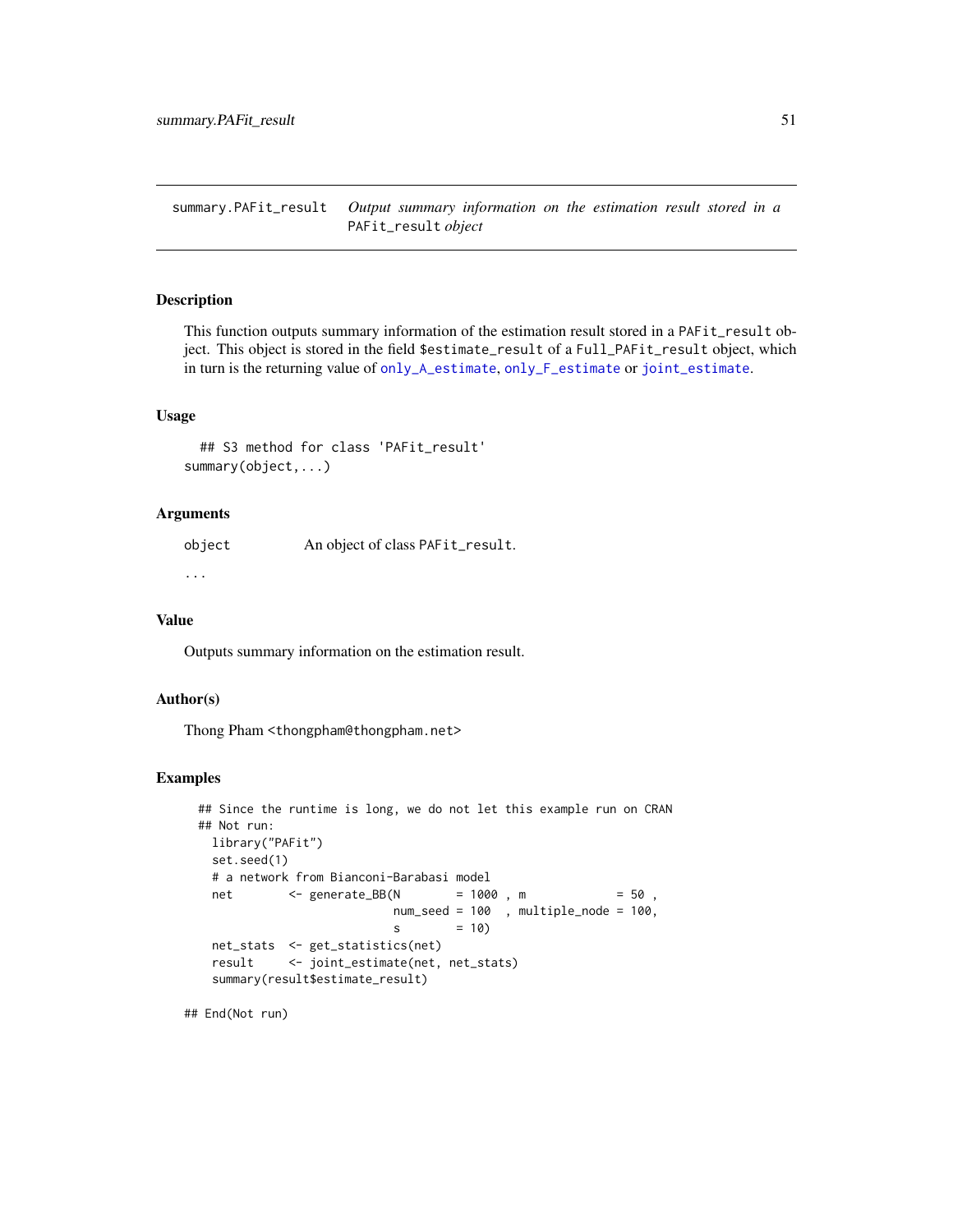<span id="page-51-0"></span>summary.PA\_result *Summary of the estimated attachment function*

# Description

This function outputs summary information of the estimated attachment function from the corrected Newman's method or the Jeong's method.

# Usage

```
## S3 method for class 'PA_result'
summary(object,
                           ...)
```
# Arguments

| object | An object of class PA_result, containing the estimated attachment function and<br>the estimated attachment exponenct from either Newman or Jeong functions. |
|--------|-------------------------------------------------------------------------------------------------------------------------------------------------------------|
| .      | Additional parameters to pass onto the plot function.                                                                                                       |

# Value

Summary information of the estimated attachment function.

# Author(s)

Thong Pham <thongpham@thongpham.net>

# Examples

```
library("PAFit")
net <- generate_net(N = 1000, m = 1, mode = 1, alpha = 1, s = 0)
net_stats <- get_statistics(net)
result <- Newman(net, net_stats)
summary(result)
```
test\_linear\_PA *Fitting various distributions to a degree vector*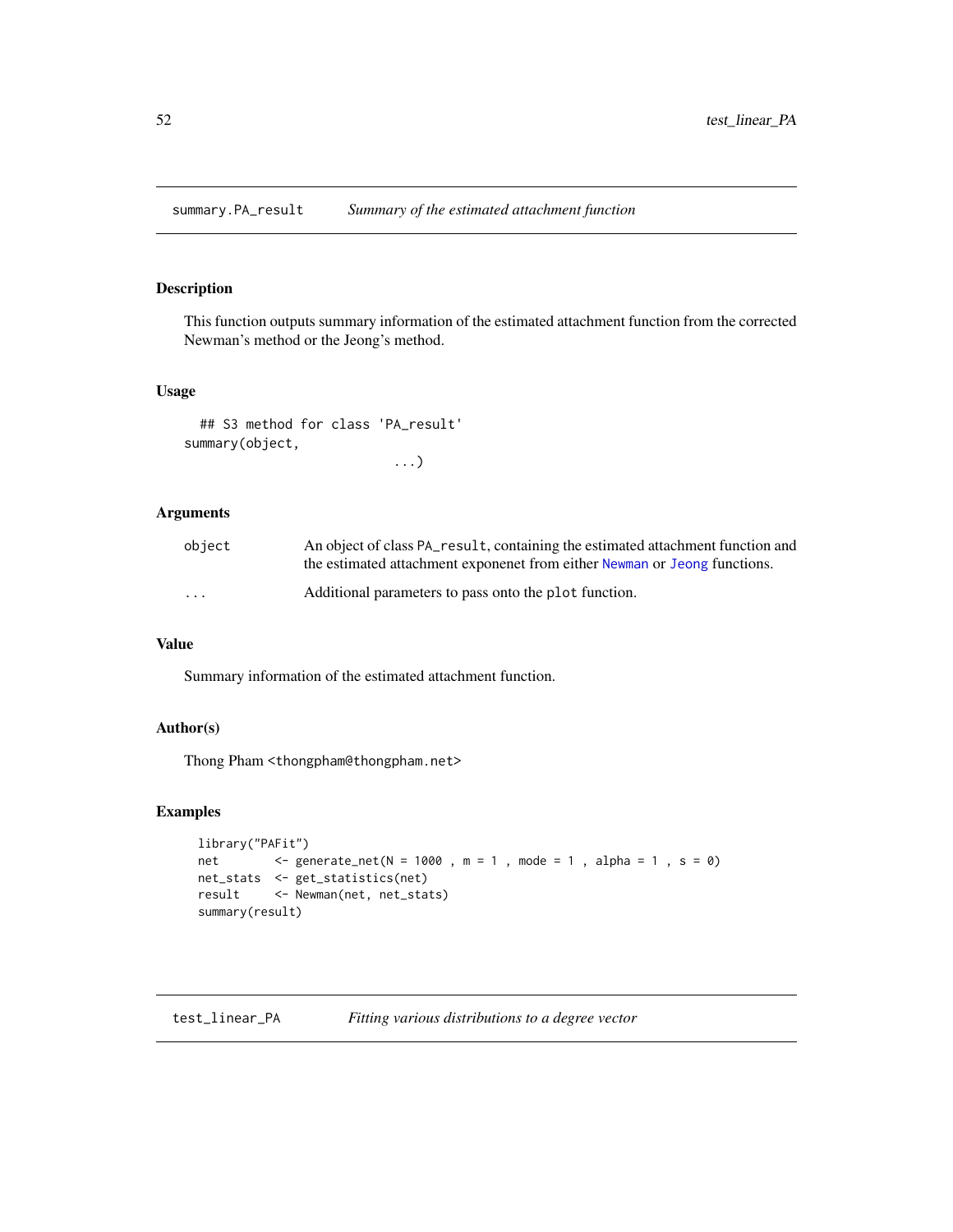#### test\_linear\_PA 53

### Description

This function implements the method in Handcock and Jones (2004) to fit various distributions to a degree vector. The implemented distributions are Yule, Waring, Poisson, geometric and negative binomial. The Yule and Waring distributions correspond to a preferential attachment situation. In particular, the two distributions correspond to the case of  $A_k = k$  for  $k \ge 1$  and  $\eta_i = 1$  for all i (note that, the number of new edges and new nodes at each time-step are implicitly assumed to be 1).

Thus, if the best fitted distribution, which is chosen by either the Akaike Information Criterion (AIC) or the Bayesian Information Criterion (BIC), is NOT Yule or Waring, then the case of  $A_k = k$  for  $k \ge 1$  and  $\eta_i = 1$  for all i is NOT consistent with the observed degree vector.

The method allows the low-tail probabilities to NOT follow the parametric distribution, i.e.,  $P(K =$  $k) = \pi_k$  for all  $k \leq k_m$ in and  $P(K = k) = f(k, \theta)$  for all  $k > k_m$ in. Here  $k_m$ in is the degree threshold above which the parametric distribution holds,  $\pi_k$  are probabilities of the low-tail,  $f(.,\theta)$ is the parametric distribution with parameter vector  $\theta$ .

For fixed  $k_{m}$ in and f,  $\pi_{k}$  and  $\theta$  can be estimated by Maximum Likelihood Estimation. We can choose the best  $k_{min}$  for each f by comparing the AIC (or BIC). More details can be founded in Handcock and Jones (2004).

### Usage

```
test_linear_PA(degree_vector)
```
### Arguments

degree\_vector a degree vector

#### Value

Outputs a Linear\_PA\_test\_result object which contains the fitting of five distributions to the degree vector: Yule (yule), Waring (waring), Poisson (pois), geometric (geom) and negative binomial (nb). In particular, for each distribution, the AIC and BIC are calcualted for each  $k_m$ in.

#### Author(s)

Thong Pham <thongpham@thongpham.net>

#### References

1. Handcock MS, Jones JH (2004). "Likelihood-based inference for stochastic models of sexual network formation." Theoretical Population Biology, 65(4), 413 – 422. ISSN 0040-5809. <https://doi.org/10.1016/j.tpb.2003.09.006>. Demography in the 21st Century, [http://](http://www.sciencedirect.com/science/article/pii/S0040580904000310) [www.sciencedirect.com/science/article/pii/S0040580904000310](http://www.sciencedirect.com/science/article/pii/S0040580904000310).

### Examples

```
library("PAFit")
set.seed(1)
net <- generate_BA()
stats <- get_statistics(net, only_PA = TRUE)
```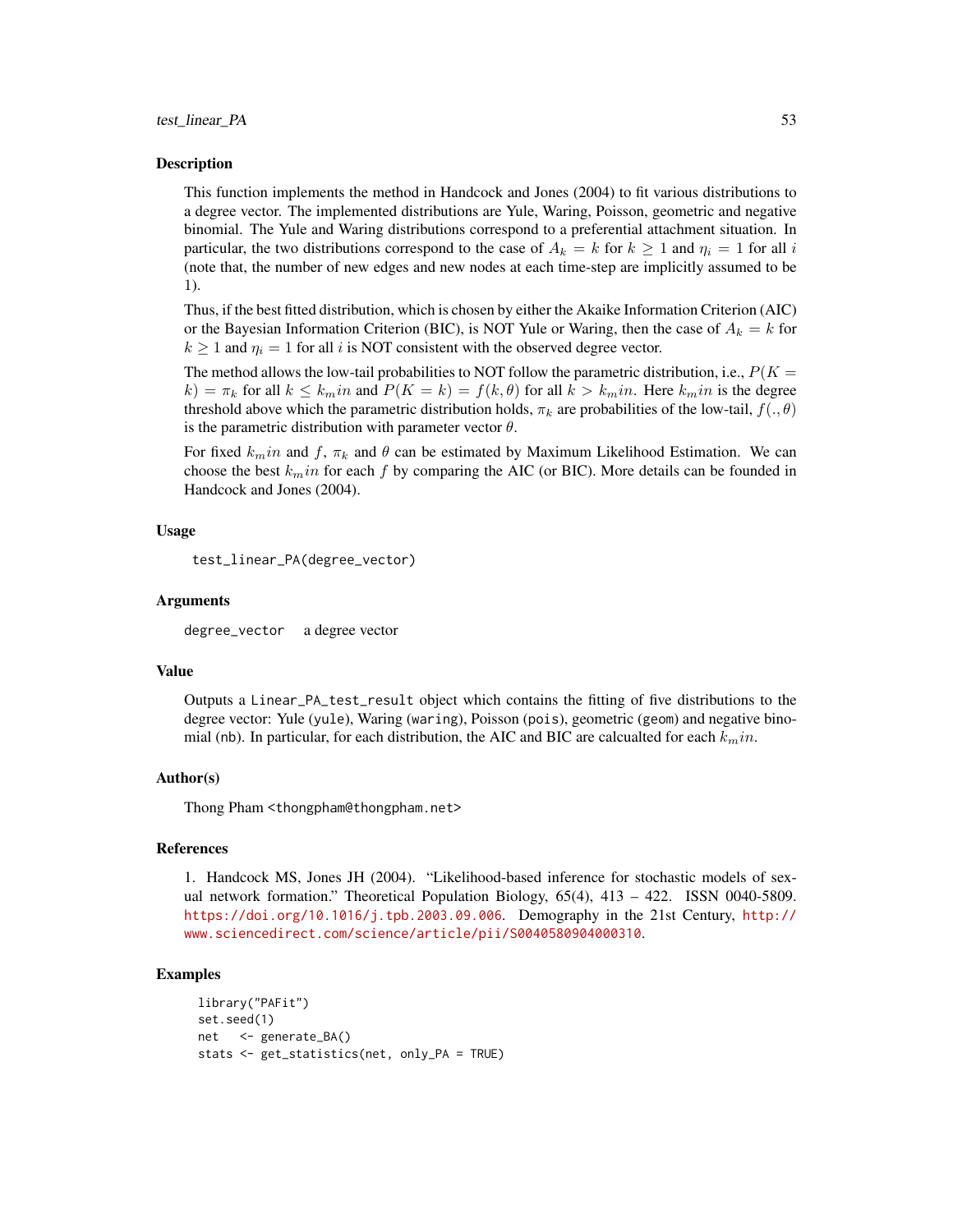```
u <- test_linear_PA(stats$final_deg)
print(u)
```
#### to\_igraph *Convert a PAFit\_net object to an igraph object*

# Description

This function converts a PAFit\_net object to an igraph object (of package igraph).

# Usage

```
to_igraph(net_object)
```
# Arguments

net\_object An object of class PAFit\_net.

# Value

The function returns an igraph object.

# Author(s)

Thong Pham <thongpham@thongpham.net>

# Examples

```
library("PAFit")
# a network from Bianconi-Barabasi model
net <- generate_BB(N = 50 , m = 10 , s = 10)
igraph_graph <- to_igraph(net)
```
to\_networkDynamic *Convert a PAFit\_net object to a networkDynamic object*

# Description

This function converts a PAFit\_net object to a networkDynamic object (of package networkDynamic).

# Usage

to\_networkDynamic(net\_object)

<span id="page-53-0"></span>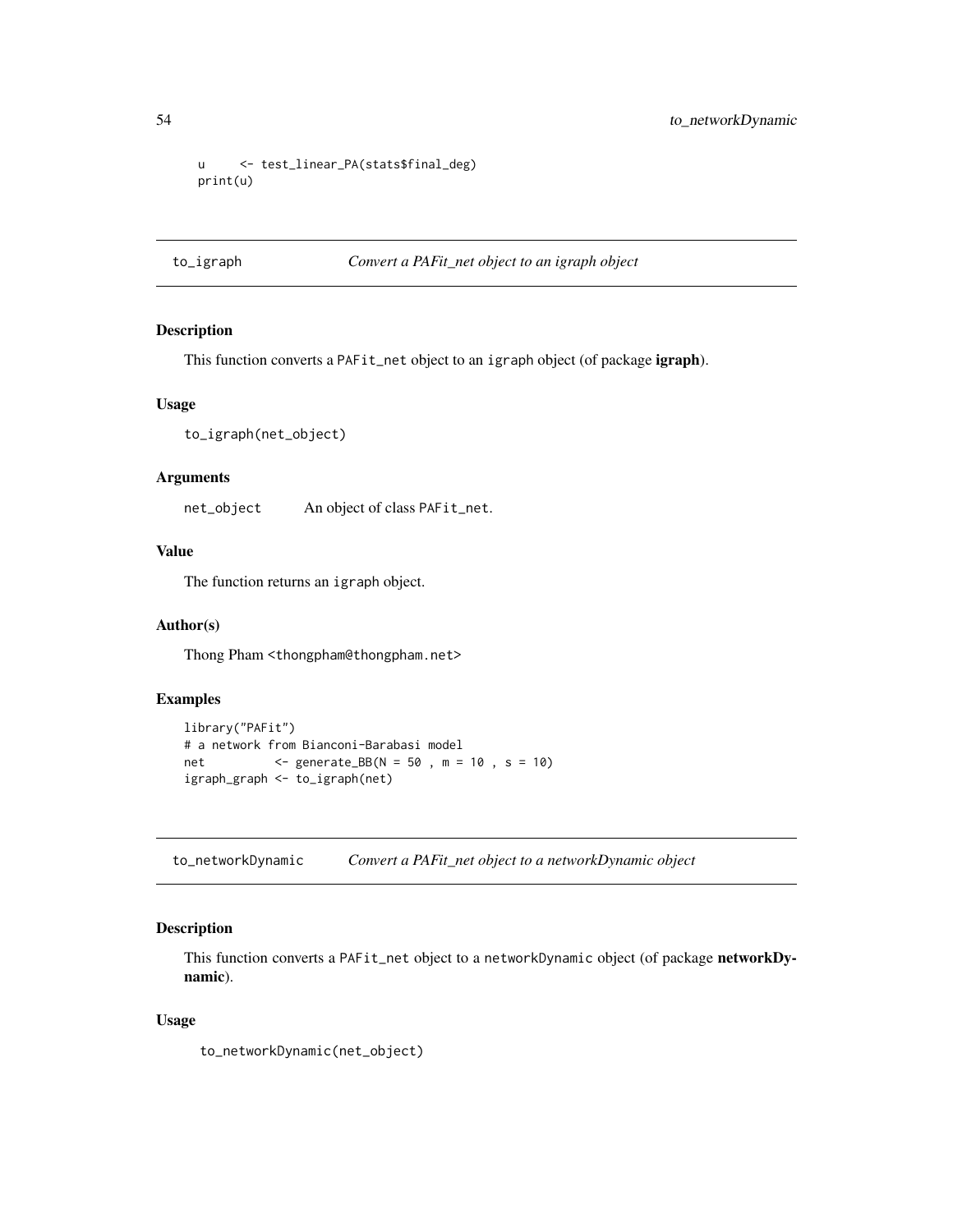# Arguments

net\_object An object of class PAFit\_net.

# Value

The function returns a networkDynamic object.

# Author(s)

Thong Pham <thongpham@thongpham.net>

# Examples

```
library("PAFit")
# a network from Bianconi-Barabasi model
net <- generate_BB(N = 50 , m = 10 , s = 10)
nD_graph <- to_networkDynamic(net)
```